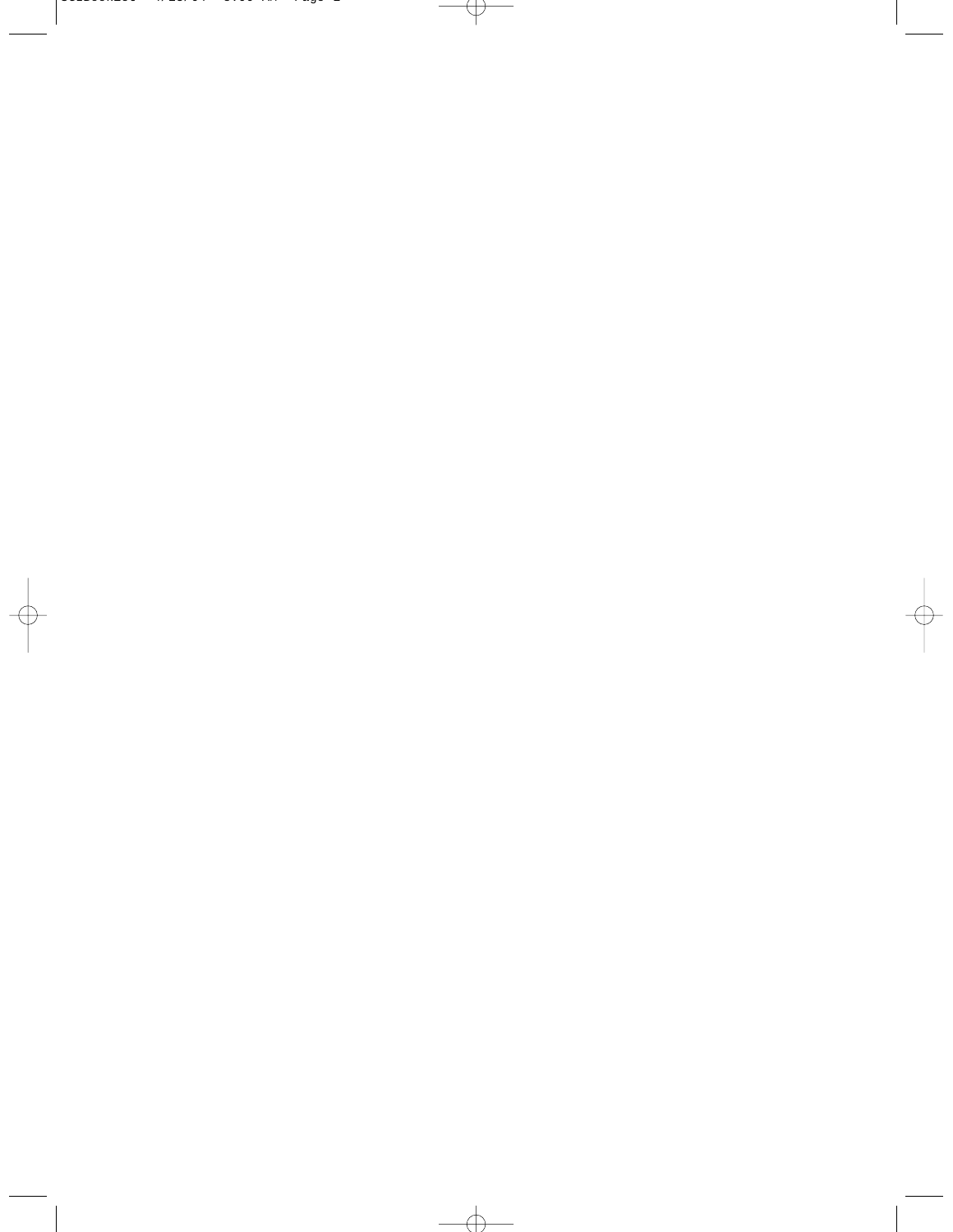# BUDDHISM

# A PHILOSOPHY FOR LIVING

AN INTRODUCTION TO NICHIREN BUDDHISM AND THE SOKA GAKKAI INTERNATIONAL

SGI CANADA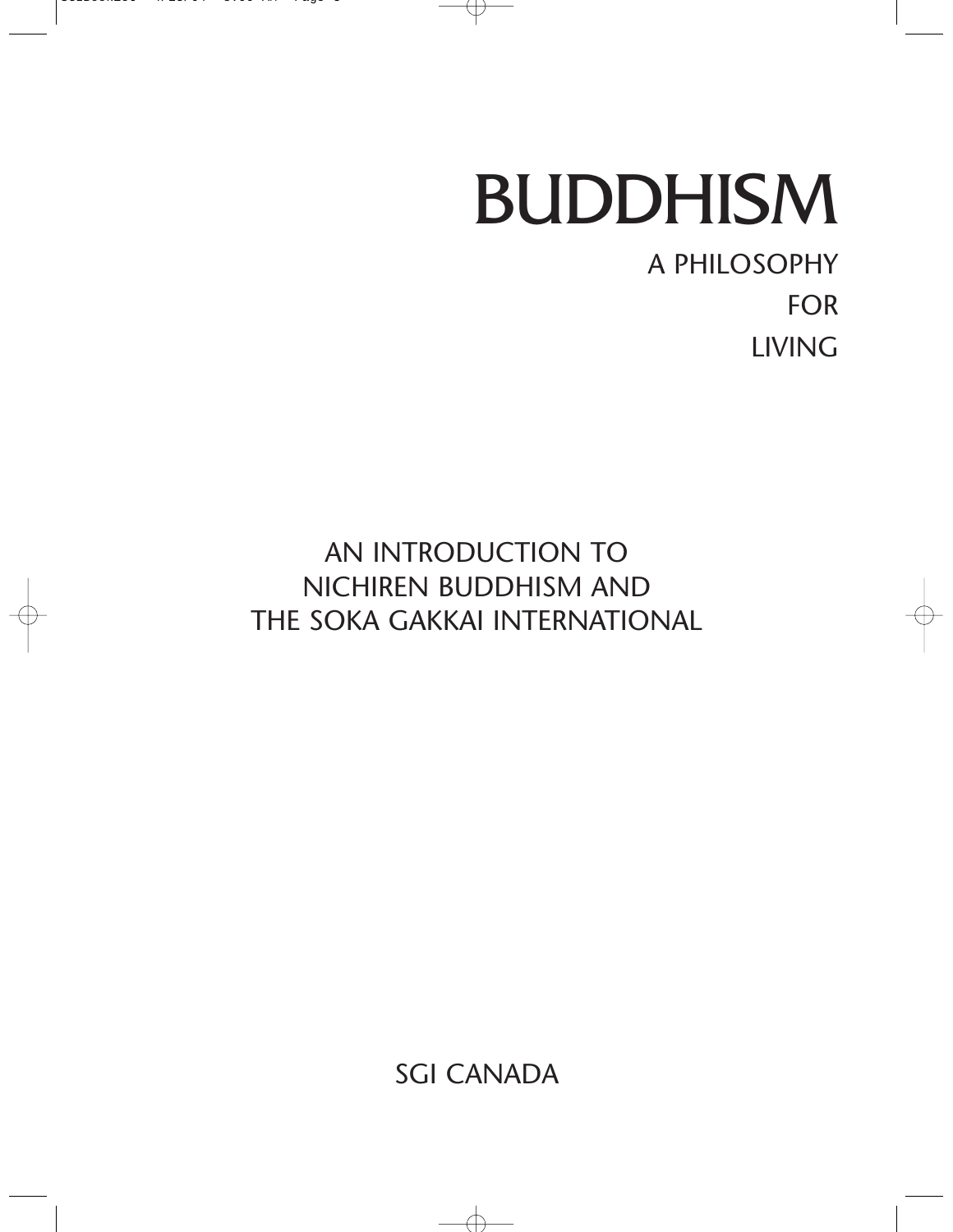Published by SGI Canada 2050 Dufferin Street Toronto, Ontario M6E 3R6

Copyright © 2004 Soka Gakkai International Association of Canada

All rights reserved Printed in Canada

This booklet was produced under the supervision of/with the approval of Soka Gakkai

Cover photo by Daisaku Ikeda Design: Bette Forester, Steven Venn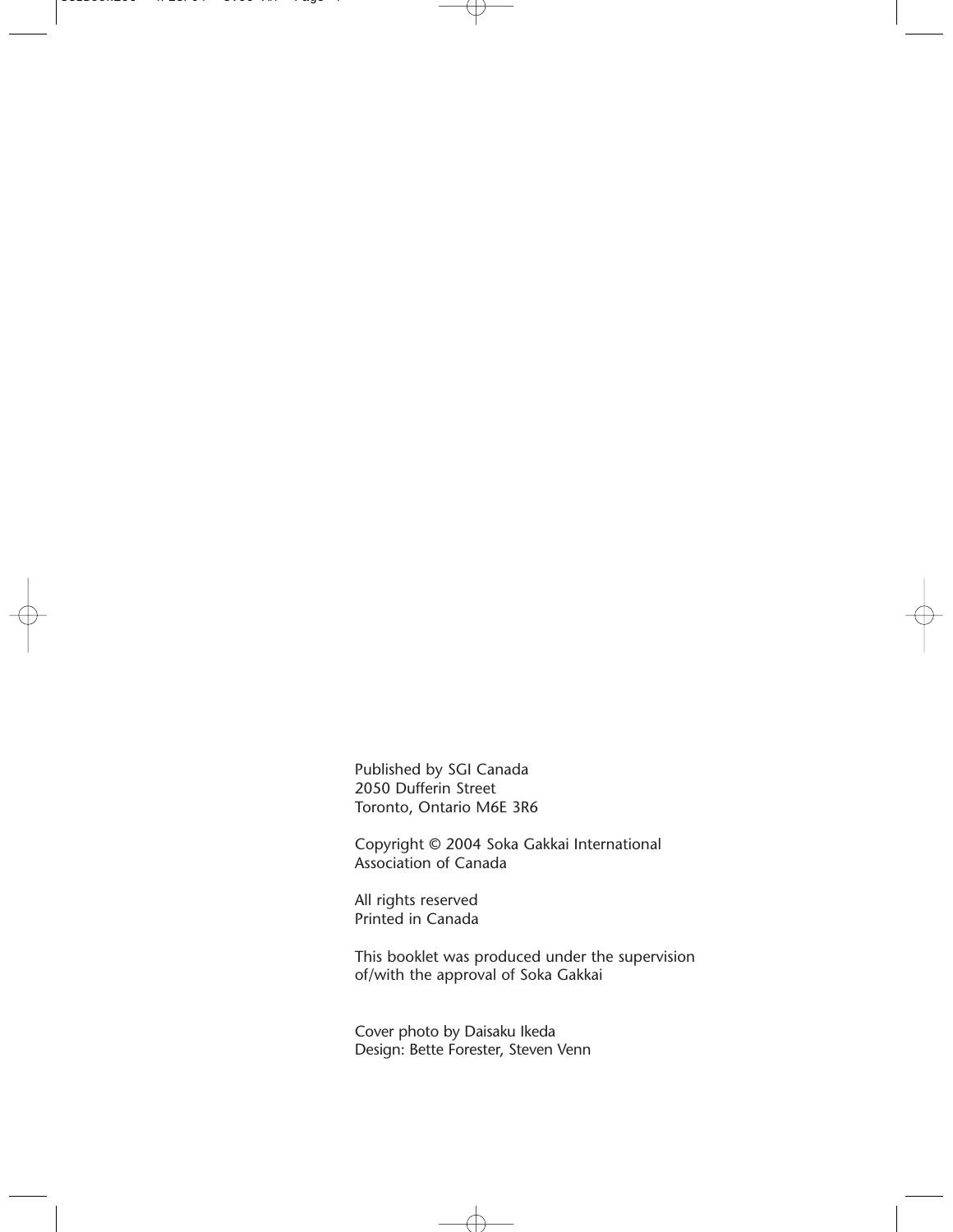# **CONTENTS**

PAGE

1 PREFACE

- 3 1. BUDDHISM:
- THE ADVENTURE OF BEING ALIVE
	- 7 2. THE LOTUS SUTRA AND THE ESSENTIAL TEACHING
	- 3. THE PRACTICE OF NICHIREN 11 BUDDHISM
		- 4. NAM-MYOHO-RENGE-KYO 15 AND THE GOHONZON
	- 5. THE BUDDHIST VIEW OF LIFE 21
- 31 6. SOKA GAKKAI INTERNATIONAL
	- 37 7. Q & A
	- 45 CONCLUSION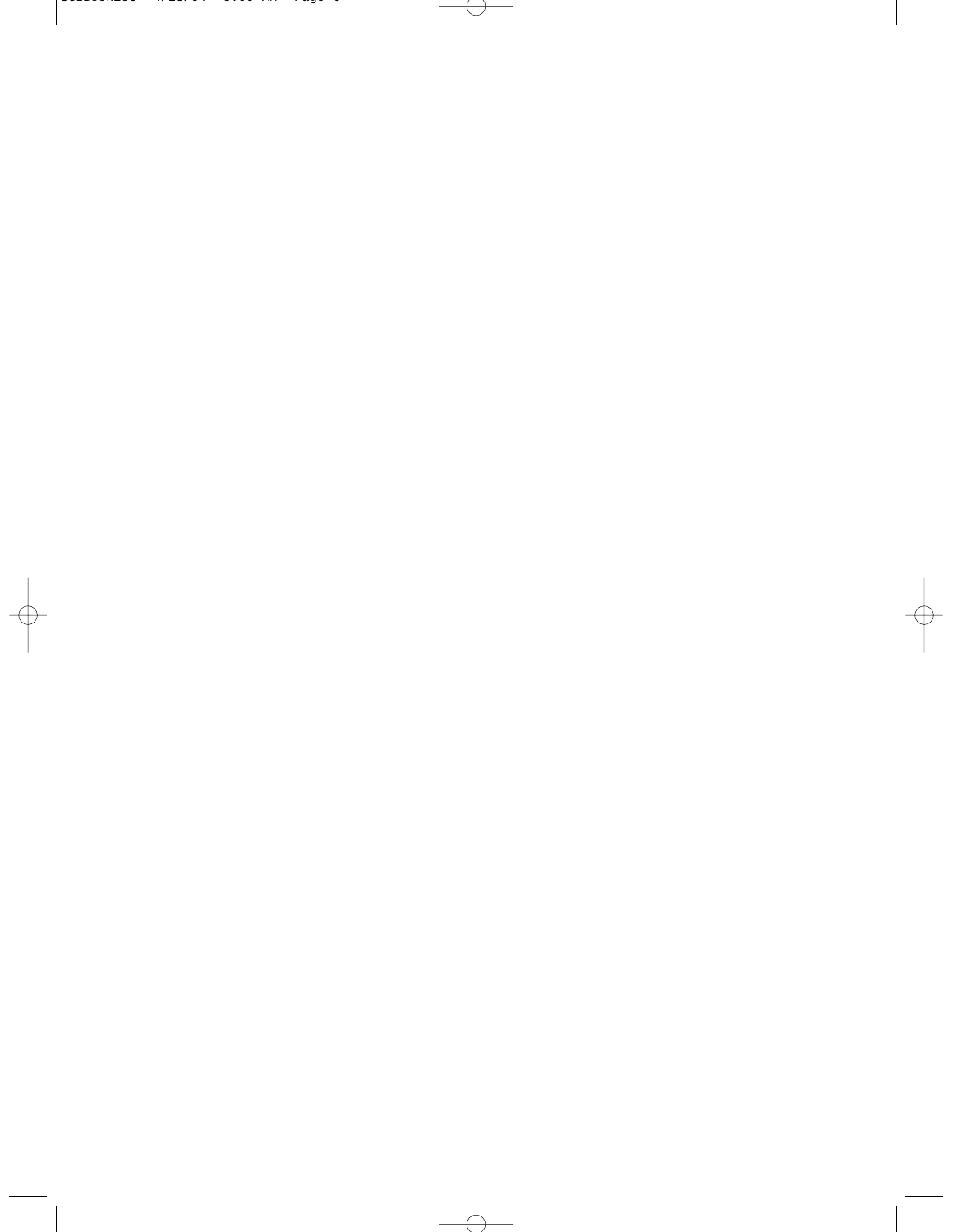# PREFACE

This booklet is intended to give a brief<br>overview of Nichiren Buddhism, the<br>Soka Gakkai International and SGI<br>Canada, and to present some of the main overview of Nichiren Buddhism, the Soka Gakkai International and SGI Canada, and to present some of the main concepts of Buddhism and how they can be applied to daily life and global society.

Although Buddhism is one of the world's great religions, it is often referred to as a "philosophy" or "life-philosophy." In other words, Buddhism is a philosophy for living not a dogmatic set of beliefs or rules; it is a journey of inquiry into life and ultimate self-discovery. Nichiren Buddhism also offers an effective way to transform society toward peace, through the process of transforming the individual first. This process is called "human revolution."

The practice of Buddhism provides the vehicle for this journey, while the teachings provide the map. The destination is the development and fulfillment of our humanity, for this is what "Buddha" means. A Buddha is not a transcendental being who floats above the world and its problems. Instead, to be a Buddha means to be a fully developed human being who is totally engaged with the world, sharing its problems and struggling together with others to overcome the negative forces that lead us into suffering. A Buddha is a human being in the deepest sense of the word; and the individuals regarded as Buddhas, such as Shakyamuni and Nichiren Daishonin, exemplified this in the way they lived their lives.

The Lotus Sutra, the most profound of Shakyamuni's teachings, reveals that every person is originally a Buddha, able to feel eternally at one with the universe, and experiencing limitless joy and wisdom. The reason we continue to suffer is that our true nature has been trapped in delusions and fears. When these delusions and fears are conquered, our enlightened nature is free to emerge. The central teaching of Nichiren Daishonin is Nam-myoho-renge-kyo, the essential core of the Lotus Sutra contained in its title. Practising Nam-myoho-renge-kyo is the way to directly access our enlightened Buddha nature.

Many people in our society feel they are not even worthy of happiness. How sad this is, and how untrue! Every person deserves happiness. It is our original state and therefore our birthright. It is the compassionate will of the universe itself—toward joy, harmony and a celebration of life in all its diversity.

Altruism is the hallmark of Buddhism. But in order to effectively help others we must be able to solve our own problems. Therefore, the philosophy of Nichiren Daishonin teaches us how to overcome our own sufferings, and how to use our problems as stepping-stones for our development. As we heal the pain in our own lives and reveal our potential, our capacity to help others also expands. This in turn extends the scope and purpose of our existence. We can on this basis cultivate a spirit of genuine compassion, one that is rooted in sharing spiritual wealth and joy.

Buddhism is based on the principle that when we light the way for another, we light our own way at the same time.

Once we begin to reveal the condition of enlightenment we all possess, life itself becomes the greatest of all joys, and difficulties appear as challenges that make living even more exciting. Even death becomes comprehensible and, when it comes, it is experienced as a natural passage from this life to the next, in an eternally unfolding drama that continuously expands and deepens. When this approach to life spreads to others, it has profound implications for new directions for society and the world. The dream of peace begins with the individual, and expands from there. This is the spirit of Nichiren Buddhism and the SGI. I hope this booklet will give you a sense of this spirit.

I would like to thank all the people who worked on this project, and to especially thank SGI President Daisaku Ikeda, whose tireless efforts and leadership have made this wonderful philosophy known and understood throughout the world.

Tony Meers General Director SGI Canada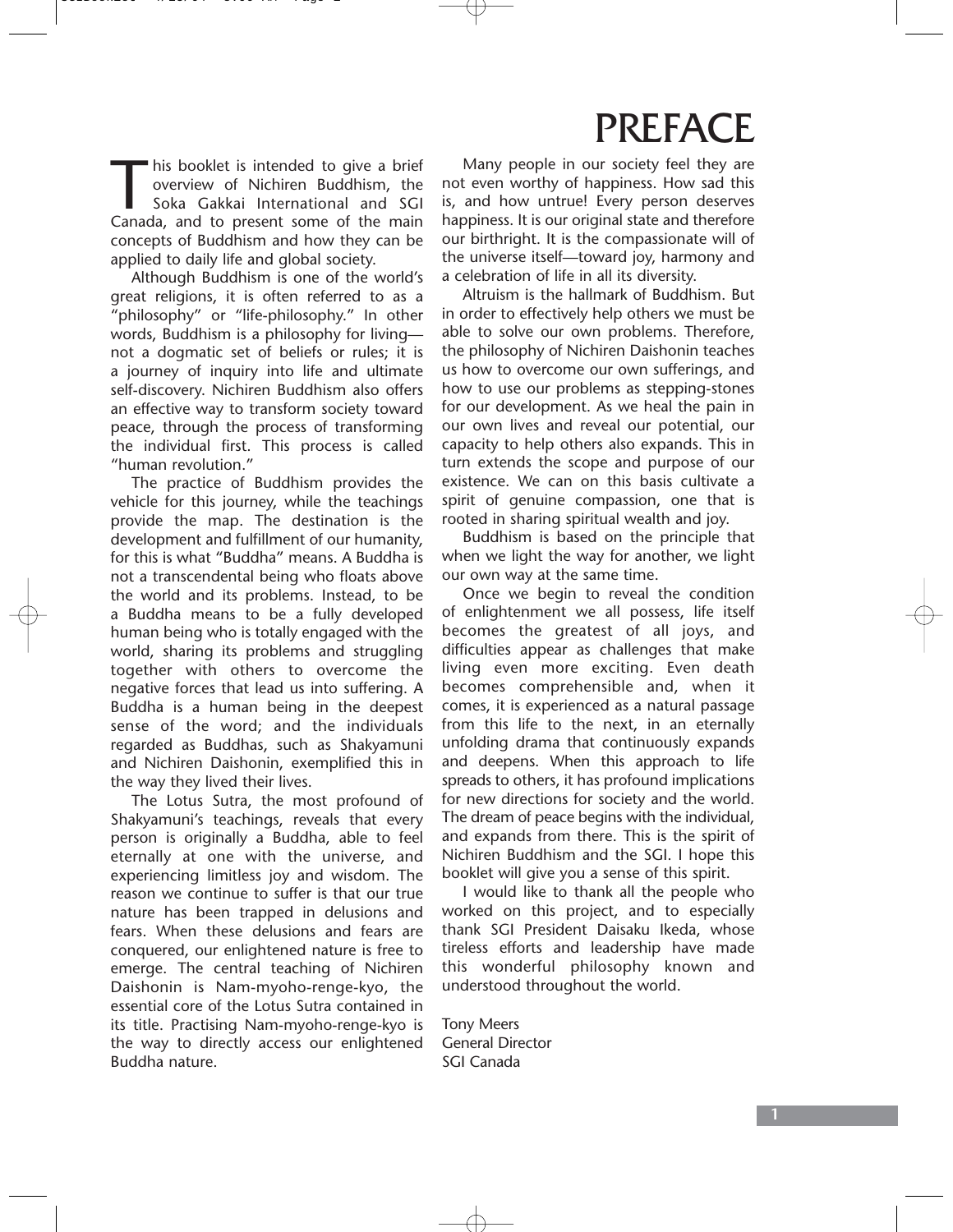*The only mythology that is valid today is the mythology of the planet—and we [the Western world] don't have such a mythology. The closest thing I know to a planetary mythology is Buddhism, which sees all beings as Buddha beings. The only problem is to come to the recognition of that…The task is only to know what is, and then to act in relation to the brotherhood of all these beings.*

**– Joseph Campbell,** *The Power of Myth*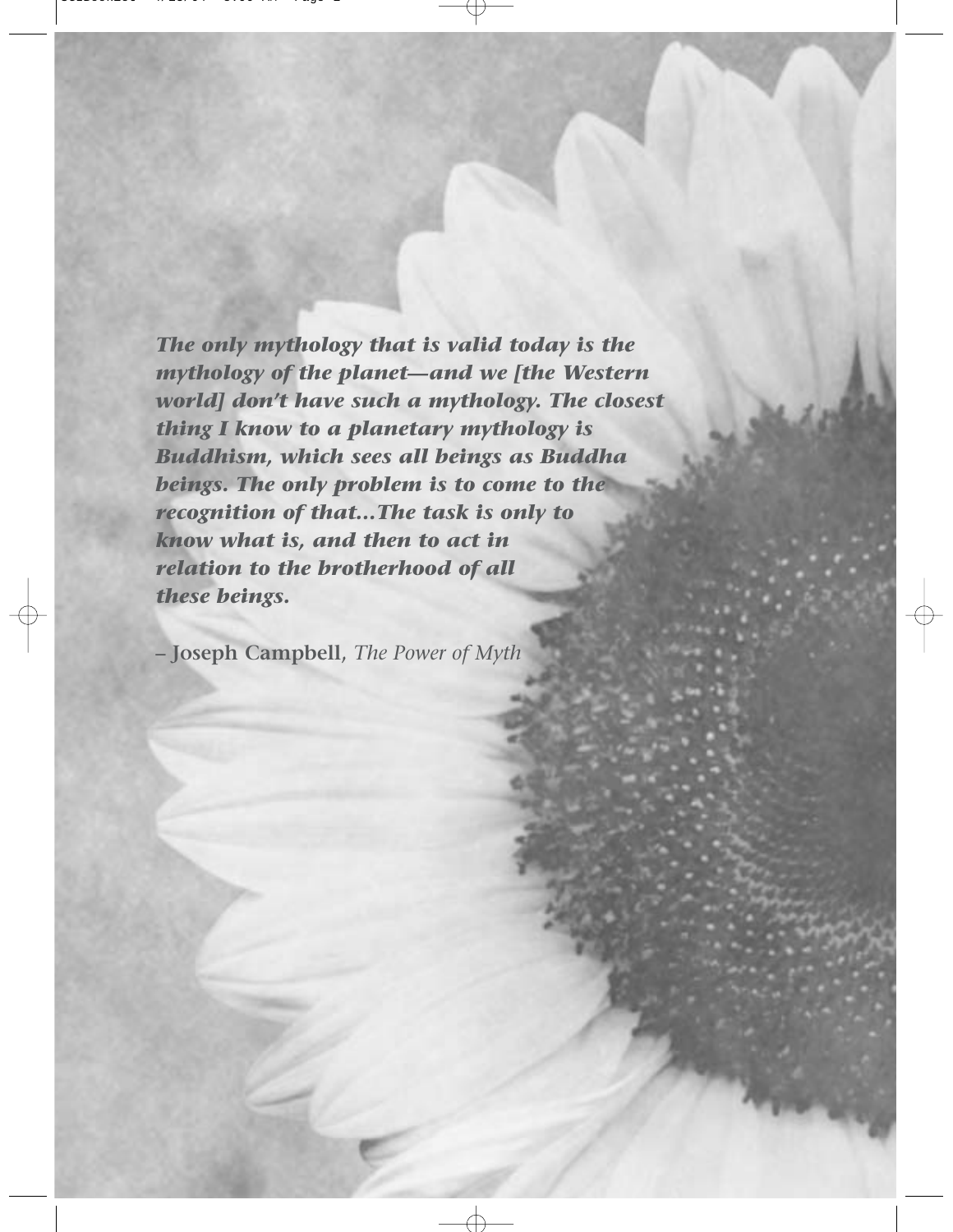# 1. BUDDHISM: THE ADVENTURE OF BEING ALIVE

*If the doors of perception were cleansed, men would see everything as it is, infinite.* ~William Blake

From the dawn of our existence, humans<br>have sought the meaning of life on this<br>planet. We instinctively feel that life must<br>have a purpose; and our observations of the rom the dawn of our existence, humans have sought the meaning of life on this planet. We instinctively feel that life must undeniable intelligence and exquisite order of the universe confirm this belief—even though that purpose seems to elude us. Religion, philosophy, art and science have all sought the answers to the central question of existence from their various perspectives.

The person known to the world as the Buddha, who is commonly called Gautama or Shakyamuni, discovered the answers to the questions of life and death within his own consciousness. He was motivated in his quest by the one problem that has confounded philosophers throughout history: the problem of human suffering. He recognized that everything that exists must endure the four universal sufferings of birth, illness, aging and death.

The Buddha was a human being, not a deity or a superhuman figure. He felt the sufferings of his fellow humans like a dagger in his own heart—the pain of unfulfilled longings, the relentless onslaughts of illness and poverty, the grief of parting with loved ones, and the fear that is the most primal of all fears—the fear of life's end. He knew, too, the dread of feeling alone in a vast and apparently indifferent universe.

Realizing that every one of us must face these sufferings, the young Prince Siddhartha (as Shakyamuni was known in his youth), living some 2,500 years ago, resolved to search for the ultimate reality in the depths of his own existence. At the age of 19, he left the princely life that separated him from the harsh realities outside his gated existence. He journeyed far and wide in his quest to understand the inescapable sufferings of human existence and the means by which they could be overcome. After pursuing various ascetic practices and bringing himself to the verge of starvation, Shakyamuni still had not acquired the awakening he sought. He took some food to regain his strength, then sat down beneath a pipal tree and entered into deep meditation, resolved to stay there until he had attained enlightenment.

Sources vary as to how long he sat in meditation, but finally he attained the state of enlightenment, or Buddhahood, experiencing absolute oneness with the universe and revealing in the depths of his being a fount of infinite wisdom and compassion. After a long and arduous voyage of the spirit, he found pulsating within his own heart the eternal creative force that gives rise to life itself.

Having attained this state of life, Shakyamuni realized that he now had an obligation to teach others how they might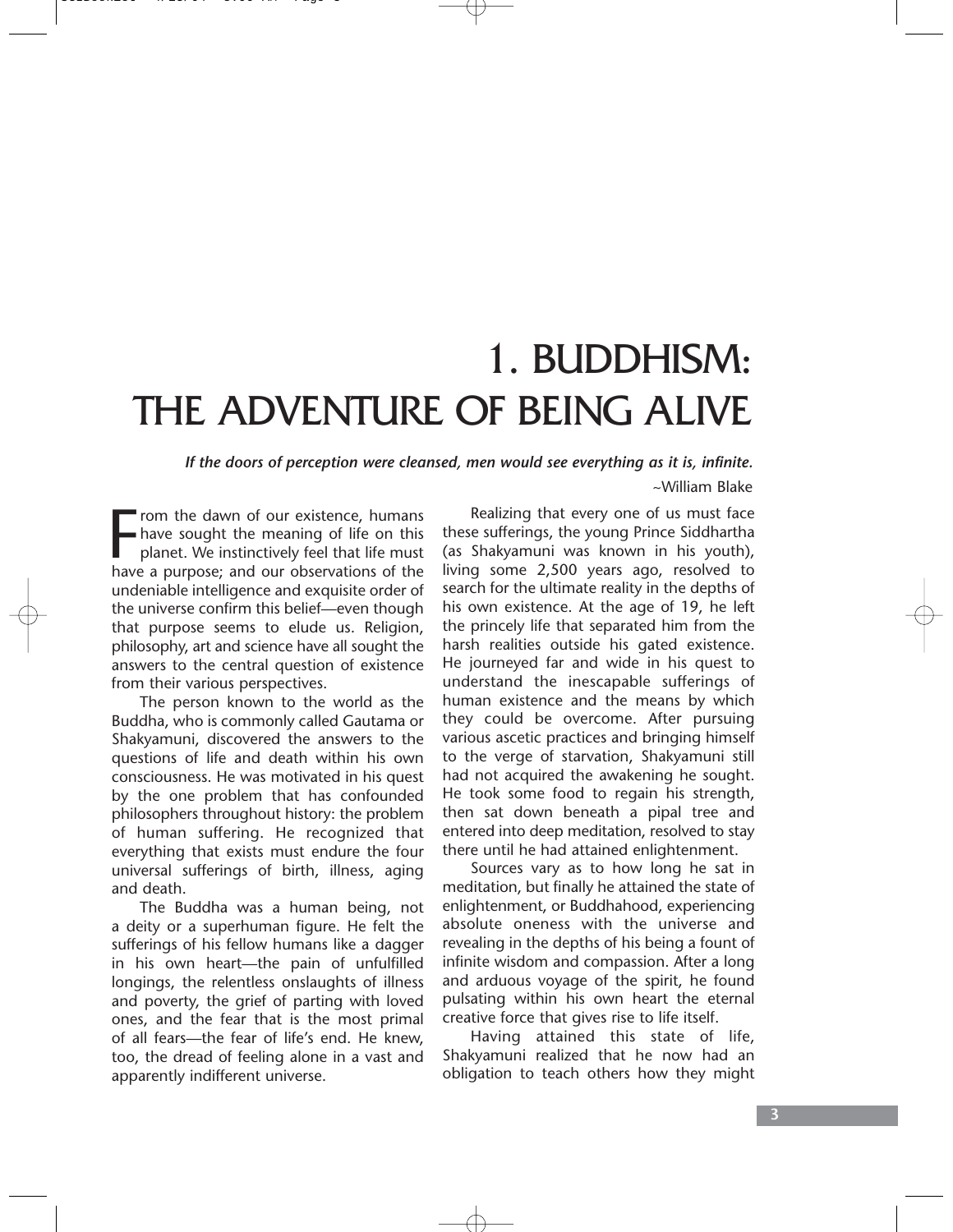

also reach enlightenment. Thus began a lifelong journey devoted to relieving the sufferings of others by teaching them what became known as the way of the Buddha. His life became what the late religious scholar Joseph Campbell called "the adventure of the hero—the adventure of being alive."

For some 50 years, Shakyamuni taught people the wisdom he had discovered. These teachings were recorded by his disciples and organized into a collection of sutras. His greatest achievement was the revelation that the condition of life he experienced is the essential and original identity of humanity. Furthermore, it is the original identity of all life, from sub-atomic existence to the infinite cosmos. Everything that exists throughout time and space is one everlasting whole: alive, united and indivisible. Experiencing this whole as a participant in its grandeur, in contrast to feeling insignificant in its vastness, gives everything infinite meaning and value. In describing the life state of his mentor, second Soka Gakkai president Josei Toda, Daisaku Ikeda said that the universe was his own backyard. This state of life lies within each of us, waiting to be awakened.

The Buddha's intent was not to sever our connection with life, but rather for us to embrace life and experience it to the fullest, in this lifetime and all future lives. The opposing forces of darkness and light, inherent in all things, are forces we have the power to master. Both suffering and joy are inescapable aspects of life; but when we pursue life's intrinsic wisdom and compassion, we gain the power to conquer suffering and generate the profound joy of living without fear. The way of Buddhism is to overcome the forces of darkness and open the floodgates of light.

Buddhism, from beginning to end, is the adventure of living and the quest for fulfillment—the fulfillment of our individual lives and the fulfillment of the promise of our species.

### *Who is a Buddha?*

To many, the image conjured up by the word "Buddha" is that of an otherworldly being, remote from the matters of this world. Through meditation, the Buddha attained the state of "nirvana," which is often thought to mean a transcendental existence that is achieved through the extinction of all desires (desires being the root cause of suffering). Such is the image portrayed in literature that bases its sources on the teachings that preceded the Lotus Sutra.

However, this image does not reflect the truth about the life of Shakyamuni. He was a deeply compassionate man who rejected the extremes of both asceticism and attachment.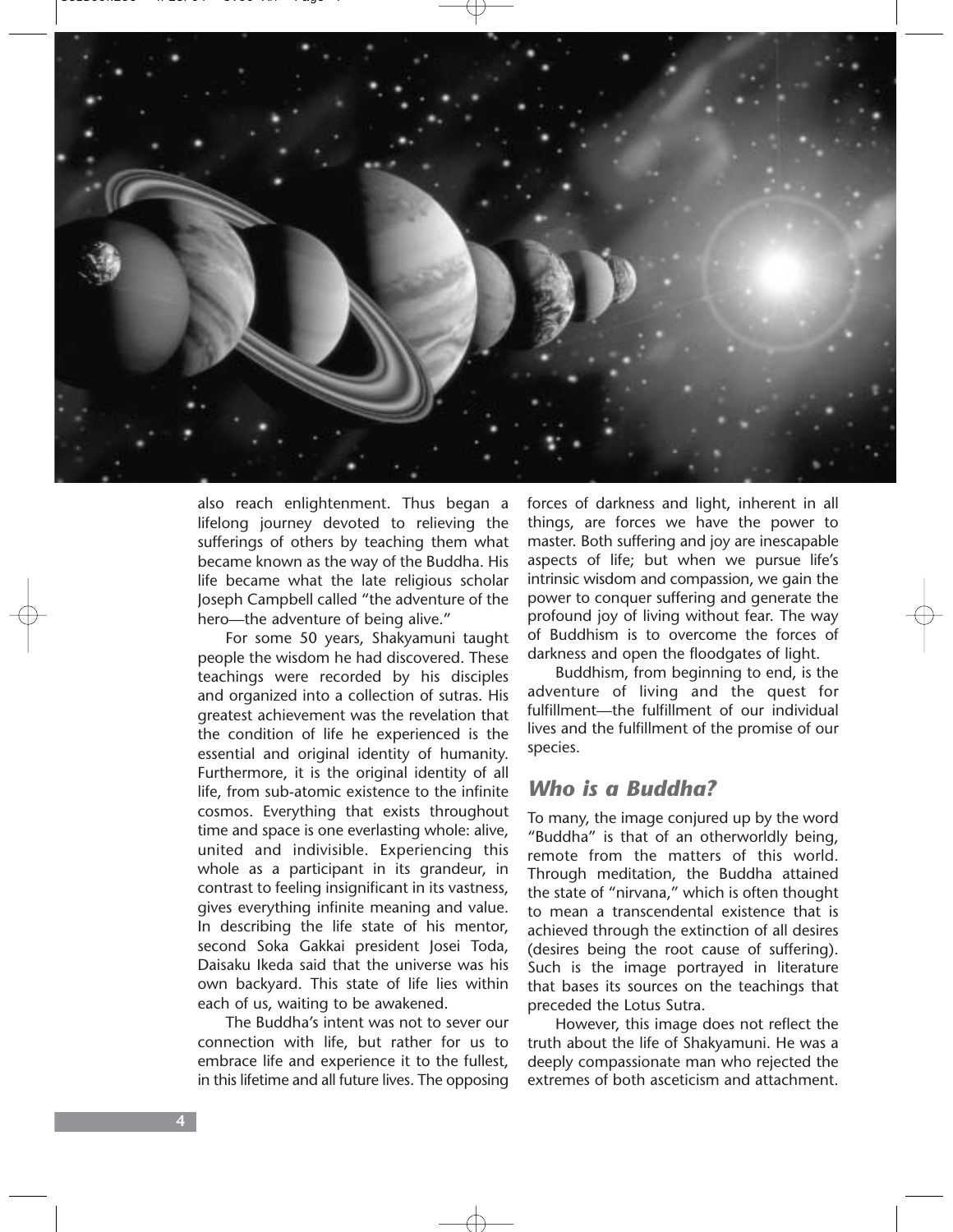He spent his life constantly interacting with others in his desire for all people to share the truth he had discovered.

The common understanding of the word Buddha is "enlightened one." Enlightenment is a fully awakened state of vast wisdom through which reality in all its complexity can be fully understood and enjoyed. A human being who is fully awakened to the fundamental truth about life is called a Buddha.

However, many schools of Buddhism have taught that enlightenment is only accessible after an arduous process undertaken over unimaginably long periods of time over many lifetimes, in fact. In dramatic contrast, what is considered Shakyamuni's highest teaching, the Lotus Sutra, explains that Buddhahood is already present in all forms of life—not as a mystical or spiritual "ingredient," but as the true entity of life itself. The Lotus Sutra teaches human equality and emphasizes that even within the life of a person apparently dominated by evil, there exists the unpolished jewel of the Buddha nature. No one else can bestow enlightenment on us; each of us must achieve it for ourselves.

Once we realize our Buddha nature exists, we need only awaken and develop or "polish" it. In Nichiren Daishonin's Buddhism, this is done through devotion to the "law of life" contained in the Lotus Sutra. This law of life is Nam-myoho-renge-kyo, the essence of the Lotus Sutra. Chanting Nam-myohorenge-kyo is the method by which we call forth the life force and wisdom of the Buddha nature from within ourselves.

Buddhahood is not a static condition or a state in which one can rest complacently. It is a dynamic experience and a journey of continual development and discovery.

When we continually manifest the Buddhahood in our lives, we come to be ruled less and less by selfishness (or greed), anger and foolishness—what Buddhism terms the "three poisons," the causes of delusion and suffering. As we fuse our lives with the enlightened life of the Buddha, we can tap the potential within and change ourselves in a fundamental way.

As this inner state of Buddhahood is

strengthened, we also develop inner fortitude, which enables us to ride out even the wildest storms. If we are enlightened to the true, unchanging nature of life, we can joyfully surf the waves of difficulty that rise up before us in life, creating something of value out of any situation.

In this way, our "true self" blossoms, and we discover vast reserves of courage, compassion, wisdom and life force inside of us. We find ourselves becoming more energetic, more clear-minded and calm, and generally more positive, while also experiencing a feeling of deep inner freedom. As we experience a growing sense of oneness with the universe, the isolation and alienation that cause so much suffering begin to evaporate, and this process expands as our practice progresses. We lessen our attachment to our smaller egotistical self, which sees others as separate from ourselves, and become increasingly aware of the interconnectedness of all life. Gradually, we find our lives opening up to others, desiring their happiness as much as our own.

However, while it is easy to believe that we all possess the lower life-states outlined in Buddhist teachings, believing that we possess Buddhahood is much more difficult. But the value of struggling to develop and constantly strengthen this state within our lives becomes evident as our practice grows. In the words of Daisaku Ikeda,

[Buddhahood] is the joy of joys. Birth, old age, illness and death are no longer suffering, but part of the joy of living. The light of wisdom illuminates the entire universe, casting back the innate darkness of life. The life-space of the Buddha becomes united and fused with the universe. The self becomes the cosmos, and in a single instant the life-flow stretches out to encompass all that is past and all that is future. In each moment of the present, the eternal life force of the cosmos pours forth as a gigantic fountain of energy.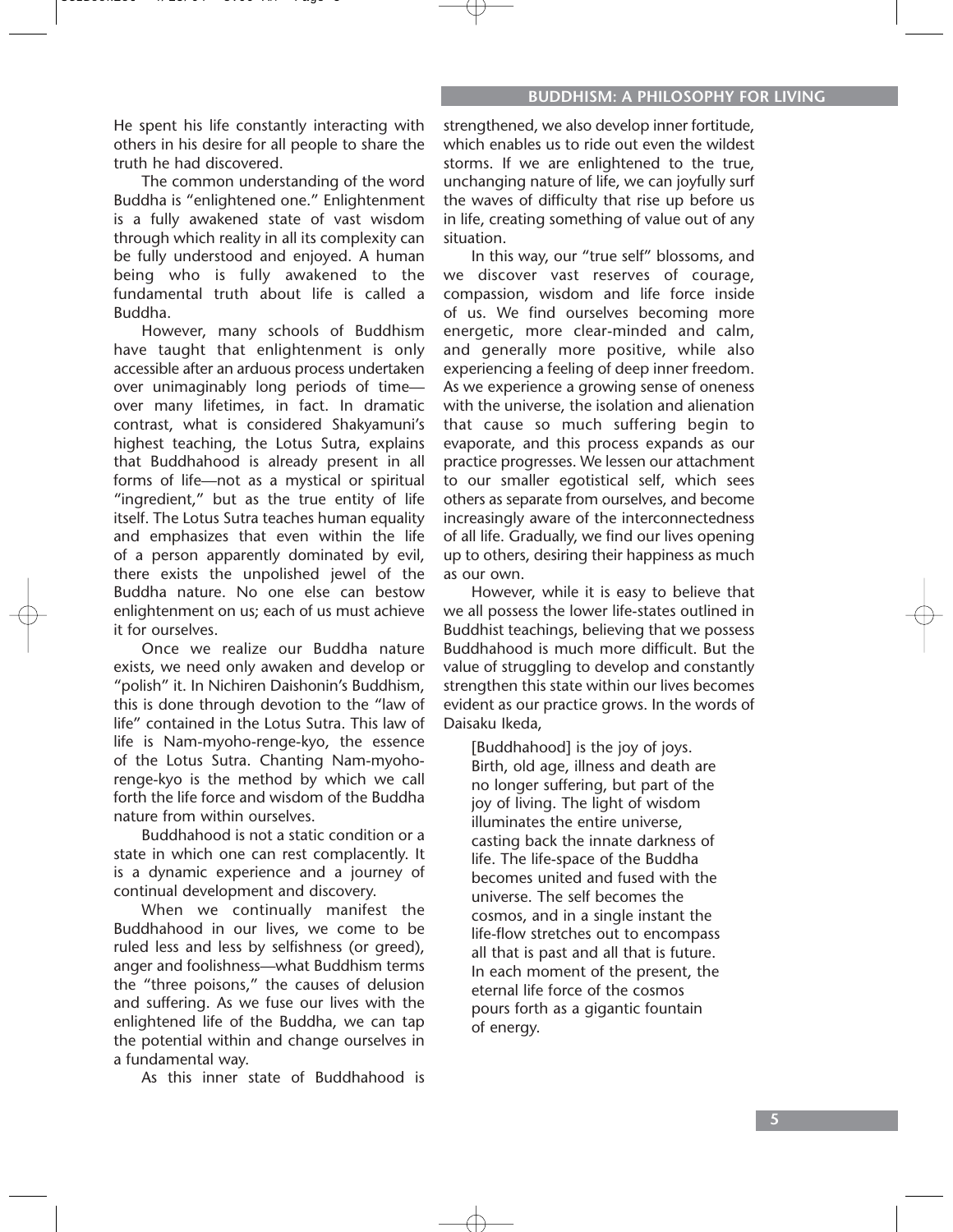*Nothing is as full of mystery as human life. Nothing is as respectable. Ordinary people, just as they are, can become Buddhas. While remaining ordinary persons, we can establish a state of happiness and total satisfaction arising from the very depths of our lives, the state of life of the Buddha.*

**– Daisaku Ikeda,** *Lectures on the "Expedient Means" and "Life Span" Chapters of the Lotus Sutra*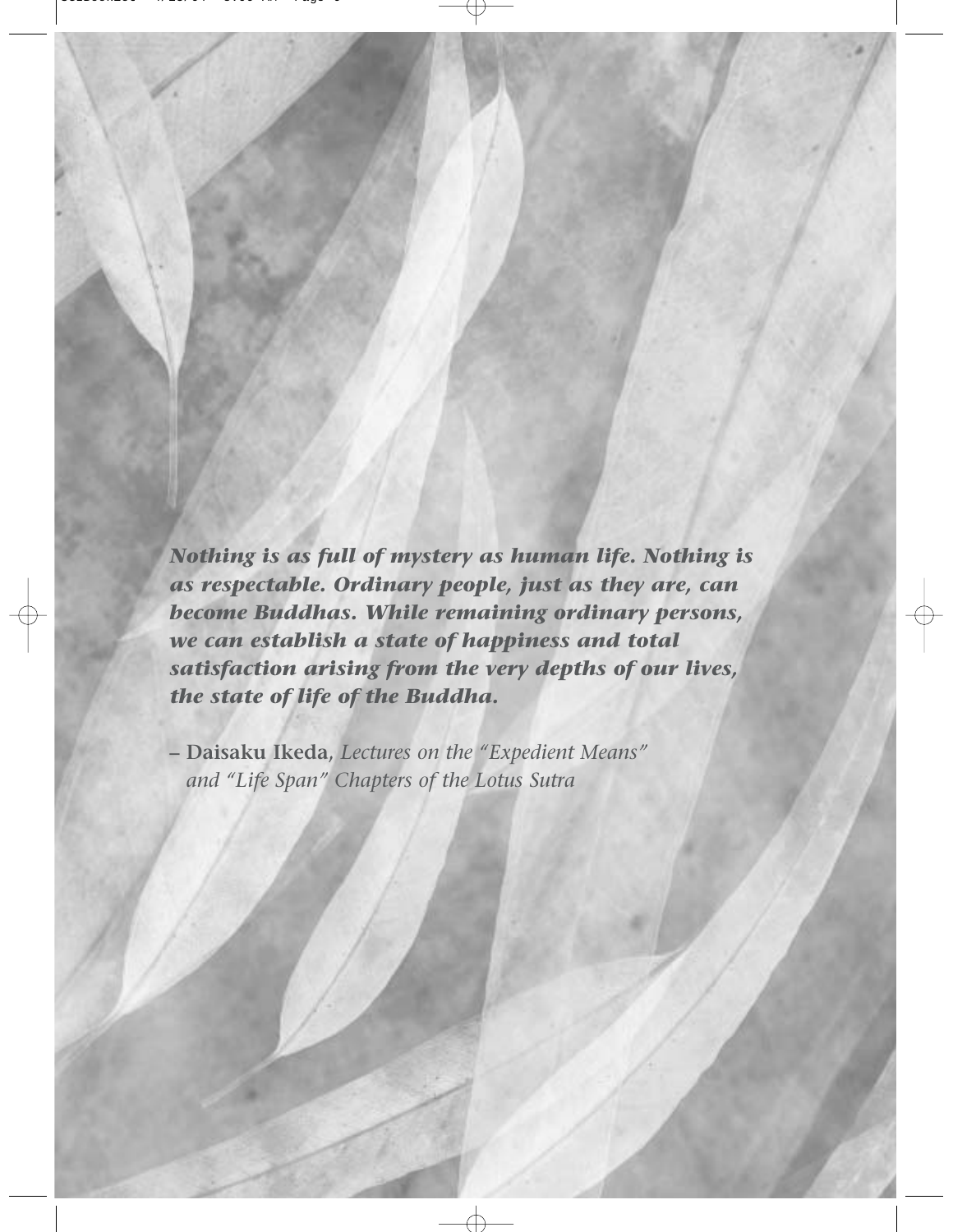# 2. THE LOTUS SUTRA AND THE ESSENTIAL TEACHING

Shakyamuni led his followers by gradual<br>
steps through his 50 years of teaching,<br>
starting with rudimentary principles and<br>
disciplines aimed at enabling his disciples to steps through his 50 years of teaching, starting with rudimentary principles and disciplines aimed at enabling his disciples to eventually understand his ultimate intent. The early sutras contain many commandments for monastic practice. These teachings also posit a view of enlightenment, or nirvana, as the extinction of earthly desires, which he identified as the source of human suffering. Such teachings were in keeping with many of the prevalent views of his day. "Annihilation of the self" meant that people could achieve nirvana only at the point of death, since ridding oneself of all desires ultimately meant giving up the desire for life itself. This posed a great contradiction for the Buddha's disciples, since they saw before them in their teacher a living, breathing person who ate and slept as they themselves did.

At a point during the last eight years of his life, Shakyamuni took a radical turn in his teaching. He declared that his previous teachings had been intended as expedient means by which he had been preparing his disciples for the ultimate truth. He asked his disciples to "honestly discard" these earlier teachings. At the same time, he revealed the

universal Buddha nature, explaining the true meaning of nirvana as the manifestation of this Buddha nature in the context of everyday life. He provided with his own life an example of an enlightened person who loved and embraced all living beings as the answer to the question that had perplexed them for so long.

The teaching that Shakyamuni expounded in those last eight years came to be known as the Lotus Sutra. The Lotus Sutra is unique among the teachings of Shakyamuni in its assertion that enlightenment is possible for all people, without distinctions of any kind. The revelation of the universal accessibility of enlightenment it teaches distinguishes the Lotus Sutra as a powerful, life-affirming, democratic and humanistic teaching.

However, not all of Shakyamuni's disciples were able to comprehend the teaching of the Lotus Sutra. Following Shakyamuni's passing, various schools of Buddhism spread throughout Asia. Since he had employed a wide variety of means by which to transmit his enlightenment to people of various capacities and circumstances over the course of his 50 years of teaching, it was inevitable that a broad range of interpretative schools should have emerged.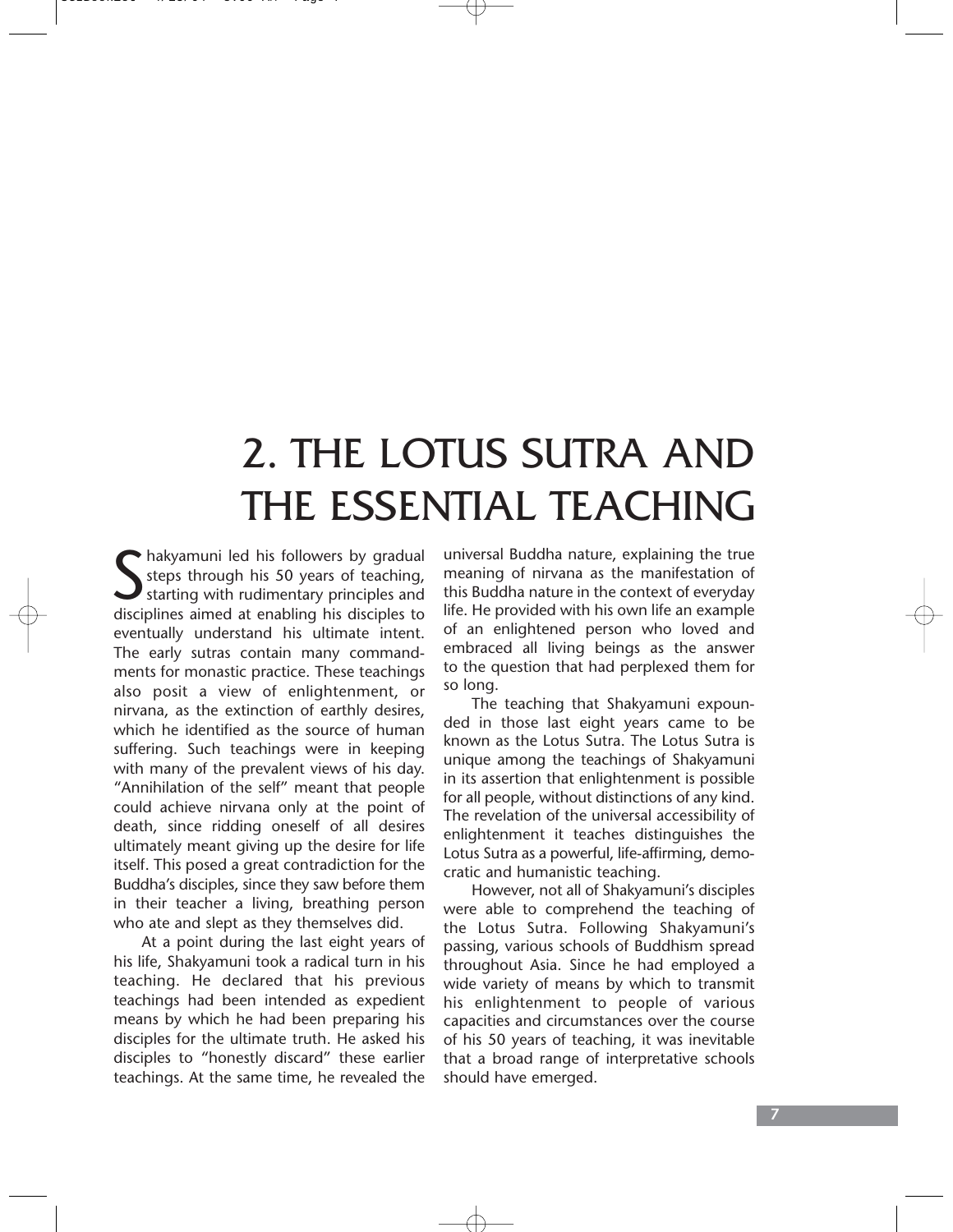

Nichiren Daishonin, who appeared some 2,000 years after Shakyamuni and established the essence of the Lotus Sutra, Nam-myohorenge-kyo, explains,

The most important thing in practising the Buddhist teachings is to follow and uphold the Buddha's golden words, not the opinions of others. Our teacher, the Thus Come One Shakyamuni, wished to reveal the Lotus Sutra from the moment he first attained the way. However, because the people were not yet mature enough to understand, he had to employ provisional teachings as expedient means for some forty years before he could expound the true teaching of the Lotus Sutra. (*The Writings of Nichiren Daishonin,* p. 393)

The Lotus Sutra described Shakyamuni's original attainment of enlightenment in an inconceivably remote time in the past, demonstrating the universal and eternal existence of the Buddha nature in all life. However, he did not directly reveal the original cause that enabled him to attain enlightenment. Shakyamuni implied the "true cause" by stating in the Lotus Sutra, "originally I practised the bodhisattva way,"

but emphasized the "true effect," in revealing his own enlightenment in the remote past. Daisaku Ikeda explains in his lecture on the Lotus Sutra,

By contrast, the Daishonin's Buddhism emphasizes the true cause. The ordinary beings of the nine worlds are seen as central and not subsidiary. This is because the beings of the Latter Day [the period beginning 2,000 years after Shakyamuni's death] in need of liberation are ordinary people. For this reason, we need to look again at the passage expressing the mystic principle of the true cause, "originally I practised the bodhisattva way."

Just what, ultimately, is the driving force that enabled Shakyamuni the common mortal to attain the life span of immeasurable wisdom as a result of carrying out bodhisattva practices in the remote past? It is none other than Nam-myohorenge-kyo. Nam-myoho-renge-kyo is hidden in the depths of "originally I practised the bodhisattva way." (*Lectures on the "Expedient Means" and "Life Span" Chapters of the Lotus Sutra,* vol. 3, p. 12)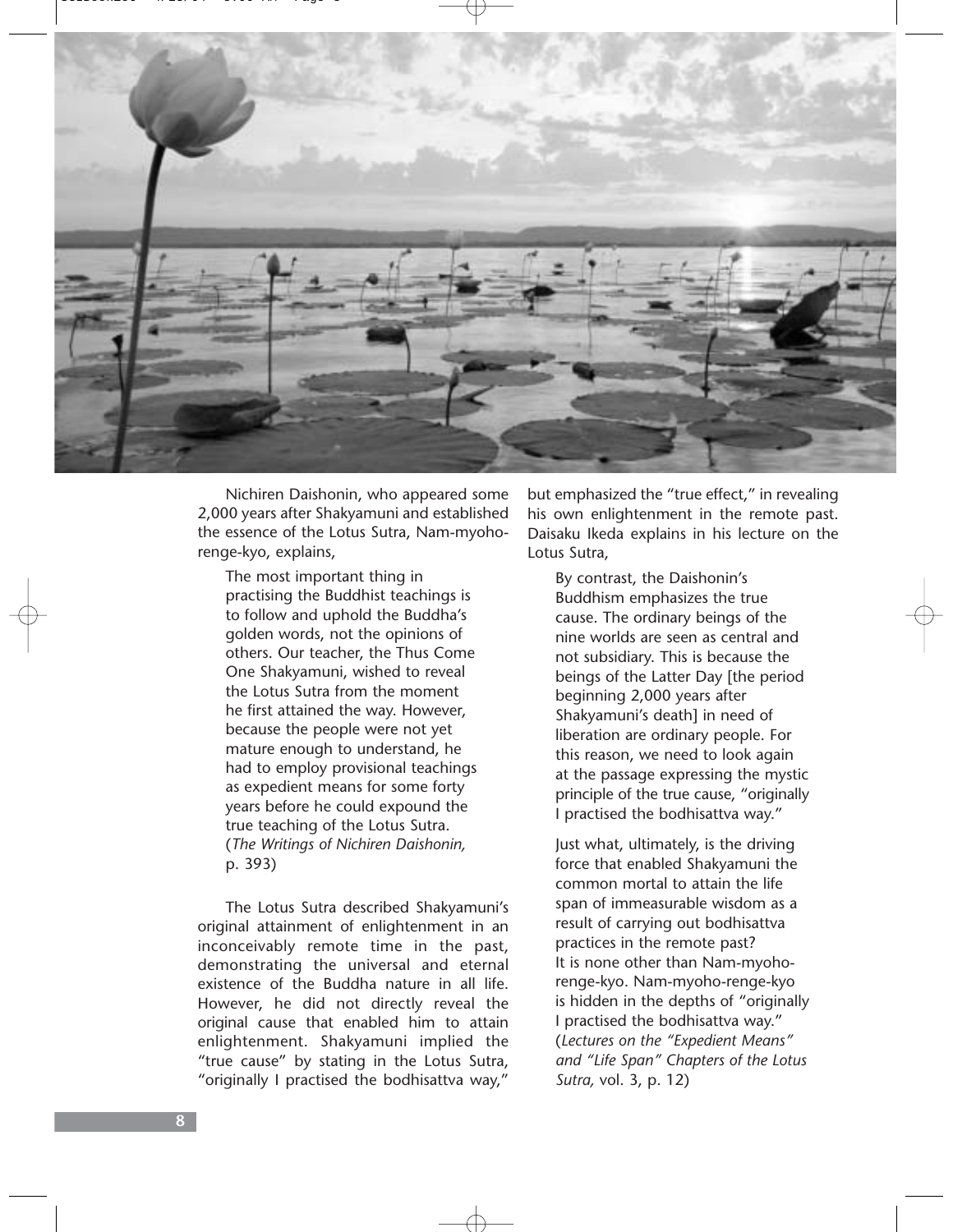### **NICHIREN DAISHONIN— THE BUDDHA OF THE ESSENTIAL TEACHING**

*Myoho-renge-kyo* is the title of the Lotus Sutra, which Nichiren Daishonin declared is the essence of the entire sutra. He added the word *nam*, meaning "to devote oneself," and prescribed chanting this title as the cause to awaken the Buddha nature within one's life. Because he revealed the true cause that enables all people to gain access to their Buddha nature, Nichiren Daishonin is called the Buddha of the true cause and the Buddha of the essential teaching.

Nichiren Daishonin lived from 1222 to 1282, during a time of social unrest and natural catastrophes in Japan. The son of a fisherman, he became a religious acolyte, and after a period of intensive study and practice, attained the state of enlightenment. Through his experience, and after studying all the sutras thoroughly, he affirmed that the Lotus Sutra constitutes the heart of the Buddhist teachings. In particular, the title, *Myohorenge-kyo*, is the essence of the Lotus Sutra. He subsequently dedicated his life to sharing his realization with people, regardless of their social standing, gender or education. From the outset of his efforts, he faced persecutions from the feudal authorities, who felt threatened by his teachings of equality and self-determination.

The name Nichiren literally means "sunlotus." He took this name to signify his purpose in life: to transmit the essence of the Lotus Sutra, like the rising of the sun within human life and society. The honorific title "Daishonin" applied to Nichiren by his disciples means "great sage" or "Buddha."

Nichiren Daishonin's Buddhism begins with the conviction that all individuals have the potential to achieve enlightenment through their own efforts. According to his teachings, the workings of the universe are all subject to a single principle or law. By perceiving and directly experiencing that law, individuals can unlock the hidden potential within their own lives and achieve creative harmony with their fellow humans, the earth and the cosmos itself. This law

is expressed as the essential teaching of Nam-myoho-renge-kyo.

This philosophy, therefore, is a vehicle of individual empowerment. Each individual has the capacity to overcome the inevitable sufferings of life, and in the process can become a powerful, positive influence in the community, society and the world. Its scope is revolutionary in that it enables us to develop the wisdom to understand and act on the profound connection between our own happiness and that of others. The greatest personal fulfillment in life is realized by working for the happiness of others. This is not only due to the obvious merits of compassionate acts. The Lotus Sutra teaches that the creative force of the universe itself flows from compassion on the cosmic level. Attaining Buddhahood and living a life of compassion therefore produce a state of total oneness with the eternal life of the universe.

The core philosophy of the SGI can be found in the foreword to *The Human Revolution*, a novelized account of the history of the Soka Gakkai written by Daisaku Ikeda: "A great revolution of character in just a single individual will help achieve a change in the destiny of a society, and further, will enable a change in the destiny of humankind." The goal of this process of inner-directed transformation is centred on the principle that the influence of each human act extends beyond its immediate context to the larger web of life. World peace begins in the heart of each of us. It is built by a revolution within.

The "culture of peace" that the world is seeking must flow from the hearts of the people. It cannot be legislated, for laws alone cannot guarantee the quality of life beyond a certain point. Nor can social reform by itself help individuals who are suffering from unhappiness and the raging storms of their destiny. However, when people possess inner strength and are filled with joy, wisdom and compassion, we can change our families, our communities and society. This is the way of human revolution.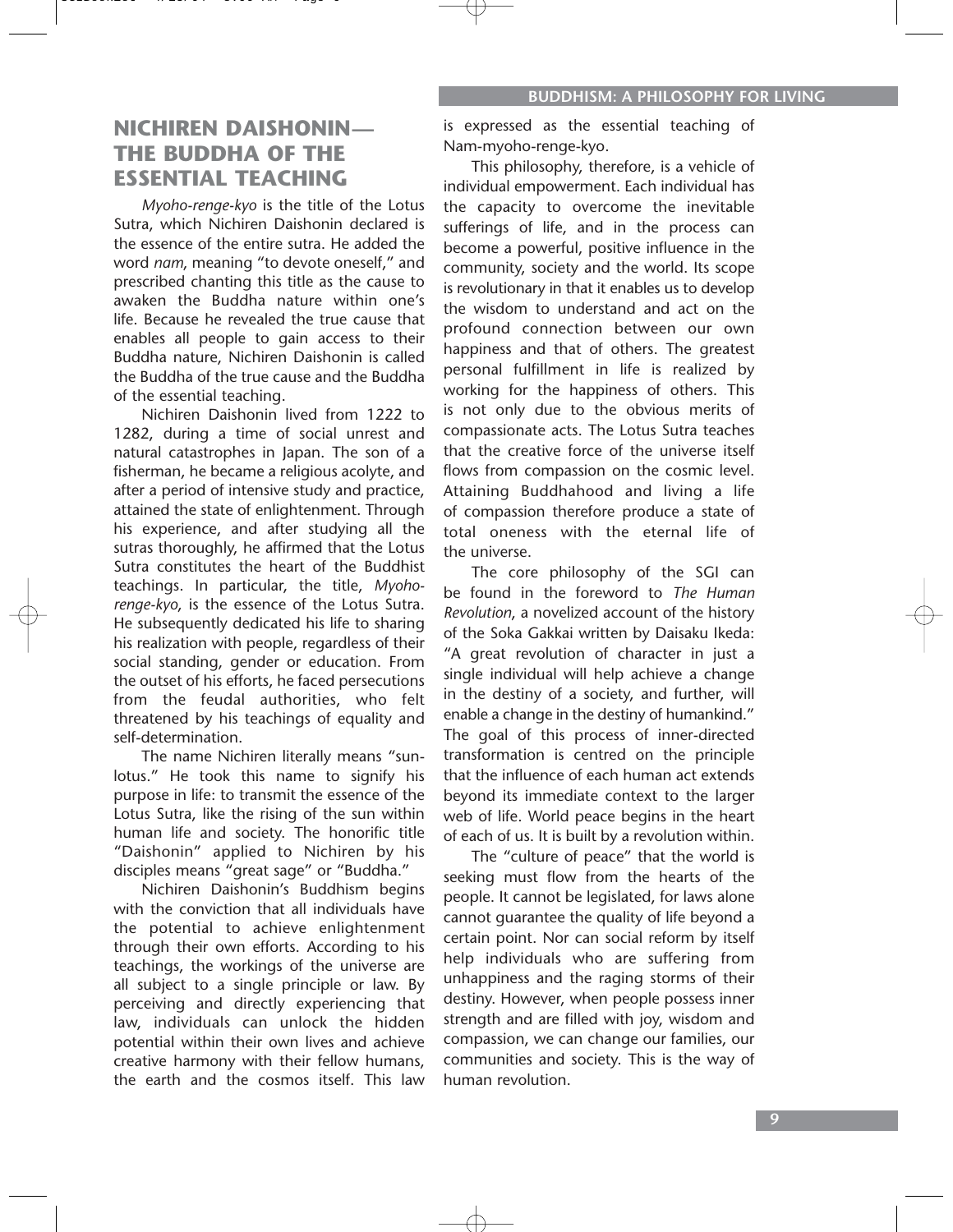*The size of the waves depends upon the wind that raises them, the height of the flames depends upon how much wood is piled on, the size of the lotuses depends upon the pond in which they grow, and the volume of the rain depends upon the dragons that make it fall. The deeper the roots, the more prolific the branches. The farther the source, the longer the stream.*

*– The Writings of Nichiren Daishonin,* p. 736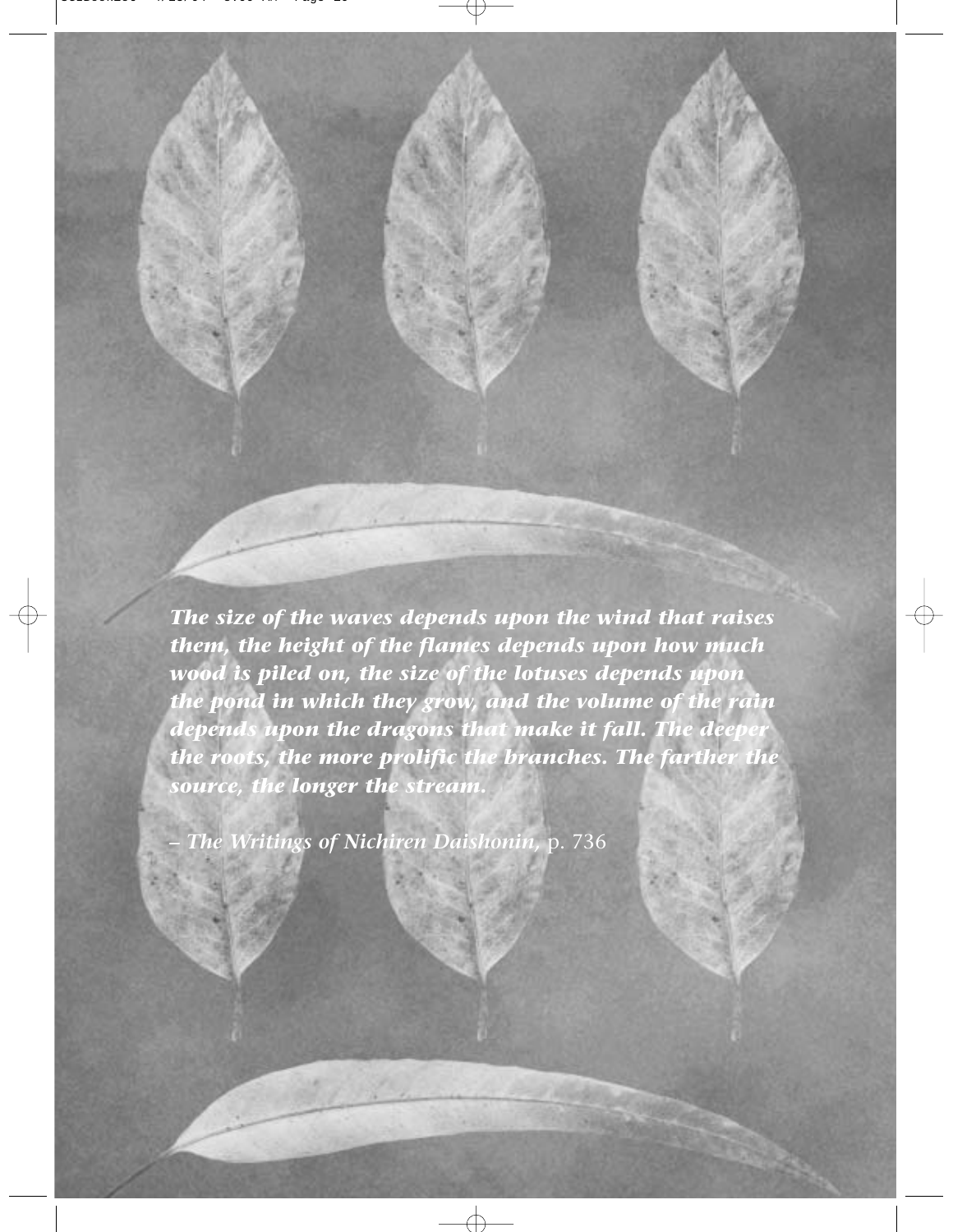# 3. THE PRACTICE OF NICHIREN BUDDHISM

One of the distinguishing features of<br>Buddhism is its emphasis on practice.<br>Rather than presenting a set of dog-<br>matic beliefs that are to be accepted without Buddhism is its emphasis on practice. Rather than presenting a set of dogmatic beliefs that are to be accepted without question, the Buddhist approach is based on seeking the answers to questions. A questioning mind is therefore not only desirable, but is actually vital to the practice of Buddhism.

When Shakyamuni set out on his quest for enlightenment, he was seeking the answers to the most important questions of life and death: Why are we born, why must we suffer, what becomes of us after death, and what is the true meaning of life? The teachings that came to be known as Buddhism were distilled from the Buddha's own experience of attaining enlightenment, as he perceived within himself the ultimate reality of life and death. The philosophy and the practice, revealed in their essence by Nichiren Daishonin, are the tools with which each person can set out on his or her individual quest and successfully reach the same state of life as the Buddha.

### **FAITH, PRACTICE AND STUDY**

There are three main elements to the practice of Buddhism: faith, practice and study. Each of these elements is important and serves to deepen and strengthen the others.

Faith, first of all, does not mean blind belief. Buddhism is based on reason and practical application in daily life. Therefore, in Buddhism, faith is a lifelong process of accumulating experiences, which confirm the validity of the philosophy within the context of one's own life. It is impossible to truly believe in something with which we have no direct experience. Therefore, in the beginning of one's practice, all that is needed is an open mind and some level of expectation. Buddhism puts great emphasis on the necessity of "actual proof," some discernable result of the application of the practice. This could be in the realm of spiritual or emotional improvement, increased energy or improved physical health, or in other areas such as relations with others.

Central to Nichiren Daishonin's Buddhism is the daily practice of chanting Nam-myohorenge-kyo. Myoho-renge-kyo, the title and opening phrase of the Lotus Sutra, is the essential teaching of all the 84,000 sutras that Shakyamuni expounded. He described his teachings as "the diary of one's own life."

The word *nam* means devotion to this essential teaching. When we chant this phrase we are invoking the essence of our own life as well as that of the universe itself. The Buddhist idea of prayer is in this sense very different from the concept of appealing to some external power. Buddhism teaches that the creative power of life is inherent in every atom of every entity in the universe. The reason we chant Nam-myoho-renge-kyo is to awaken this creative power that lies dormant within.

The effects of chanting can be experienced almost immediately. The development of faith, or conviction, is therefore a natural process of growth over time. Belief emerges as a result of one's sincere efforts to practise and to be open to this inner potential. Faith in Buddhism might also be described as the will to practise and the desire to grow as a human being.

Practice has two dimensions: practice for self and practice for others. Practice for self essentially means our daily chanting of Nam-myoho-renge-kyo and reciting two portions of the Lotus Sutra (called gongyo— See p.41). One chants for his or her own goals and development, transforming one's inner life and revealing the Buddha nature. The two most essential qualities of Buddhahood are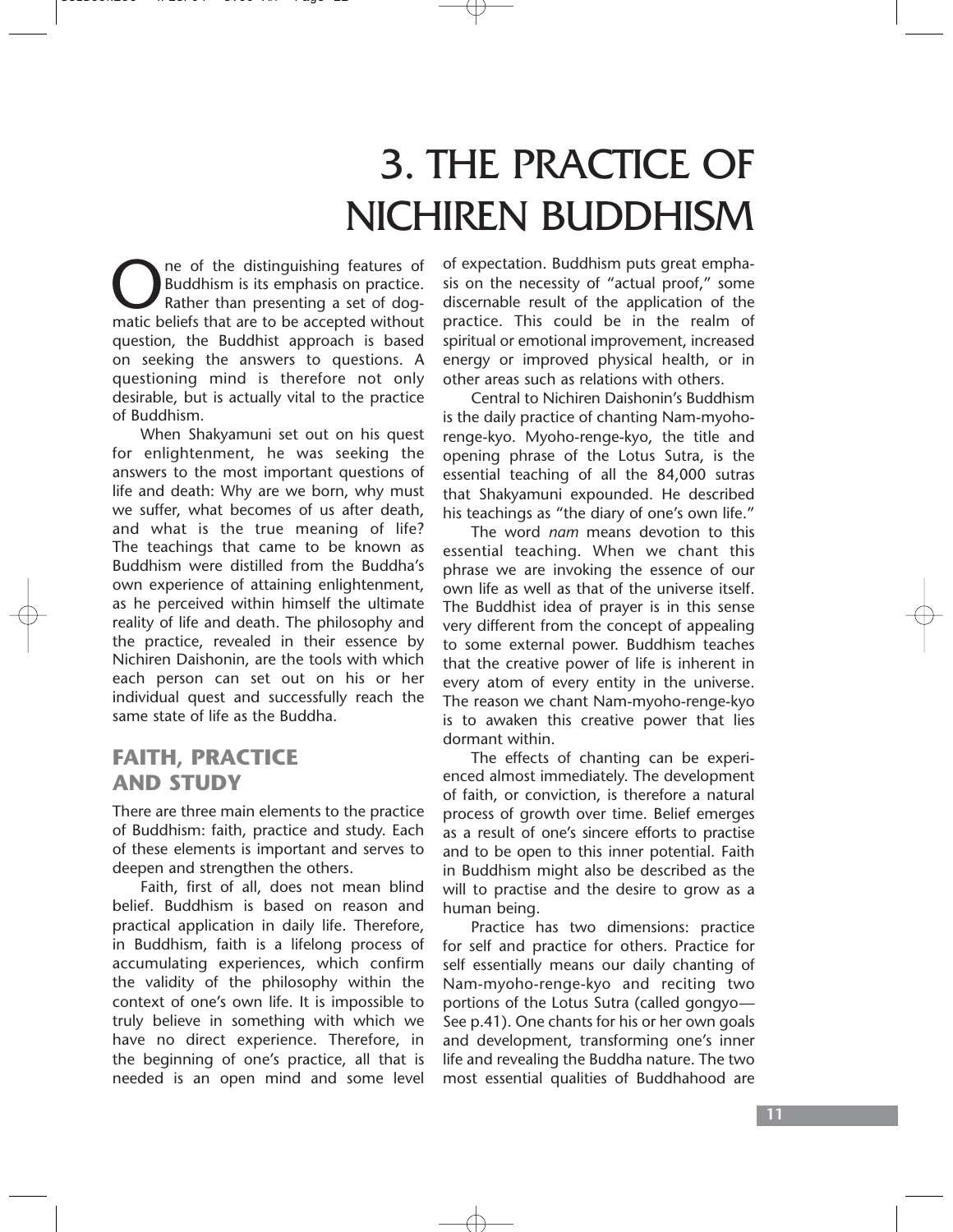wisdom and compassion. Chanting Nammyoho-renge-kyo activates the most profound level of consciousness and results in the opening and expansion of our state of being.

Practising for others is the expression of compassion, which is inspired by the significant changes within that are experienced as a result of chanting. Practice for others includes teaching others about the Buddhist philosophy. The ultimate desire of the Buddha is to enable all beings to share the same condition of enlightenment. As one's faith and practice develop so does the desire to share the same aspiration.

The Soka Gakkai International is, above all else, a gathering of people dedicated to this noble purpose. SGI activities such as discussion and study meetings provide opportunities for people to encourage one another by sharing their experiences of using the philosophy in everyday life. This is expressed in a unique form of life-to-life dialogue, which resonates with individuals of all ages and backgrounds, and creates a profound sense of the deep bonds we all share as human beings.

Study, the third element, is more than the mere intellectual pursuit of knowledge. The study of the philosophy of Buddhism fuels the development of one's faith and practice, igniting profound insights into life's mysteries.

### **MOTIVATION TO PRACTISE**

The most important point about Buddhist practice is that it is self-motivated. As in Socrates' well-known maxim, "Know thyself," the Buddhist philosophy is focused on the discovery of the "greater self" of Buddhahood that lies within each of us, as opposed to the lesser, self-centred ego. As Nichiren Daishonin states in one of his writings,

If you wish to free yourself from the sufferings of birth and death you have endured since time without beginning and to attain without fail unsurpassed enlightenment in this lifetime, you must perceive the mystic truth that is originally

inherent in all living beings. This truth is Myoho-renge-kyo. Chanting Myoho-renge-kyo will therefore enable you to grasp the mystic truth innate in all life. (*Writings*, p. 3)

Of course, many people who practise this Buddhism were not necessarily motivated by a desire to "attain enlightenment" when they first began. Indeed, for many, enlightenment might be quite an unfamiliar idea. Many people's first attempts at chanting might be motivated by their own particular circumstances: illness, family problems, personal goals, or even simple curiosity. Others are attracted to the humanistic values of Buddhism as a means to work toward peace. As long as it is meaningful to an individual, any motivation is valid, whether it seems more focused on self or others in the beginning.

Nichiren Daishonin's Buddhism is not an esoteric philosophy that is separate from everyday life and its concerns. The Buddhist spirit of compassion means that everyone can begin from where they are right now. For this reason, the practice can and should be applied to real-life concerns and aspirations. This is consistent with the Buddhist principles of the oneness of body and mind (or the physical and spiritual aspects of life), the oneness of self and the environment, and the principle, "faith equals daily life."

The idea of having goals might seem an unlikely way to begin practising a religious philosophy. However, any kind of aspiration requires efforts directed at reaching a goal. When we chant Nam-myoho-renge-kyo, we need to be focused; but it is difficult to simply forget our worries and concerns and to try to focus on some unknown quality called Buddhahood. Nichiren Daishonin teaches that Buddhahood includes all aspects of life, and that our desires and sufferings are connected to the awakening of our Buddha nature. He characterizes desires and sufferings as functioning like firewood. One of his teachings states, "Now Nichiren and others who chant Nam-myoho-renge-kyo…burn the firewood of earthly desires and behold the fire of enlightened wisdom." When we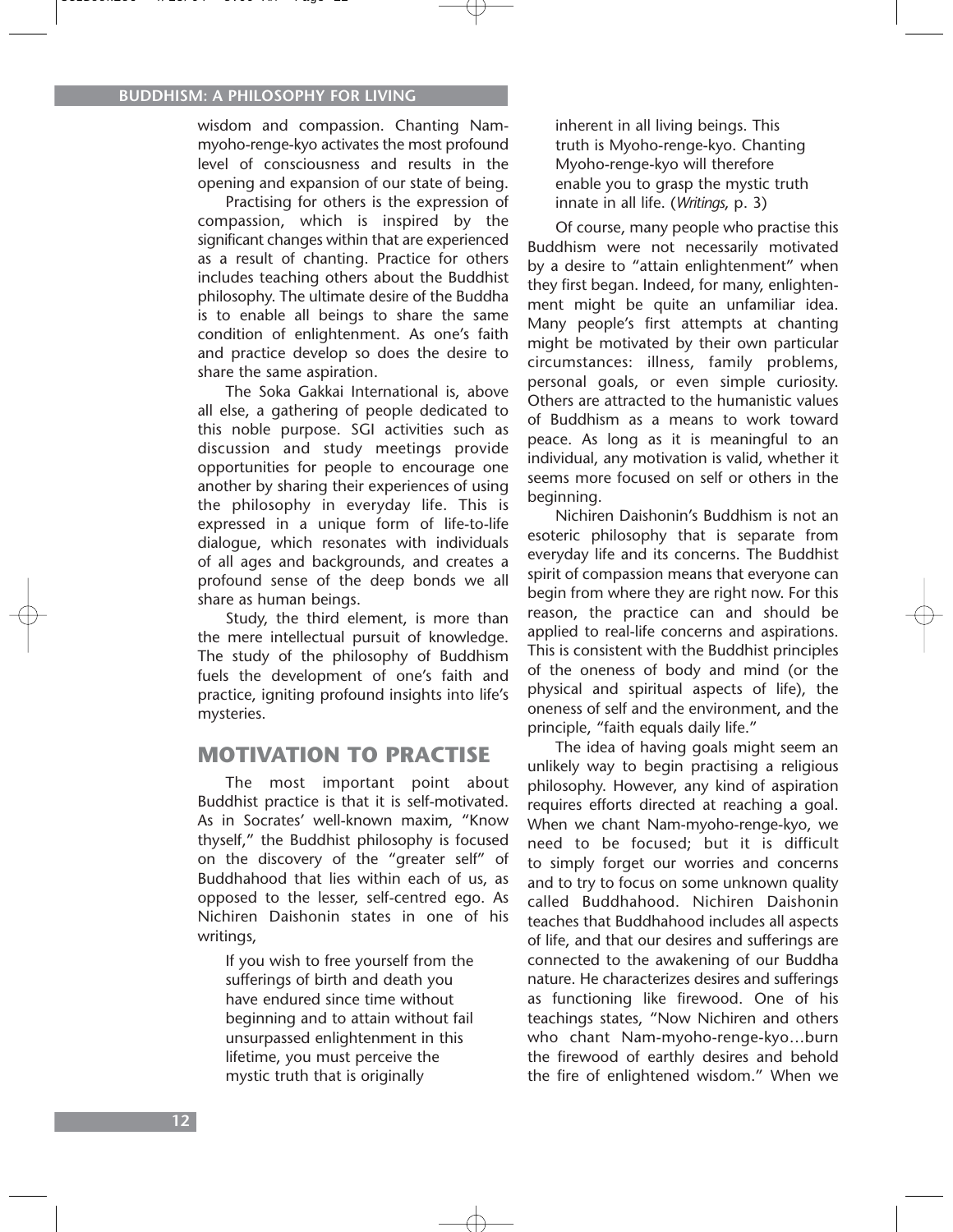begin to practise, therefore, it is perfectly all right to focus on what we feel is most important for our lives. For some, chanting for others might be more important than chanting for personal goals. This is fine too. Our heartfelt sincerity is what counts above all.

An important aspect of the process of perceiving and activating our Buddha nature is having an attitude of self-reflection. For example, a person might at first be wholly focused on overcoming a particular problem or achieving a certain goal. As the person continues to practise and study, he or she begins to develop a sense of calm and wellbeing, a lessening of stress, and the discovery of the means to achieve various goals. As this happens, the person's perception of his or her life begins to deepen and expand, revealing a greater sense of self that recognizes the interdependence of all life. This greater self sees life filled with hope, possibilities and challenges rather than problems and limitations.

This expanded "life space" allows one to reflect and to see things from a perspective of heightened personal empowerment, opening one's capacity and genuine desire for compassion. Our starting point, if we are really going to transform our state of life, must be that of recognizing and accepting ourselves as we are, regardless of our problems or shortcomings. We begin with the reformation of our own lives, learning who we really are and what we really need. At the same time, we develop our ability to help others, thus enabling us to fulfill the Buddhist way of practice for self and others.

In reality, practice for self and others is simultaneous and mutually enhances both. When we chant, our compassionate higher self is aroused, so we naturally become increasingly inclined to extend our prayers to others. By the same token, when we help others, we experience a deeper sense of meaning, which powerfully elevates our own state of life. In this way, Buddhism can be understood as the study and practice of how to live as a human being, integrated and whole individually, and extending our

hearts into the weaving of a rich and expanding tapestry of harmony among our fellow humans.

## **PRACTISING IN THE SGI ORGANIZATION**

People carry out the practice of Nichiren Buddhism by doing gongyo and chanting at home in the morning and evening, and participating in local discussion and study meetings, which are held at members' homes. There are also various meetings and activities held at SGI centres and in the community. The model of the SGI organization is based on the Buddhist tradition of the *samgha*, or the gathering of the Buddha's disciples, to learn together and share the spirit of advancing our growth as humans toward the development of a peaceful society. Individuals cannot achieve this ideal in isolation, as we need to interact with others in order to develop our higher qualities and overcome our prejudices and weaknesses.

SGI meetings are an educational forum, from which we can learn important lessons to apply in our daily lives, our families and society. They also provide tremendous opportunities to contribute to helping others who are struggling with real-life problems. Members relate their experiences of using the practice in their lives, and guests and newer members are encouraged to ask questions in an open and friendly atmosphere. At study meetings, participants study Nichiren Daishonin's writings and discuss their application to their lives.

In this way, people are encouraged to practise and study individually, as well as to get together to learn and teach others.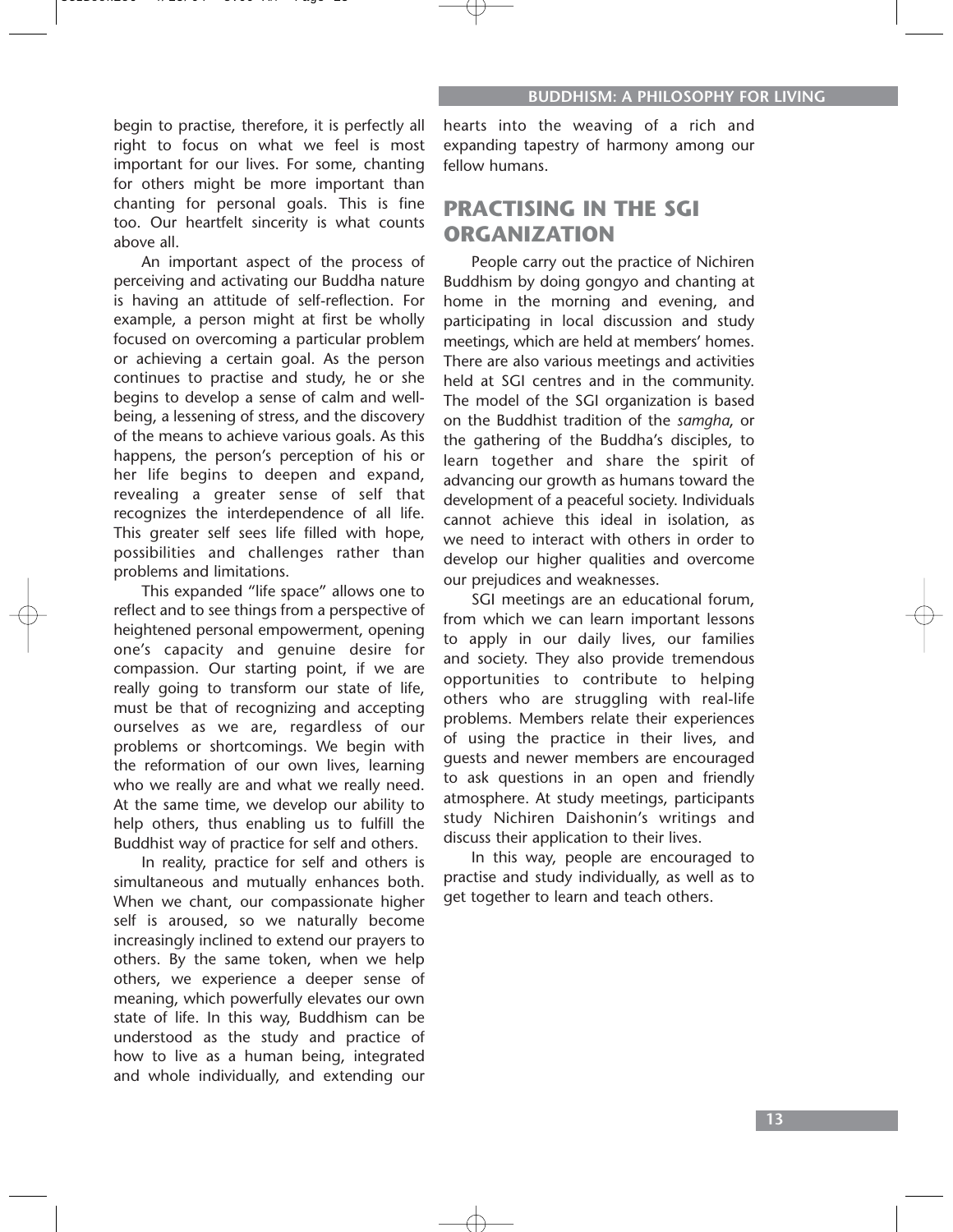*The eyes are indeed the windows of the soul. The eyes express a person's life totally. Similarly, the immense energy of a nuclear explosion is expressed by the succinct formula E=mc2 . While these are merely analogies, the single phrase Nam-myoho-renge-kyo is the key that unlocks the limitless energy of life. The Gohonzon of Nam-myoho-renge-kyo contains all the wisdom of Buddhism and the Lotus Sutra.*

**– Daisaku Ikeda,** *Faith into Action*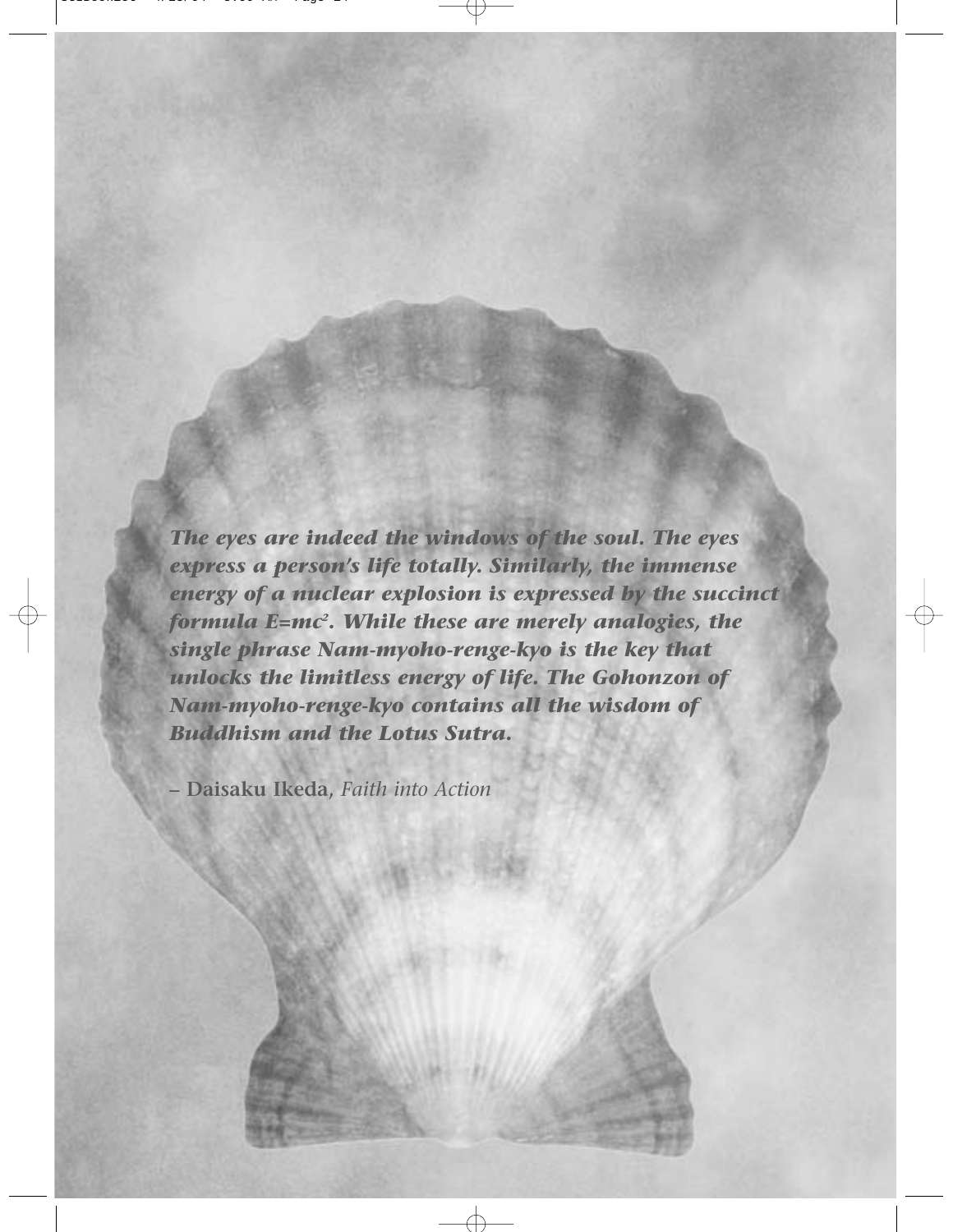# 4. NAM-MYOHO-RENGE-KYO AND THE GOHONZON

### *The Meaning of Nam-myoho-renge-kyo*

s was noted earlier, chanting Nammyoho-renge-kyo is the essential practice of Nichiren Buddhism. It is the expression of the universal law of life. We might say that Nam-myoho-renge-kyo is the "voice" or "song" of the universal life force. When we chant Nam-myoho-renge-kyo, we are in effect tuning our individual selves into the greater "self" of the universe. Buddhism teaches that life is eternal and boundless, and that our lives have no beginning and no end. All life forms, including the stars and everything in the universe, go through the eternal cycle of birth, growth, aging and death, to be followed by rebirth and the same cycle, according to the karma (or accumulated causes) of that particular person or entity. Nichiren Daishonin describes the eternity of life as follows:

To conceive of life and death as separate realities is to be caught in the illusion of birth and death. It is deluded and inverted thinking.

When we examine the nature of life with perfect enlightenment, [i.e., the true enlightenment of one who has awakened from the dream of illusions], we find that there is no beginning marking birth and, therefore, no end signifying death.

Doesn't life as thus conceived already transcend birth and death?

Life cannot be consumed by the fire at the end of the kalpa [an eon], nor can it be washed away by floods. It can be neither cut by swords nor pierced by arrows.

Although it can fit inside a mustard seed, the seed does not expand, nor does life contract. Although it fills the vastness of space, space is not too wide, nor is life too small. (*Nichiren Daishonin Gosho Zenshu* [collected writings of Nichiren Daishonin], p. 563)

Such descriptions give us an indication of the endless wonder and mystery that is life. Developing the capacity to directly experience this wonder and live with this awareness on a daily basis is the goal of Buddhist practice.

### **NAM**

The first word, *nam*, is derived from the Sanskrit word, *namas*, which means "to devote oneself." Myoho-renge-kyo, the title of the Lotus Sutra, is the name, so to speak, of the ultimate reality. Nichiren Daishonin explains that the entire Lotus Sutra is dedicated to the clarification of the Law of Myoho-renge-kyo. This phrase incorporates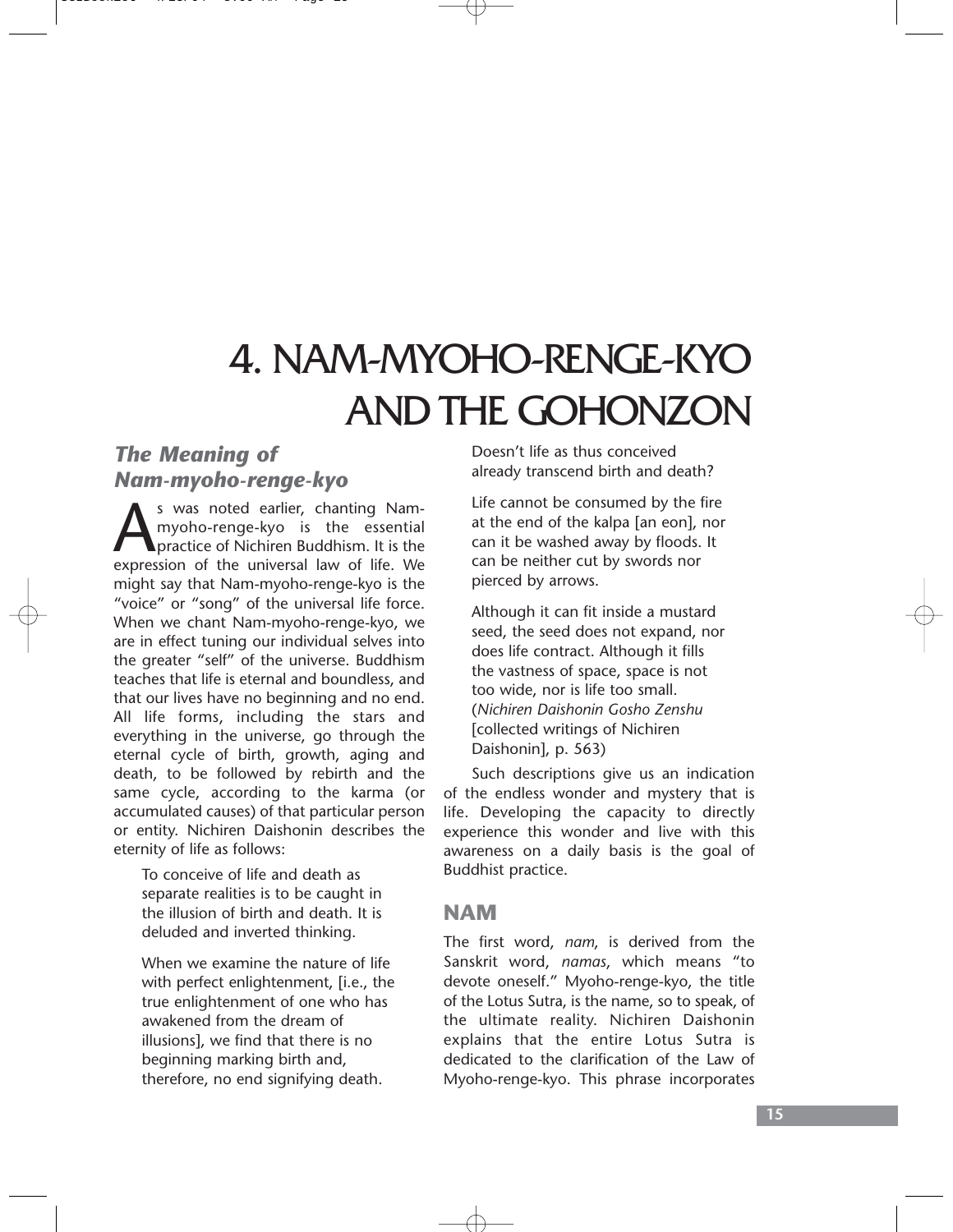the two essential aspects of Buddhism: one is the truth itself, and the other is the practice to develop the wisdom to realize that truth. This dual nature of the phrase also demonstrates the simultaneity of cause and effect. The cause is our practice; the effect is the attainment of Buddhahood.

The devotion indicated by *nam* is directed to fusing our lives, both body and mind (the physical and spiritual aspects of life), with the law of Myoho-renge-kyo. One aspect of *nam* is that we devote our lives to, or fuse our lives with, the ultimate, unchanging reality. The other is that, through this fusion, we are simultaneously capable of drawing forth wisdom, which functions in accordance with our changing circumstances. This wisdom is the means whereby we human beings can experience boundless joy and freedom despite all the uncertainties of our daily lives.

### **MYOHO**

The word *myoho* means, literally, "the Mystic Law," *myo* meaning "mystic" and *ho* meaning "law." *Myo* indicates the law of life that is infinitely profound and beyond all conceptions of the human mind. As Nichiren Daishonin explains,

What then does *myo* signify? It is simply the mysterious nature of our lives from moment to moment, which the mind cannot comprehend nor words express. When we look into our own mind at any moment, we perceive neither colour nor form to verify that it exists. Yet we still cannot say it does not exist, for many differing thoughts continually occur. The mind cannot be considered either to exist or not to exist. Life is indeed an elusive reality that transcends both the words and the concepts of existence and nonexistence. It is neither existence nor non-existence, yet exhibits the qualities of both. It is the mystic entity of the Middle Way that is the ultimate reality. *Myo* is the name given to the mystic nature of life,

and *ho*, to its manifestations. (*Writings*, p. 4)

In other words, *myo* is the ultimate reality, and *ho* is the world of phenomena in its ever-changing forms. The union of these two concepts, as represented by the single word *myoho*, reflects the essential oneness of the ultimate reality and the manifest world. Buddhism teaches that there is no fundamental distinction between the ultimate reality and the everyday one. Attaining Buddhahood is, therefore, the ultimate experience of living in the here and now, not an otherworldly existence or something we only encounter after death. To be able to experience this essential oneness is to perceive eternity in every moment. The poet William Blake described something akin to this in his "Auguries of Innocence":

*To see a world in a grain of sand, And a Heaven in a wild flower, Hold Infinity in the palm of your hand, And Eternity in an hour.*

*Myo* expresses the "enlightened" and *ho* the "deluded" aspects of life, which coexist within ourselves as well as throughout the universe. However, the aspect we experience in any given moment depends on whether or not we are awakened to the ultimate reality.

*Myoho* also indicates the two aspects of what we perceive as opposites, "life" and "death," but which essentially are one. *Myo* corresponds to death, the latent aspect of life, and *ho* represents life in its manifest state. Because the state of death, where our lives merge back into cosmic life, is beyond our conception, it is characterized by *myo*, meaning "mystic" or "inconceivable." *Ho* is the manifest, perceptible aspect of life, as we know it in terms of our everyday experience. Life and death are the two contrasting manifestations of the ultimate reality, or Mystic Law. At the same time, as we gradually learn from our Buddhist practice, the ultimate reality is increasingly experienced in the everyday realities of life and death. Because death is the ultimate fear of all humans, developing a clear perception of the oneness of life and death is the key to conquering all other forms of suffering.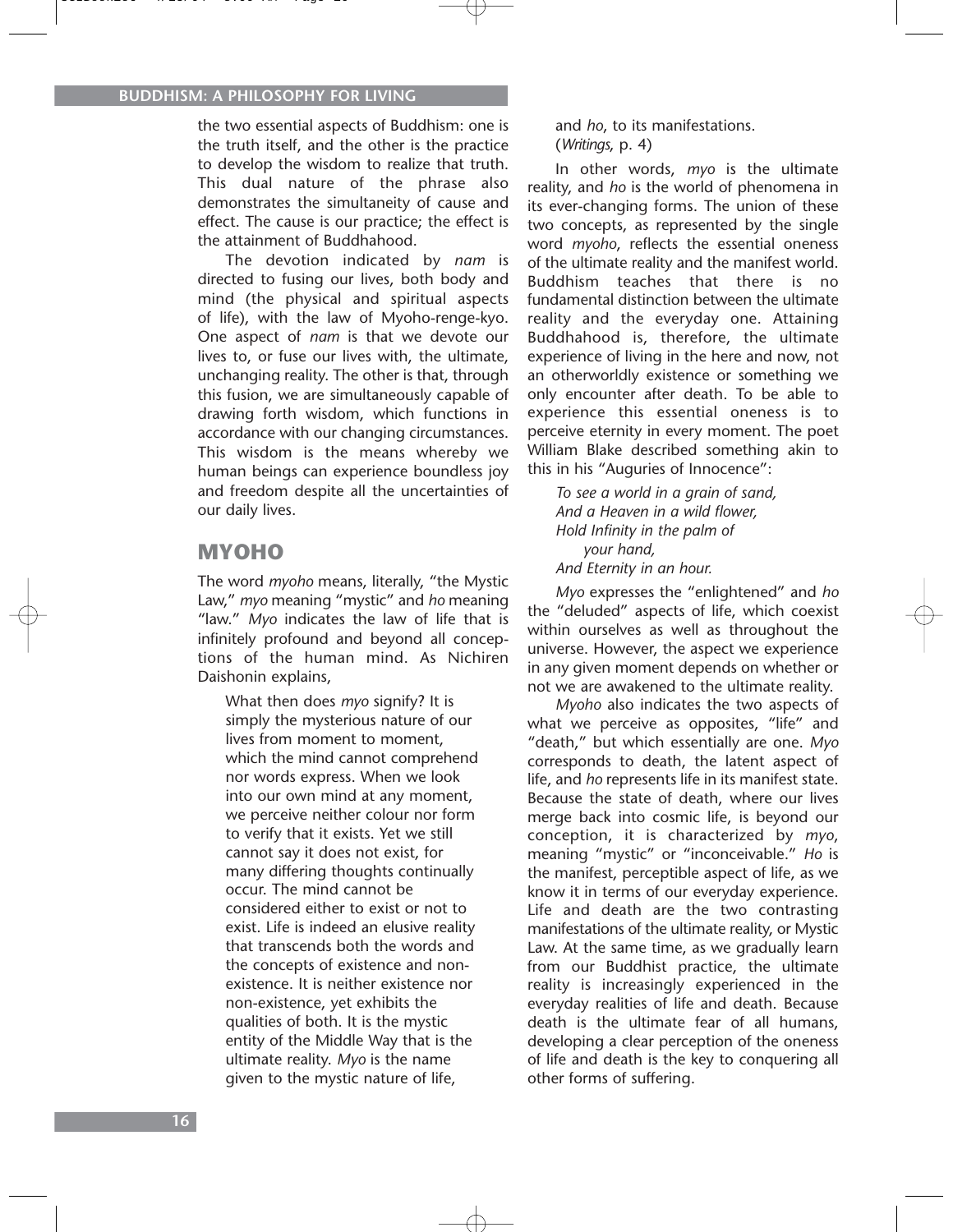### **RENGE**

The word *renge* literally means "lotus blossom." There are several ways in which the lotus flower is significant in Buddhism.

The qualities of purity and eternity attributed to the lotus have appealed to human beings since ancient times. The image of the lotus blooming in a muddy swamp is a metaphor for the emergence of Buddhahood in the midst of the impurities and problems of life in society. Just as the lotus becomes more beautiful and fragrant in a swamp, so do we manifest the attributes of enlightenment as a result of our struggles with negative forces, both within ourselves and in our surroundings. In his *Profound Meaning of the Lotus Sutra*, T'ien-t'ai, a great Buddhist scholar who is recognized as the leading interpreter of the Lotus Sutra prior to Nichiren Daishonin, explains that the word "lotus" in the sutra's title should be understood not only as a metaphor for the Mystic Law but also as the Law itself. He states:

Now the name *renge* is not intended as a symbol for anything. It is the teaching expounded in the Lotus Sutra. The teaching expounded in the Lotus Sutra is pure and undefiled and explains the subtleties of cause and effect. (*Writings*, p. 421)

Nichiren Daishonin further explains:

This passage of commentary means that supreme principle [that is the Mystic Law] was originally without a name. When the sage was observing the principle and assigning names to all things, he perceived that there is this wonderful single Law [*myoho*] that simultaneously possesses both cause and effect [*renge*], and he named it Myoho-renge. This single Law that is Myoho-renge encompasses within all the phenomena comprising the Ten Worlds and the three thousand realms, and is lacking in none of them. Anyone who practises this Law will obtain both the cause and the effect of Buddhahood simultaneously. (*Ibid*.)

The lotus plant produces its blossoms and its seedpods at the same time, thereby representing "the wonderful single Law that simultaneously possesses both cause and effect." This principle, the simultaneity of cause and effect, means that the lives of ordinary people (cause) and the state of Buddhahood (effect) exist simultaneously in every moment of life, and so there is no essential difference between a Buddha and an ordinary person. In terms of practice, the moment any individual chants Nam-myohorenge-kyo (cause), the state of Buddhahood (effect) instantaneously emerges.

We can see this principle in the phenomenon of birth. At the moment of birth, a simultaneous cause has been made for that person's death. Although death will occur at a later time, the cause is indelibly engraved in the person's life. Other causes are less fixed, and their effects can be altered, as long as one makes sufficiently strong causes before the effects become manifest. For example, a person who tends to become angry easily can, by making repeated efforts to reflect carefully before reacting to situations, gradually gain a certain degree of self-control, resulting in fewer negative interactions with others.

There is a further dimension to this relationship of cause and effect—the interaction of the person with his or her environment. This can dramatically affect not only the length of the individual's current life but also its quality. Therefore, Buddhism should not be viewed as fatalistic. On the contrary, our lives can change profoundly, depending on what causes are made from this moment onward. As we bring forth the supreme condition of Buddhahood from within ourselves, the entire network of causes and effects is transformed, flowing from enlightenment rather than delusion, and working to advance our development as a human being.

The principle of the Mystic Law *(myoho)*, the ultimate reality of life and death represented by the state of Buddhahood, is activated by the simultaneity of cause and effect *(renge)*. Thus *myoho-renge* is the heart of Nam-myoho-renge-kyo, the actualization of enlightenment within a person's life. This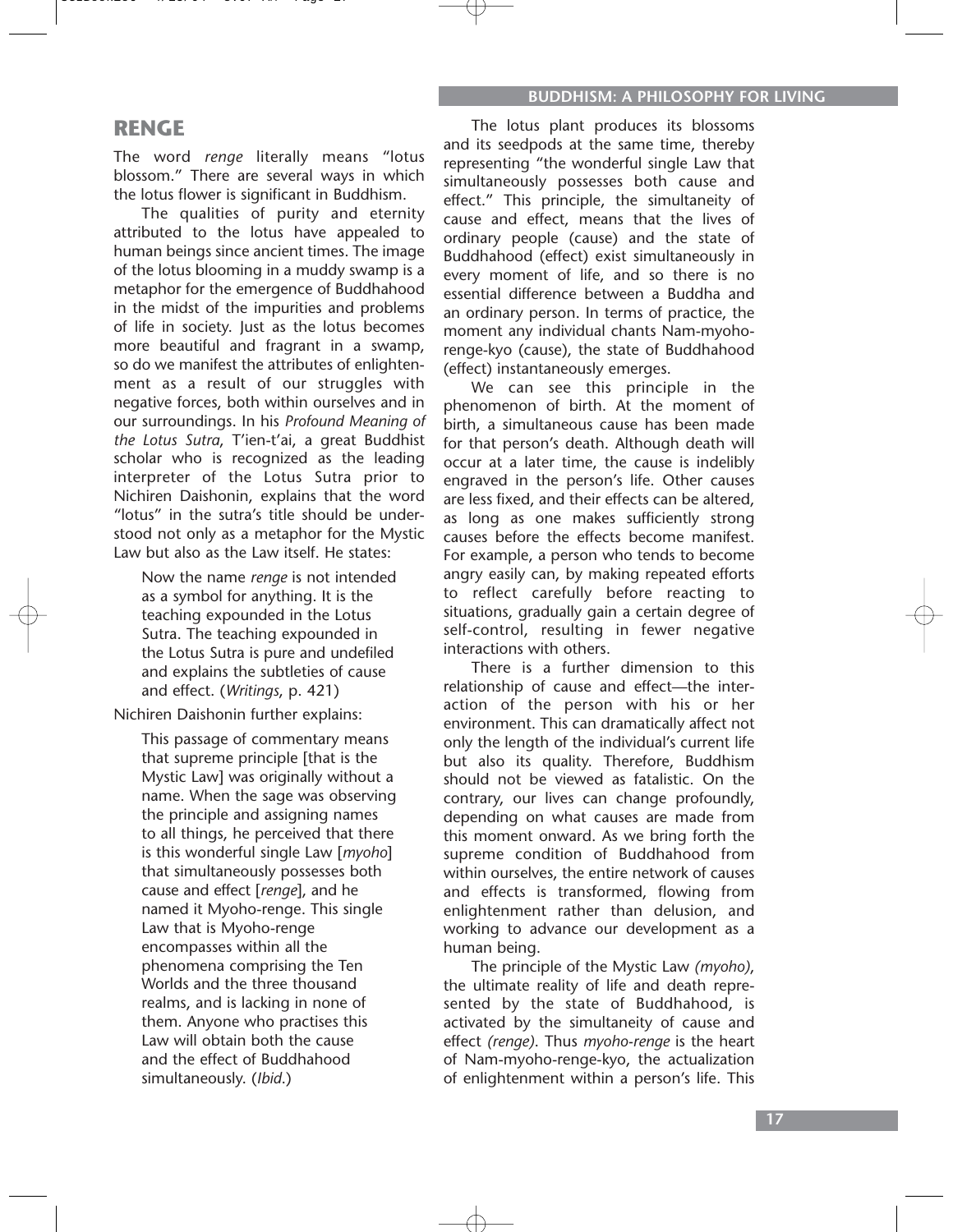actualization is accomplished through the action of devotion *(nam)* and through the medium of the voice *(kyo)*.

### **KYO**

*Kyo* literally means "sutra," or the Buddha's teachings, which are conveyed through his own voice. Therefore, *kyo* is also interpreted to mean "sound." Nichiren Daishonin describes *kyo* as "the words and speech, sounds and voices of all living beings." He also says, "that which is eternal, spanning the three existences [of past, present and future] is called *kyo*." We can think of *kyo* as the realms of time and space through which life flows.

The voice is the medium whereby both the physical and spiritual aspects of our lives are brought together and given expression. As Nichiren Daishonin says, "The voice does the Buddha's work." It is in order to bring about the unity of spiritual and physical devotion contained in *nam* that we chant Nam-myoho-renge-kyo out loud, rather than merely meditating upon it. This act of chanting is the actual cause, manifested from within and radiating outward to our environment, which generates the life force, wisdom and compassion of the Buddha nature. Our chanting fuses with the Buddha nature all around us, and returns to us through re-absorbing our own voice chanting. We are thus able to feel at one with the world around us—other people, nature and the greater universe—and experience the unlimited and eternal power of life even as we carry on our day-to-day existence.

Chanting Nam-myoho-renge-kyo can be regarded as a profound communication with the inner depths of our consciousness—a consciousness that is in reality shared by all living beings throughout time and space. Although it engages our senses of sight and hearing, it is so far-reaching that its effects are not limited only to those with sight, hearing and speech. There are many people practising who are blind, deaf or mute, and they enjoy the same benefits as those who have these faculties.

The experience of living in such intimate and direct relationship with life's essence is one of unmatched exhilaration and insight. Every encounter, every event in our lives takes on profound significance. Even difficulties become valuable learning experiences that lead to further development. All aspects of life, both good and bad, take on meaning and serve to reveal our greater potential.

How chanting Nam-myoho-renge-kyo might affect us differently from practising any other spiritual practice is a matter for the individual to determine. But only direct application of the practice can enable each of us to make our own assessment. For this reason, people who are interested in this philosophy are encouraged to try it for themselves, because understanding the theory is no substitute for first-hand experience.

### *The Gohonzon*

The Gohonzon is the object of devotion in Nichiren Daishonin's Buddhism. It embodies the Mystic Law of Nam-myoho-renge-kyo. The Gohonzon is a mandala, inscribed on a paper scroll or wooden tablet, with characters in Chinese and Sanskrit calligraphy representing all the possible conditions of life, from the depths of suffering to the highest condition of Buddhahood.

Nichiren Buddhism teaches that all people possess the Buddha nature and can attain Buddhahood through faith and practice centred on the Gohonzon.

Nichiren Daishonin inscribed the original Gohonzon. He states in one of his writings, "I, Nichiren, have inscribed my life in sumi ink, so believe in the Gohonzon with your whole heart" (*Writings*, p. 412). This means that the life condition of Buddhahood is embodied in the Gohonzon, so that when we focus on it while chanting, our Buddha nature is stimulated. Nichiren Daishonin explains:

Never seek this Gohonzon outside yourself. The Gohonzon exists only within the mortal flesh of us ordinary people who embrace the Lotus Sutra and chant Nam-myohorenge-kyo. The body is the palace of the ninth consciousness, the unchanging reality that reigns over all of life's functions. To be endowed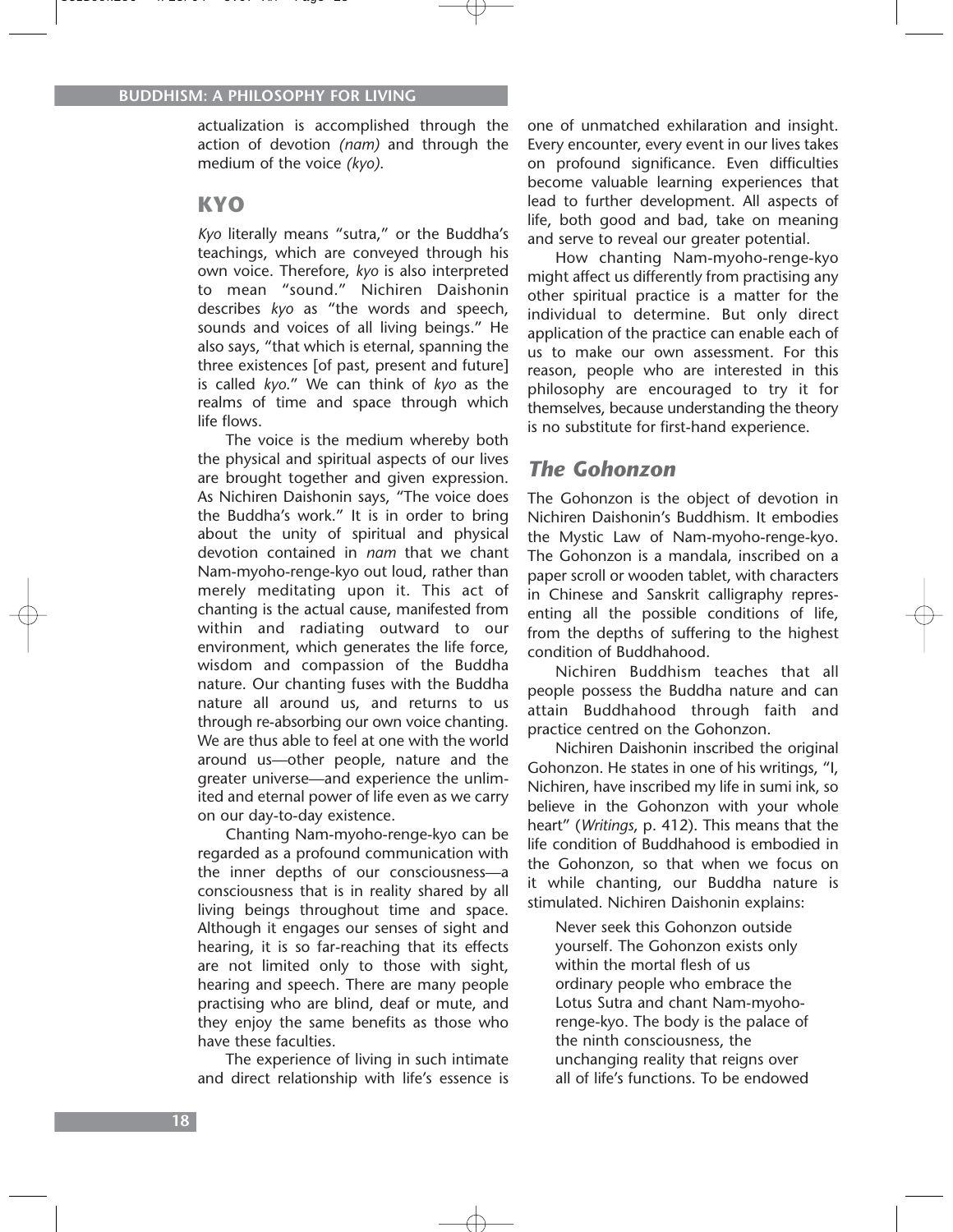with the Ten Worlds means that all ten, without a single exception, exist in one world. Because of this it is called a mandala. Mandala is a Sanskrit word that is translated as "perfectly endowed" or "a cluster of blessings." ( *Writings*, p. 832)

The Gohonzon is called "the object of devotion for observing the mind." We might regard the Gohonzon as a kind of mirror that reflects our inner state of life. When we chant Nam-myoho-renge-kyo to it, our inner Buddha nature is awakened and we are able to feel or perceive it. This is what "observing the mind" means.

Having an external stimulus is consistent with the Buddhist concept of the oneness of self and environment. For example, when we view a beautiful sunset, the sense of beauty within us fuses with what we perceive in the environment. When we hear a piece of inspiring music, we instinctively respond because we already have the matching capacity within us to appreciate it. Similarly, electrical energy is all around us, and when we have a suitable conductor we are able to harness this energy. By chanting Nammyoho-renge-kyo to the Gohonzon, we manifest the life condition of Buddhahood within and fuse our lives with the Buddha nature of the universe.

SGI President Ikeda has compared the experience of chanting to the Gohonzon as a dialogue with the Buddha, or as an exploration of the cosmos, all taking place within the depths of our own consciousness. As Buddhahood is our original state of life, the Gohonzon awakens our recognition of that state. Second Soka Gakkai president Josei Toda went so far as to say that Buddhahood is not acquired—it is recollected from the infinite past of our own true selves.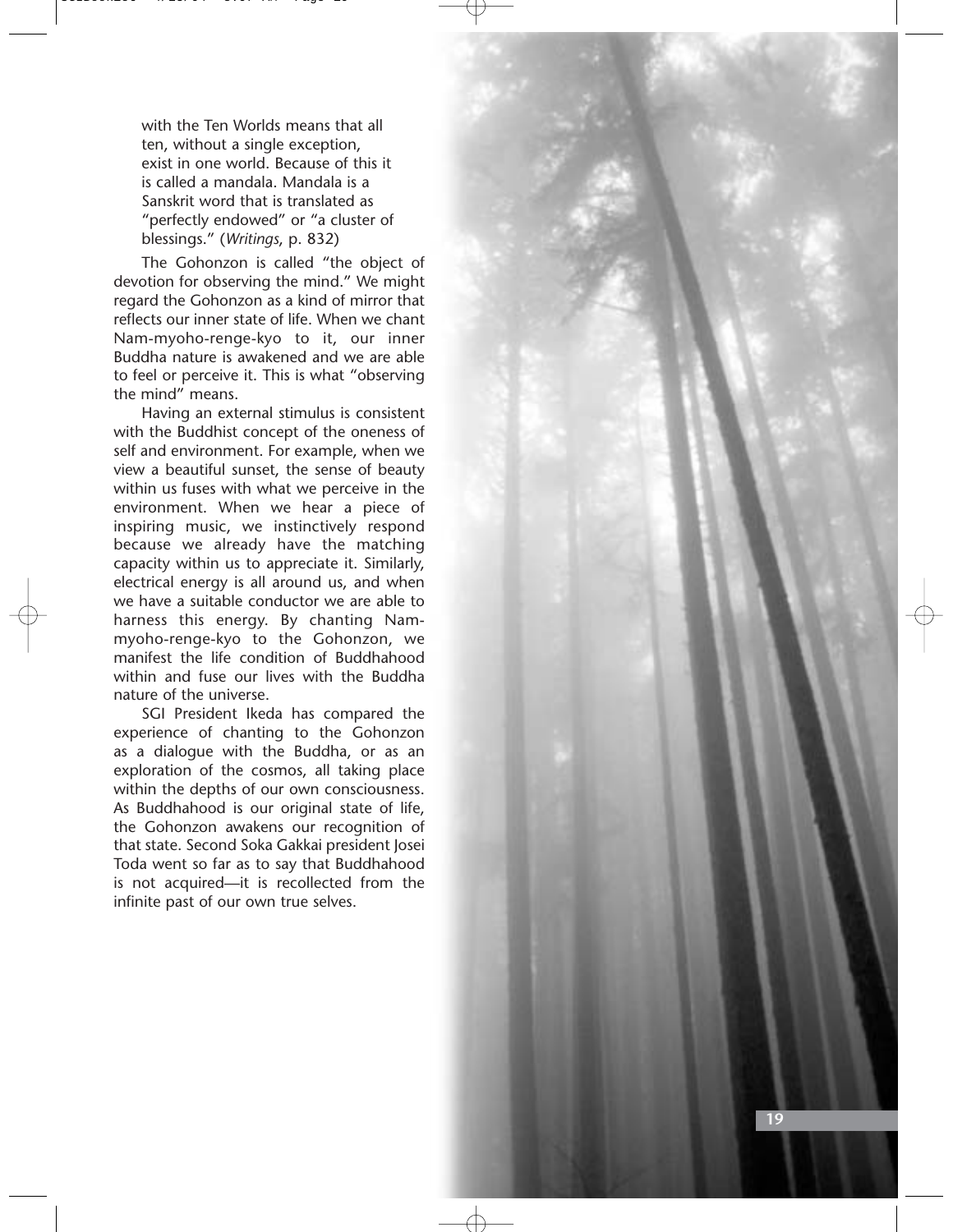*For we are the local embodiment of a Cosmos grown to self-awareness. We have begun to contemplate our origins: starstuff pondering the stars; organized assemblages of ten billion billion billion atoms; tracing the long journey by which, here at least, consciousness arose…Our obligation to survive is owed not just to ourselves but also to that Cosmos, ancient and vast, from which we spring.*

**– Carl Sagan,** *Cosmos*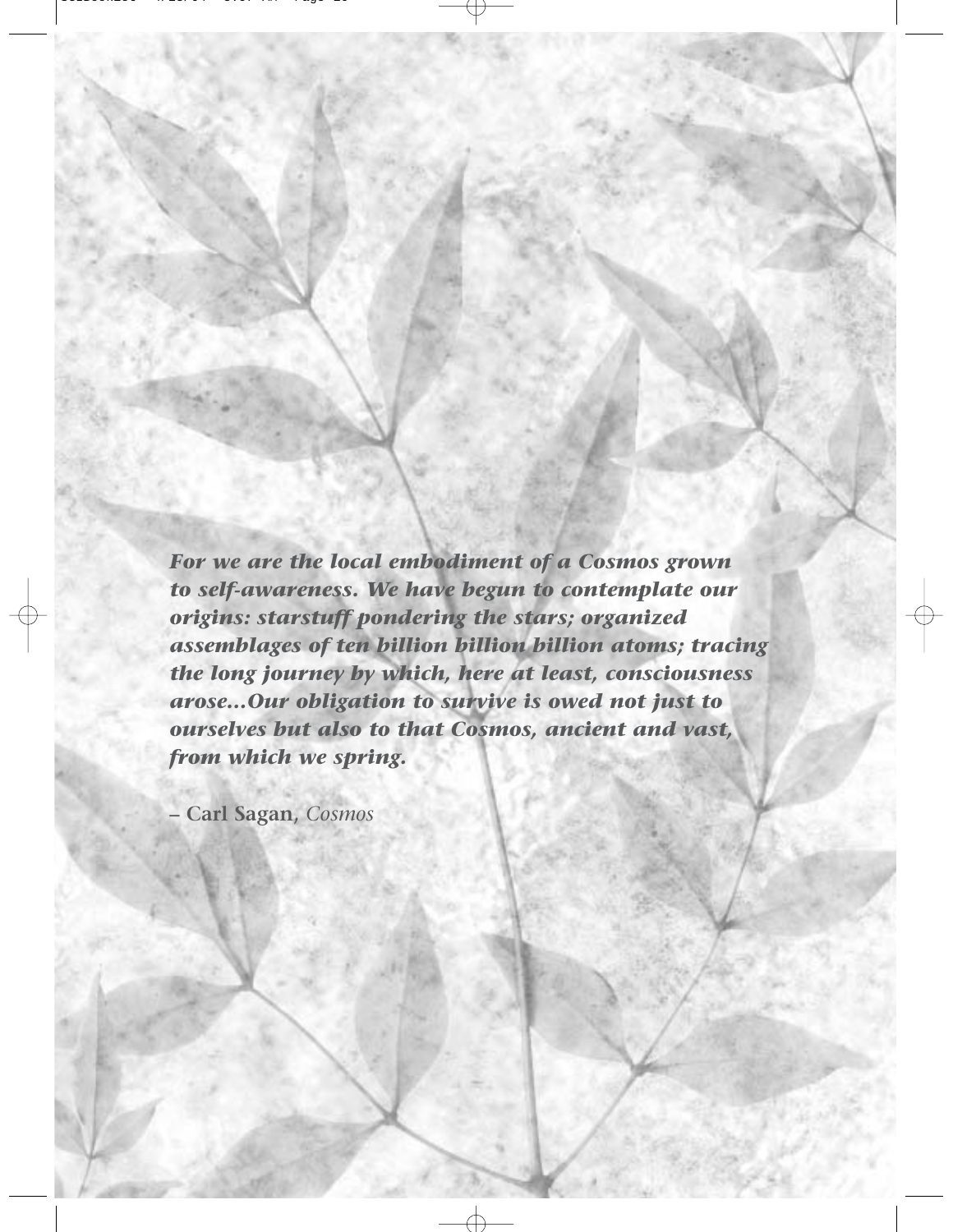# 5. THE BUDDHIST VIEW OF LIFE

# *The Ten Worlds* **LIFE'S UNLIMITED POTENTIAL**

Life and Death as an Integrated Whole

Buddhism describes the experience of living in a unique way. In the Western world there is a tendency to consider the spiritual and physical aspects of life as separate, usually placing the value of the spiritual above that of the physical. This dualistic attitude toward the mind and the body extends to the natural world, which is regarded as something we can reduce to its separate components. The presumption that humans can "engineer" and even "improve" the way nature works is shortsighted and perilous, for all life forms are interconnected and interdependent. At the same time, our understanding of the subtle workings of the human mind and spirituality have also suffered from science's insistence on an extremely narrow form of empirical evidence. Things that were once considered "matters of the heart" are redefined in the clinical language of psychological theories, which sometimes take a similarly limited view of human life.

Even some of the interpretations of the Western world's philosophical traditions see human life as sharply divided between the imperfect, even defiled physical world, and the ethereal, pure world of the spirit. The soul tends to be considered as a separate entity from the body, freed from its grip in death. This duality extends to the way we view ourselves as separate from others and from our environment, to the point of seeing ourselves as either the masters of other life forms or as an insignificant speck in the universe. Such a sense of isolation can lead us to feel that we must compete with others in order to gain what we need to survive, even if our gains are made at the expense of others. Life and death are generally regarded as distinct opposites, so we cling to life for fear of death. We can thus identify two great fears that underlie almost all others—the fear of being alone and the fear of death.

In contrast, Buddhism views life and death as an integrated whole, which appears to be two but is in reality one. This concept is known as "dependent origination." Essentially, it means that one aspect of life cannot exist without the other. Without the physical aspect, the spiritual aspect cannot exist, and vice versa. Life and death, happiness and suffering, enlightenment and delusion—all coexist throughout time and space and are inherent in everything.

Holistic medicine has to some degree revealed the close relationship between mind and body—how one's psychological or emotional state can affect one's body chemistry and its physical condition. Buddhism teaches that the physical and the spiritual aspects of life have equal value; furthermore, both aspects can be either positive or negative, enlightened or deluded.

Science has so far been unable to clearly define consciousness, because it cannot be measured by conventional scientific methods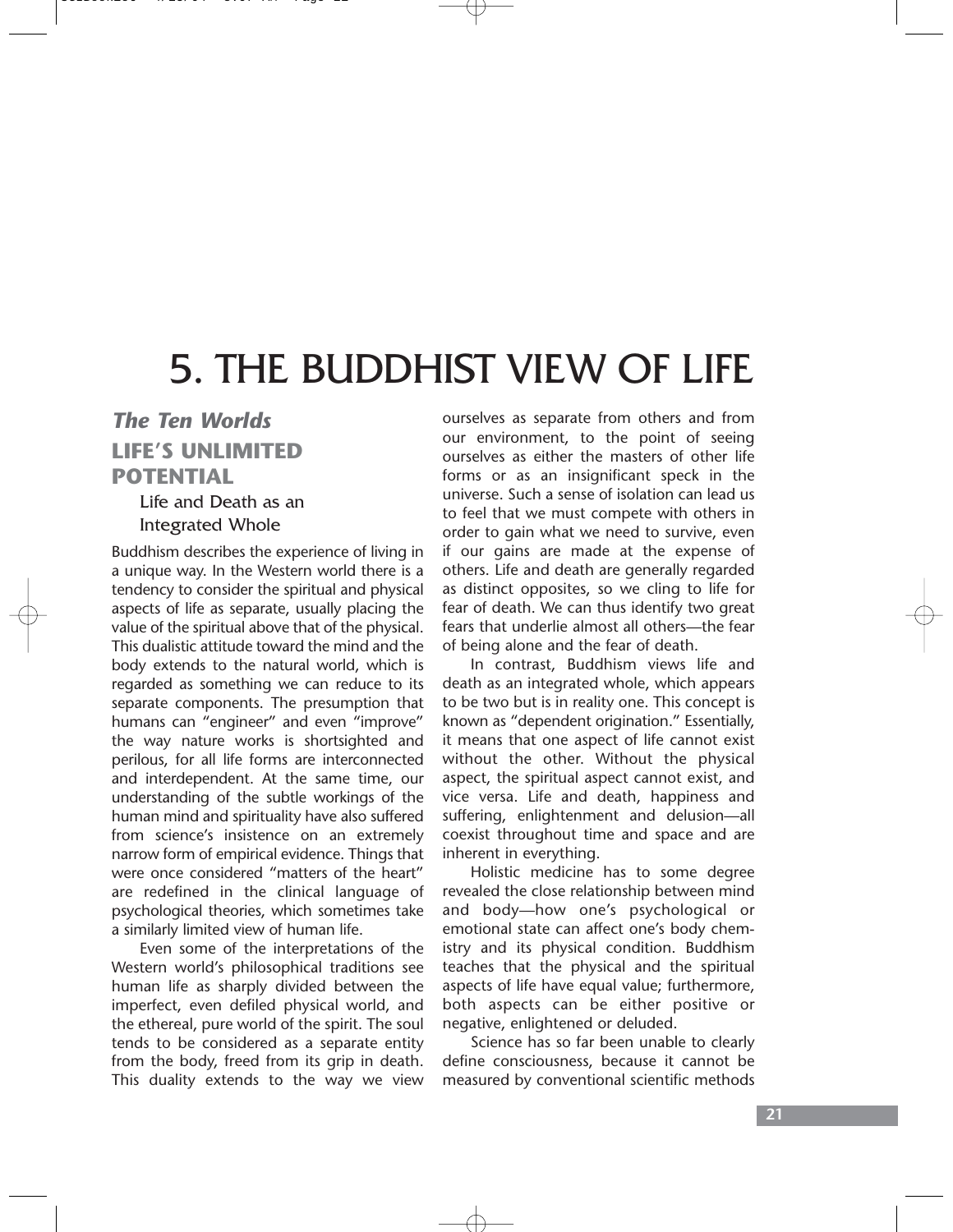of empirical observation. Yet each of us instinctively knows that we are conscious because we perceive it from within. Our sense of being, our consciousness, is far more than mere impulses from our brains and central nervous systems. The innate creative intelligence of the universe can be seen in the cells in our bodies, which operate in a unified and harmonious system. The fact that life has even come into being, and that the universe operates in accordance with an unseen, unifying principle, is proof of this principle's existence. In Buddhism, this unifying principle is called the Mystic Law, or Nam-myoho-renge-kyo.

### **THE MUTUAL POSSESSION OF THE TEN STATES OF LIFE**

Living is a moment-by-moment experience. It involves all the aspects of our lives physical, emotional and psychological which change at each moment in response to stimuli from our environment, or from our own inner feelings. These momentary states are categorized in Buddhism as the Ten Worlds. They cover the entire spectrum of life experiences, from the most desperate suffering to the most sublime condition of enlightenment.

We possess all of these ten states as ever-present potentialities, which we can experience at any moment. The human mind changes with every occurring thought or circumstance. Our inclination is to seek happiness by attempting to control our outward circumstances, believing that favourable circumstances will provide us with fulfillment or will at least eliminate the causes of our sufferings. The problem is that no matter how much power or financial resources we might possess to exert influence over the outer world, nothing in the world around us can be made "just right"; everything is in a state of constant change. All that exists goes through the cycle of birth, growth, aging and death, so even if we could build an ideal world for ourselves, it could never be permanent. This is the first truth that Shakyamuni Buddha taught. His next lesson was that the unfailing stability we so

dearly desire is found nowhere but within ourselves. Once we have discovered life's eternal essence within, we are able to creatively integrate our lives with the outer world, making the experience of living an exciting challenge.

When a powerful inner change takes place, our circumstances, including our health and our ability to achieve success, also change in dramatic ways. Nichiren Daishonin states:

Life at each moment encompasses the body and the mind and the self and environment of all sentient beings in the Ten Worlds as well as all insentient beings in the three thousand realms, including plants, sky, earth, and even the minutest particles of dust. Life at each moment permeates the entire realm of phenomena. To be awakened to this principle is itself the mutually inclusive relationship of life at each moment and all phenomena. (*Writings*, p.3)

We also find a similar insight expressed by the philosopher Immanuel Kant, who wrote,

Two things fill the mind with everincreasing wonder and awe, the more often and the more intensely the mind of thought is drawn to them: the starry heavens above me and the moral law within me. (*Critique of Practical Reason*)

Unlocking the mysteries of life and death is precisely the aim of Buddhist faith and practice. The Buddha declared, on the basis of his own experience, that this awareness lies within the depths of our own consciousness—a consciousness that possesses the same wisdom that gives rise to life in all of its magnificent forms. The universe is not a gigantic empty place containing life here and there. The universe itself is alive—a great, infinite life, of which we are all inseparable parts. Every atom contains the seed of life, and even the invisible void of space pulsates with the same cosmic rhythm. In life or in death, the oneness of our lives and the universe continues without ever being interrupted. However, merely recognizing this intellectually is completely different from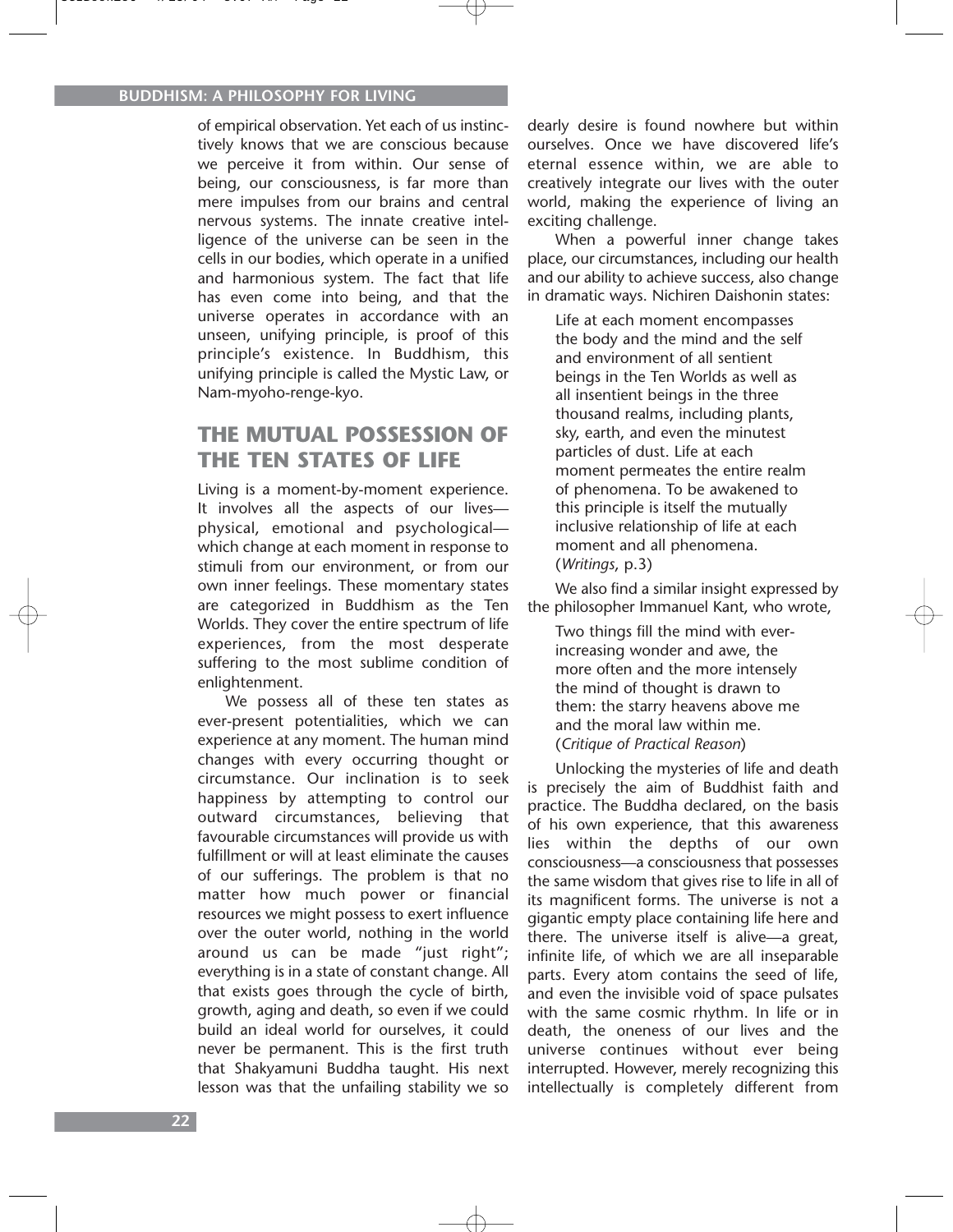living it and feeling it, just as seeing or reading about an experience is different from actually experiencing it.

The Ten Worlds describe the various states of being in any given moment. They range from hell to Buddhahood. The Ten Worlds were described in earlier Buddhist scriptures as distinctly separate realms where beings in these states of life dwelled. However, the Lotus Sutra, the final, and most profound of Shakyamuni's teachings, clarified that the Ten Worlds actually refer to the ten different states that one can experience at any given moment, and that they are all inherent in every life form and within the environment itself. This is called the mutual possession of the Ten Worlds. Nichiren Daishonin explains,

When we look from time to time at a person's face, we find him or her sometimes joyful, sometimes enraged, and sometimes calm. At times greed appears in the person's face, at times foolishness, and at times perversity. Rage is the world of hell, greed is that of hungry spirits, foolishness is that of animals, perversity is that of asuras, joy is that of heaven, and calmness is that of human beings. These worlds, the six paths, are all present in the physical appearance of the person's face. The remaining four noble worlds are hidden and dormant and do not appear in the face, but if we search carefully, we can tell they are there. (*Writings*, p. 358)

Following is a brief description of each of the Ten Worlds:

- **1. The World of HELL** is a state of suffering and despair, when a person feels trapped and is unable to see beyond a prison of pain and hopelessness. This feeling of being powerless finds expression in hopeless depression or uncontrollable rage, leading to destructive behaviour toward oneself and/or others.
- **2. The World of HUNGRY SPIRITS** describes the state of being enslaved by selfish desires or cravings, which are a

primitive way of attempting to escape suffering. Lacking in self-awareness, one thrashes about desperately without any sense of purpose but that of satisfying whatever desire is most pressing at the moment.

- **3. The World of ANIMALS** is like the socalled "reptilian brain," the instinct of self-preservation at all costs and without regard for others. There is a sense of purpose, but it is the self-centred aim of survival of the fittest. A person in this state will try to dominate those who are weaker, but will cower before those who are stronger.
- **4. The World of ASURAS** refers to *asuras*, demons in Indian mythology who typify the perverse desire to control others and to be seen as superior. Although self-awareness is more developed, it is warped by an egoistic desire for power for its own sake (as opposed to the state of animality, where selfish power is simply exerted for the sake of getting what one wants). For example, animals will overpower or kill other animals for food, self-protection, or to preserve their territory. Humans, on the other hand, will abuse or sometimes even kill others for pleasure. This is of course the most extreme expression of this life condition.

These four worlds are called the four lower worlds—for obvious reasons. The first three—hell, hunger and animality correspond to the three poisons of anger, greed and foolishness, or ignorance. We see the three poisons expressed throughout human history in the form of war, poverty and the results of shortsighted selfishness, such as pollution and certain types of diseases. All four of these are negative states, and they are always lurking just below the surface of our consciousness, waiting to spring forward if we let them. Being at the mercy of these lower states of life leads to suffering, for ourselves and for others.

**5. The World of HUMAN BEINGS,** also described as tranquillity, is a state of being calm and undisturbed. It is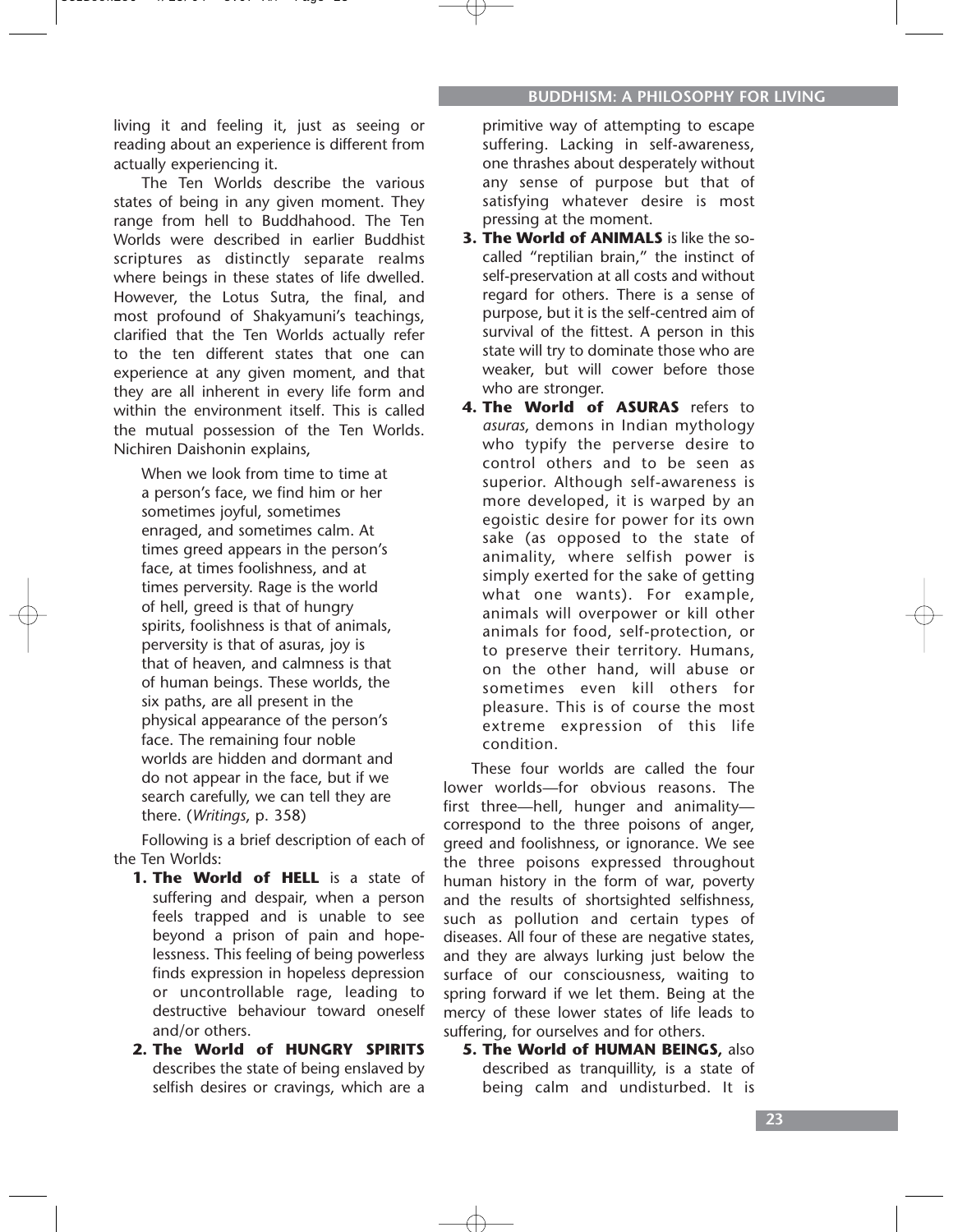located in the middle of the Ten Worlds, between the four lower worlds and the four higher states, called the four noble worlds. From this state, we are able to reflect and make choices about improving our lives. However, we are still susceptible to the lower worlds if this tranquillity is disturbed.

**6. The World of HEAVENLY BEINGS,** or rapture, describes the experience of joy or elation when a heartfelt desire is fulfilled or a happy circumstance occurs. Although this state is euphoric, it is easily upset when circumstances change or when a baser impulse sends us into one of the lower worlds. For example, if a person were to suddenly become wealthy or famous, certain kinds of desires might present themselves that were formerly out of the question, and which might compromise our integrity or our sense of purpose.

The worlds from hell to heavenly beings are called the six paths. They describe a way of life that is essentially reactive—always being swayed by whatever life throws up at us. Living this way becomes a kind of vicious circle, and we find we are always at the mercy of changing circumstances; and yet it describes, perhaps more often than we might



realize, the way we tend to live a great deal of the time.

The four noble worlds describe a way of life that is the result of self-reflection and the resolve to improve one's life. This implies the development of resilience to the changing tides of impermanence, and the forging of one's character through diligent effort. Each successive world represents an increasingly complete picture of what it means to be human.

- **7. The World of VOICE-HEARERS,**  or learning, refers to Shakyamuni Buddha's disciples, who wish to learn the truth of life and aspire to that truth. When applied to ourselves, this world represents the point at which we make such a decision. It is in general the desire for education and selfimprovement, for which we naturally turn to teachers whom we feel we can learn from.
- **8. The World of CAUSE-AWAKENED ONES**, or realization, describes the acquiring of awareness through direct experience with nature, perceiving the law of cause and effect at work in all phenomena.

Although people in these two worlds, called the two vehicles, attain a higher degree of self-development, they also tend to become self-satisfied and arrogant, regarding their achievements as the ultimate definition of their humanity. Shakyamuni warned his disciples not to become attached to the two vehicles, lest they become selfcentred and attached to partial truths.

- **9. The World of BODHISATTVAS** is the awakening of the aspiration for the enlightenment of all living beings. A bodhisattava recognizes the interrelationship of all people and thus, the need for every person to achieve happiness. One's devotion to practice equally for self and for others is the key to entering the state of Buddhahood.
- **10. The World of BUDDHAS** describes those who achieve the supreme state of life, characterized by boundless wisdom and compassion. In this state one is fully awakened to the eternal and ultimate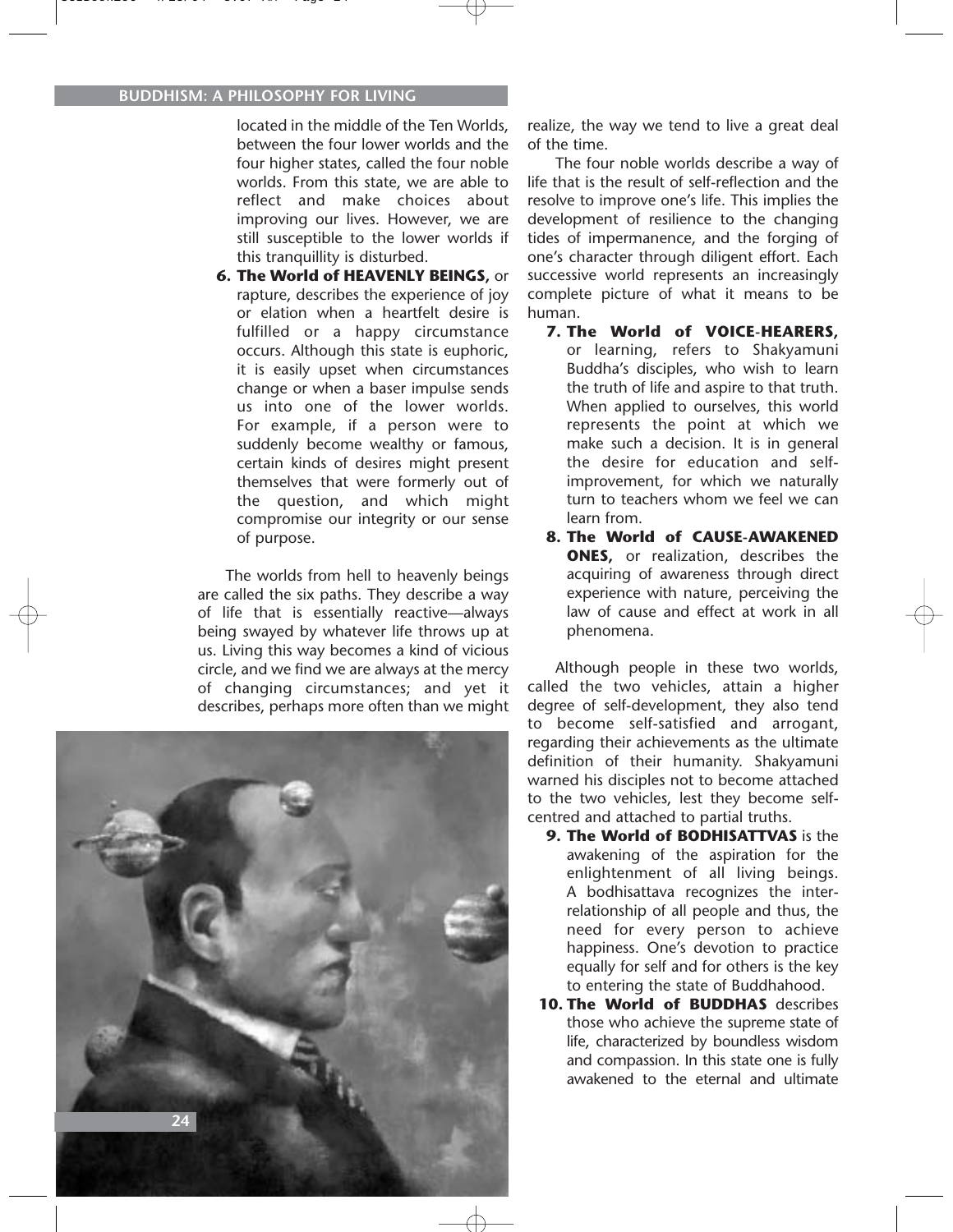truth that is the reality of all things. The door has been totally opened to this wisdom; but it is anything but a static or fixed state. Once the portal to Buddhahood has been opened, one's life continues to expand endlessly. This is the true, original state of a human being in perfect harmony with the eternal life of the universe. It is such a powerful experience that the Buddha said even he could not adequately describe it.

The life condition of Buddhahood might sound like something so profound that it must be nearly impossible to achieve. But this is not the case. Nichiren Daishonin explains that Buddhahood is as close as our own eyelashes, but we are unaware of it and unable to see it. Chanting Nam-myohorenge-kyo awakens the Buddha consciousness; but our ability to perceive it is hindered by illusions that have accumulated over the course of our present and previous lives. He explains (keeping in mind that in his time mirrors were made of polished metal) the principle of awakening the Buddha nature in the following way:

When deluded, one is called an ordinary being, but when enlightened, one is called a Buddha. This is similar to a tarnished mirror that will shine like a jewel when polished. A mind now clouded by the illusions of the innate darkness of life is like a tarnished mirror, but when polished, it is sure to become like a clear mirror, reflecting the essential nature of phenomena and the true aspect of reality. Arouse deep faith, and diligently polish your mirror day and night. How should you polish it? Only by chanting Nam-myoho-renge-kyo. (*Writings*, p. 4)

The Ten Worlds are always within our lives, and we can experience any of them at any time, depending on whether one or another of them is stimulated. Bringing out our enlightened state does not mean "climbing the ladder" of the Ten Worlds. It is more like turning on the lights in a dark

room. Even in the depths of misery in the state of hell, chanting Nam-myoho-rengekyo revitalizes us and enables us to immediately transform anguish into great joy and wisdom. In Buddhism this is called "changing poison into medicine." At first this joyful state may only surface as brief glimpses. But even the tiniest flicker of hope is like a single spark that can ignite a bright and powerful flame, illuminating a cave that has been dark for thousands of years. Our problems, as well as our desires and dreams, are the fuel for lighting this flame within ourselves. Of course, total transformation takes consistent effort over the course of our lives; but the "enlightening" effect of chanting Nam-myoho-renge-kyo is immediate and can be felt in an upsurge of positive energy, a clearing of the mind, and a feeling of deep inner peace. "Faith" in this sense means two things: allowing this energy to flow freely without resisting, and patient, steady effort.

# **DESTINY AND HUMAN CONSCIOUSNESS**

### Karma and Rebirth

Central to all major world religions is the idea of eternal life. In some traditions, the spiritual essence, or "soul," lives on forever after the death of the physical body. Buddhism views life as a continual process, in which all life forms, including the planets and stars, undergo the cycle of birth, growth, aging and death.

Existence and non-existence are seen as two inseparable aspects of eternal life. Two fundamental Buddhist concepts, known as "non-substantiality" and "dependent origination," explain the apparently separate phenomena of life and death. Dependent origination states that, because phenomena arise and continue to exist only by virtue of their relationship with other phenomena, they have no fixed substance and in their true state are called "non-substantial."

The unifying Buddhist principle known as the Middle Way clarifies that life is neither existence nor non-existence. All life forms are composed of a temporary union of the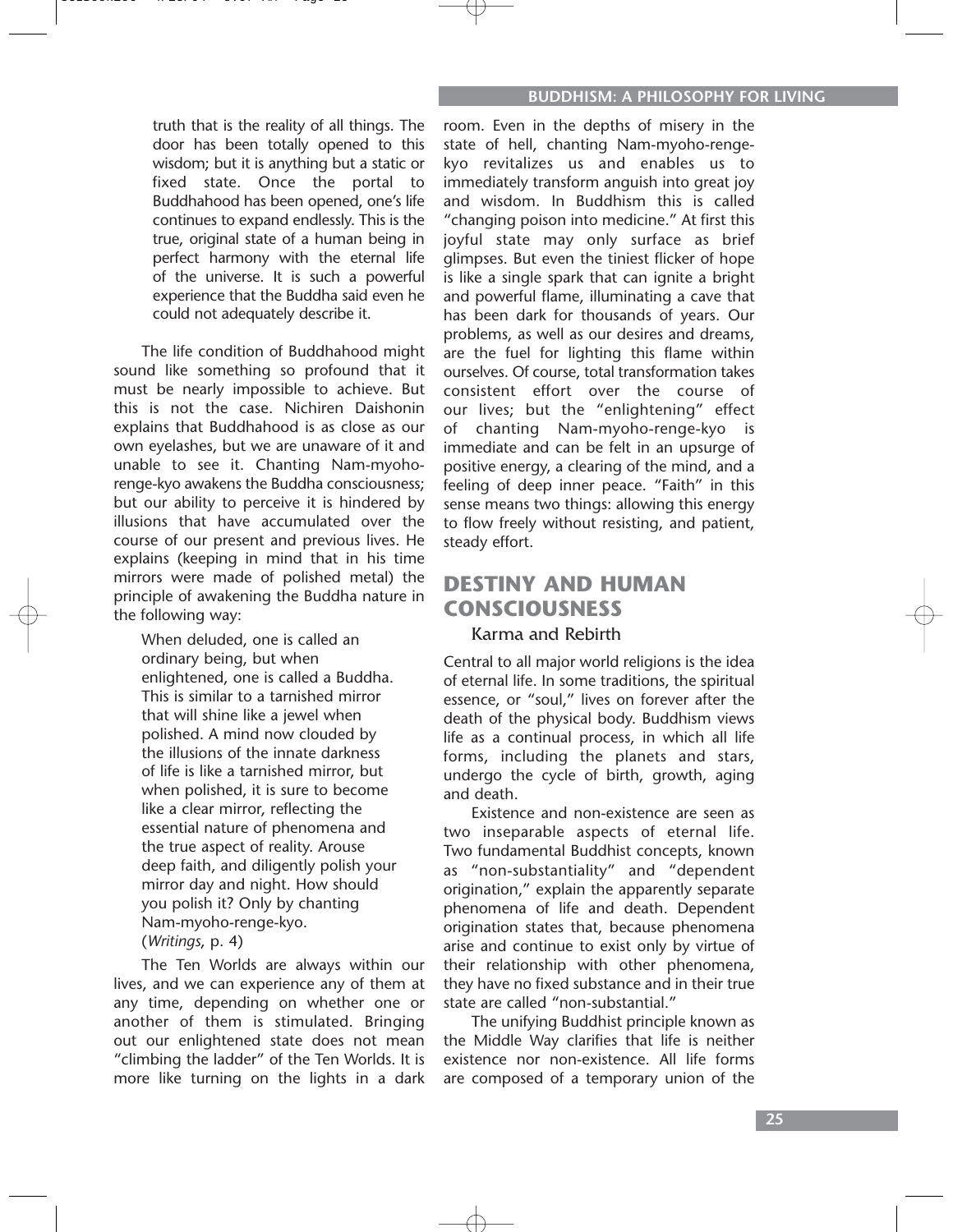five components of life: form, perception, conception, volition and consciousness. Our lives come into being in our present existence possessing these five components; in other words, we are composed of our physical bodies (form) and our minds, which have the capacity to perceive, conceive, act, and be conscious of our existence. At the time of death, this temporary union dissolves into the life of the universe and becomes a latent potentiality. A Buddha is one who perceives the oneness of spirit and matter and life and its environment and is able to tap the universal consciousness of life as dependent origination: Because this exists, so does that. The temporary existence is thus united and contains the eternal existence, and vice versa.

Daisaku Ikeda explains as follows:

To explain simply, it is generally thought that life begins with birth and ends with death. However, Nichiren Daishonin taught that life is eternal, spanning past, present and future with neither beginning nor end. Birth and death are the two inherent phases, which one's eternal life repeatedly manifests.

With respect to the concept of eternal life in Nichiren Daishonin's Buddhism, the *Ongi Kuden* [Orally Transmitted Teachings] states,

"We repeat the cycle of birth and death secure upon the soil of our intrinsic enlightened nature." It also states, "Our birth and death are not the birth and death that we experience for the first time, but the birth and death that are forever inherent in life" (*Gosho Zenshu*, p. 724).

*The Heritage of the Ultimate Law of Life* also states, "*Myo* represents death, and *ho*, life." To briefly explain, the workings of birth and death, which are eternally inherent in life, manifest the Mystic Law as their true entity. When an individual life manifests itself in concrete form,

that is called "birth," and when it dissolves back into a latent, invisible state, it is called "death"…

Also, Dengyo [a renowned Buddhist scholar] states, "Birth and death are the mysterious workings of the lifeessence." Again, in simple terms, that which activates and moves the individual life is called *myo*, the lifeessence. When an individual life becomes completely exhausted, it enters the state of death in order to rest and be restored. The *Ongi Kuden* states, " 'To depart' means to open out into the universe." As this passage indicates, "departure," or death, is itself a merging of the individual life into the great cosmic life. Then, by virtue of *myo*, the essential power or life force of the cosmos, it is recharged, so to speak, and born into the world anew. The interval of latency is called "death." (*Buddhism and the Cosmos*, pp. 209–210)

The Lotus Sutra teaches that the essential nature of the universe is the continuous creation and enhancement of life—that the basic tendency of the universe is to continue the cycle of birth, growth, aging and death, to be followed by rebirth and the eternal regeneration of the process. Science indicates that life is formed from energy, which manifests itself as matter and consciousness—what we call life, as well as its environment. The principle in physics known as the law of the conservation of energy further teaches that energy cannot be created or destroyed, which can be interpreted to mean that life is both eternal and unlimited. Energy as life takes endless forms, and each of these life forms acquires a certain direction, through actions and interactions with other life forms, in accord with the law of cause and effect. This Buddhist principle is known as karma, which literally means "action."

We can think of our present life as one chapter in an ongoing story. The circumstances into which we were born, including the time and place, our family relationships, and our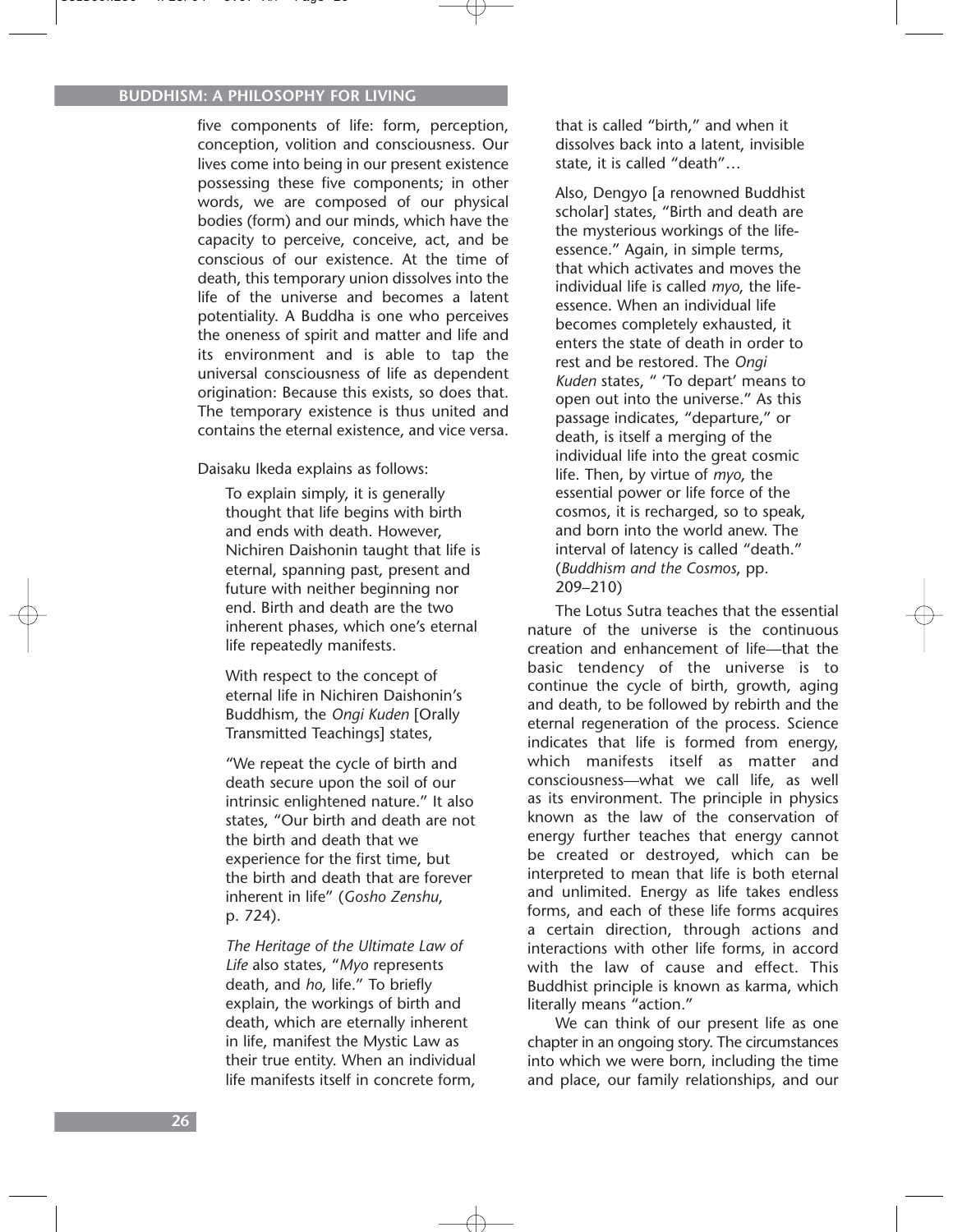physical and psychological characteristics all are the results of accumulated causes formed in the past, including our previous lives. What we think of as destiny is the karmic tendencies we have developed from the past. Some of these tendencies can be changed through our efforts to improve ourselves, but others are more deeply ingrained and are fixed, such as our physical characteristics and the realities of our background. However, there are many important aspects of our karmic tendencies that can be changed, if a sufficiently powerful force can be exerted upon them.

The law of karma is the law of cause and effect. Good causes produce good effects and bad causes produce negative effects. Buddhism teaches that no event or phenomenon is exempt from the law of cause and effect. Therefore, nothing "just happens" without a reason. However, it is very difficult to trace the cause for a particular effect, since we are making causes at every moment without being aware of their possible effects. In addition, we are unable to recall the innumerable causes we have made over the course of countless lifetimes. Because of these two facts, many events or circumstances in our lives seem random or irrational.

But Buddhism is a practical philosophy, focused on how we live our lives here and now to create a better future. More important than being able to analyze the causes of our karma is developing the power to overcome the negative aspects of our karma and create good karma. It must be pointed out here that what constitutes good or bad karma depends on what we decide to do about our circumstances. For example, suppose a person is born poor or with a disability. As a result of such a hardship an individual might become a person of compassion and strength of character, able to help many other people. On the other hand, another person who is born into the same circumstances might instead react with anger and resentment, turning to a life of crime or living in misery.

Conversely, a person might be born into wealth, with good looks and health, and become arrogant and self-centred, leading a life that takes advantage of others. Can we



then say that one person's karma is inherently good or bad, based only on superficial circumstances? Obviously, it is only natural to desire good circumstances; but in the long run, the real measure of one's life does not rest with things like how much wealth one has accumulated, especially given the fact that none of the things we acquire in this life can travel with us into the next one. Our only true possession is our condition of life, which can neither be taken away from us nor be given to us by someone else. Therefore, when we speak of changing our karma, we should understand this from the much broader perspective of the totality of our lives, and in relation to what we have achieved and what kind of person we have become.

Nonetheless, suffering, no matter what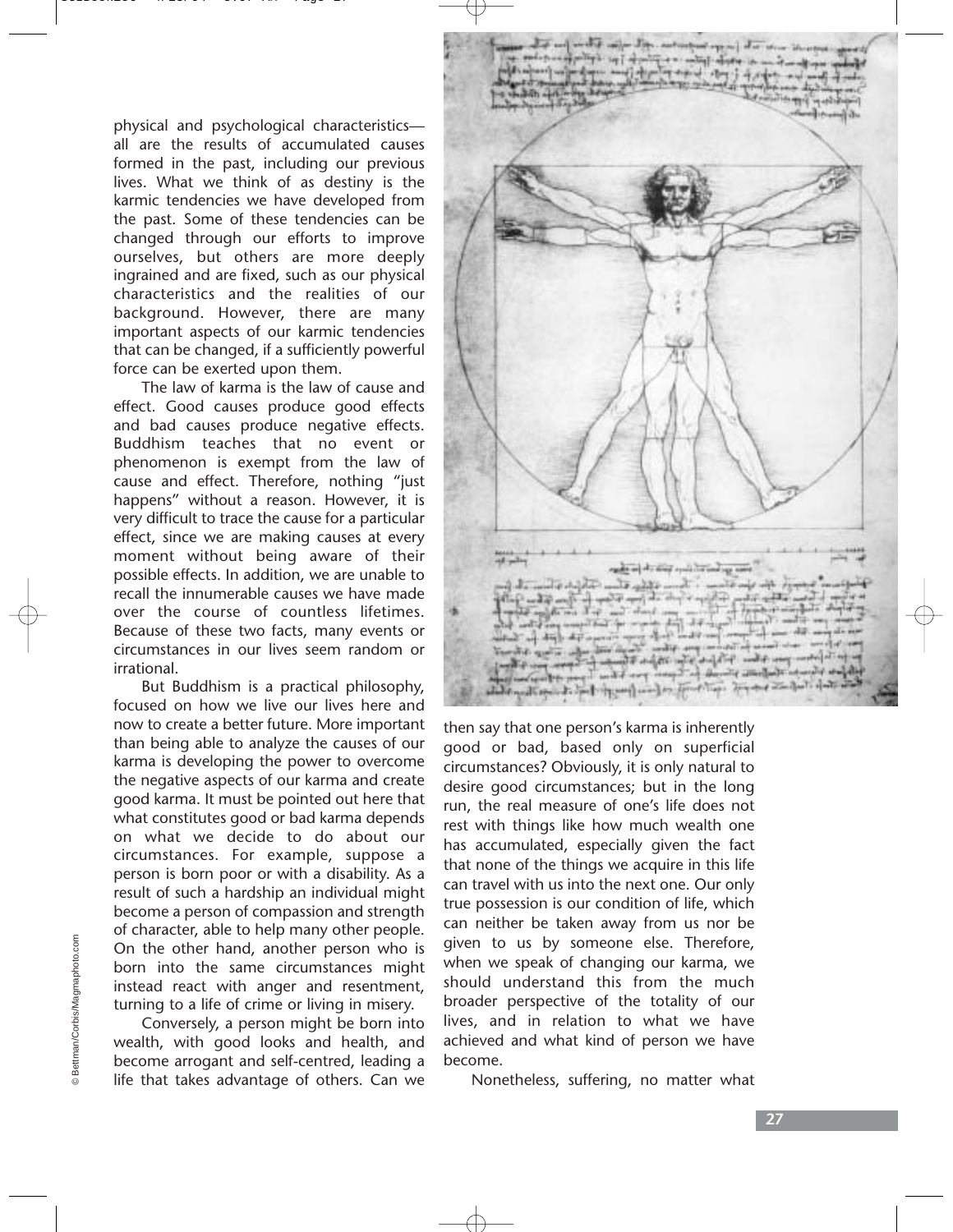form it takes, is a reality; and the Buddha's intent was to enable people to overcome their sufferings. Those who practise Nichiren Daishonin's Buddhism have experienced the most remarkable transformations of their lives, both spiritually and in demonstrable ways in their circumstances. The important point is that the changes in their circumstances stem from the deep changes that take place within, in the expansion of each person's humanity. These inner changes are accomplished by facing the realities of karma and challenging them, and by struggling with the negative forces that give rise to them. In this sense, the negative aspects of our karma become the incentive for us to develop our inner lives, and therefore ultimately come to have value in the process of our "human revolution."

### **HOW KARMA IS FORMED AND CHANGED**

#### The Nine Consciousnesses

What actually happens when a person chants Nam-myoho-renge-kyo? To understand, we need to explore the way our consciousness works. Buddhism describes consciousness as having nine levels. First, experience is processed through the senses and then travels into the inner recesses of the subconscious. Through making causes with our thoughts, words and deeds we form karma that is imprinted there. This karma in turn exerts an influence over our behaviour and our relationships with the world around us.

The first five levels of consciousness are the five senses of sight, hearing, smell, taste and touch—in other words, the conduits through which we absorb experience from the world outside our bodies. The sixth consciousness is the faculty of processing these sensory experiences; it involves our emotions and our instinctive reactions to various painful or pleasurable experiences. For example, when we feel something is hot, the sixth consciousness sends a signal of physical pain and we react by recoiling from the source of that pain.

The seventh consciousness, called *mano*consciousness, is the seat of self-consciousness

and judgment—what is good or bad, beautiful or ugly, and the decisions we make. But this consciousness is ruled partly by urges and instincts that lie deeper in the subconscious realm. These feelings might be accurate or inaccurate, good or bad, or simply different from those of others, depending on how we have processed our accumulated experiences. For example, a person who has suffered repeated abuse might develop a sense of self that is distorted, triggering strong reactions of stress, anger or a sense of inferiority in situations that recall the past. A more benign example might be the sense of what is beautiful or pleasurable that derives from a person's childhood environment. The seventh consciousness is each individual's unique view of self and of life.

The eighth, or *alaya* (storehouse) consciousness is the level of consciousness where the results of one's actions (karma), good or evil, accumulate as "seeds" potential energy that later produces the effects of suffering or happiness. The *alaya*consciousness carries the karmic tendencies that form our destiny. At the time of death, the *alaya*-consciousness recedes into a state of latency and moves our lives toward the next phase of existence. If it is storing karma that inclines us toward suffering, the experi-ence of suffering continues after death and into the next life. If, however, the karmic seeds in the *alaya*-consciousness have been purified and redirected toward happiness, our lives will instead be turned toward happiness and good fortune.

Our natural response to unhappiness is to try to change our circumstances. However, if our karmic reality has not been transformed, no amount of good circumstances can create anything other than temporary relative happiness. And relative happiness won't "stick," because we cannot preserve good circumstances through life's endless changes; nor can we take them beyond this existence. Only by changing our inner condition of life, which travels with us through life and death, can lasting happiness be achieved. And it is only while we are living in the world that we can make this transformation.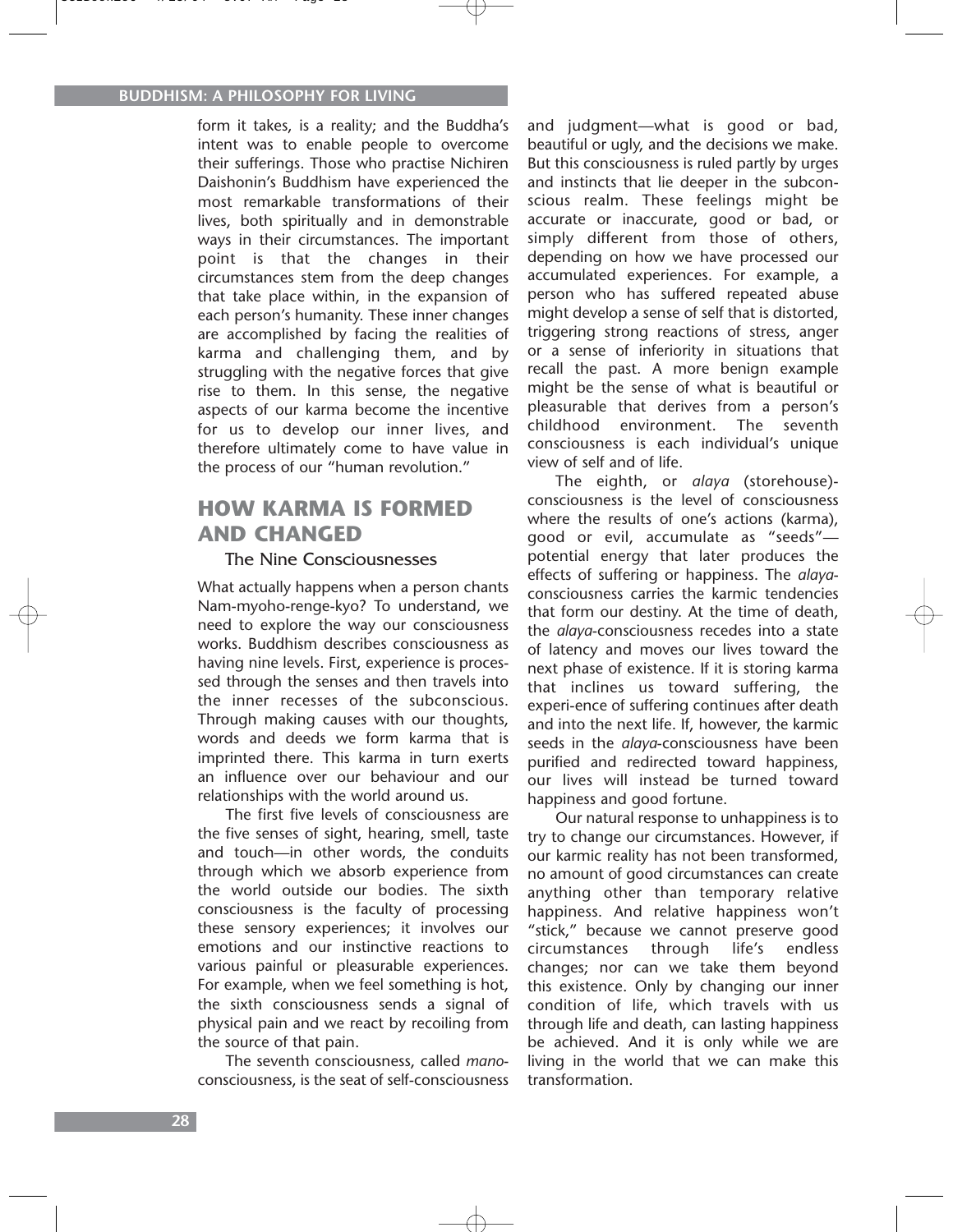There is an even deeper level of consciousness, called the ninth, or *amala*consciousness. The ninth consciousness is "the unchanging reality that reigns over all of life's functions," or the Buddha nature. It is free from all karmic impediments and exists within our own bodies and minds, as well as throughout the universe. Chanting Nammyoho-renge-kyo (the name of the Buddha nature) triggers the release of that Buddha nature—we "call its name" to summon it forth from the depths of our lives. The pure life force of the universe is thus able to travel through the *alaya*-consciousness, like a torrent of clear water, cleansing our negative karma. Every fibre of our being is then imbued with this life force and wisdom, and negative effects from causes made even throughout countless lifetimes are changed and oriented toward Buddhahood.

This process of changing karma naturally involves facing the realities of our past karma, which appear in the form of difficulties and limitations we experience. But because it

arises from the ninth consciousness, which "reigns over all of life's functions," our emerging Buddha nature has the power to cause such profound change to occur. In this way, we can challenge and use our problems as the means for cultivating our enlightened, original selves. Buddhism thus recognizes all people as "Buddhas-in-the-making."

The experiences of SGI members throughout the world attest to this remarkable truth. By tenaciously practising Nammyoho-renge-kyo against what often seemed like impossible odds, millions of individuals have turned an existence of despair and anger into an energetic and meaningful life filled with optimism. Life then becomes something more than a struggle against pain, as it begins to move into the realm of expanded possibilities. Abilities never imagined blossom, and creativity and joy become a way of life rather than a faraway dream.

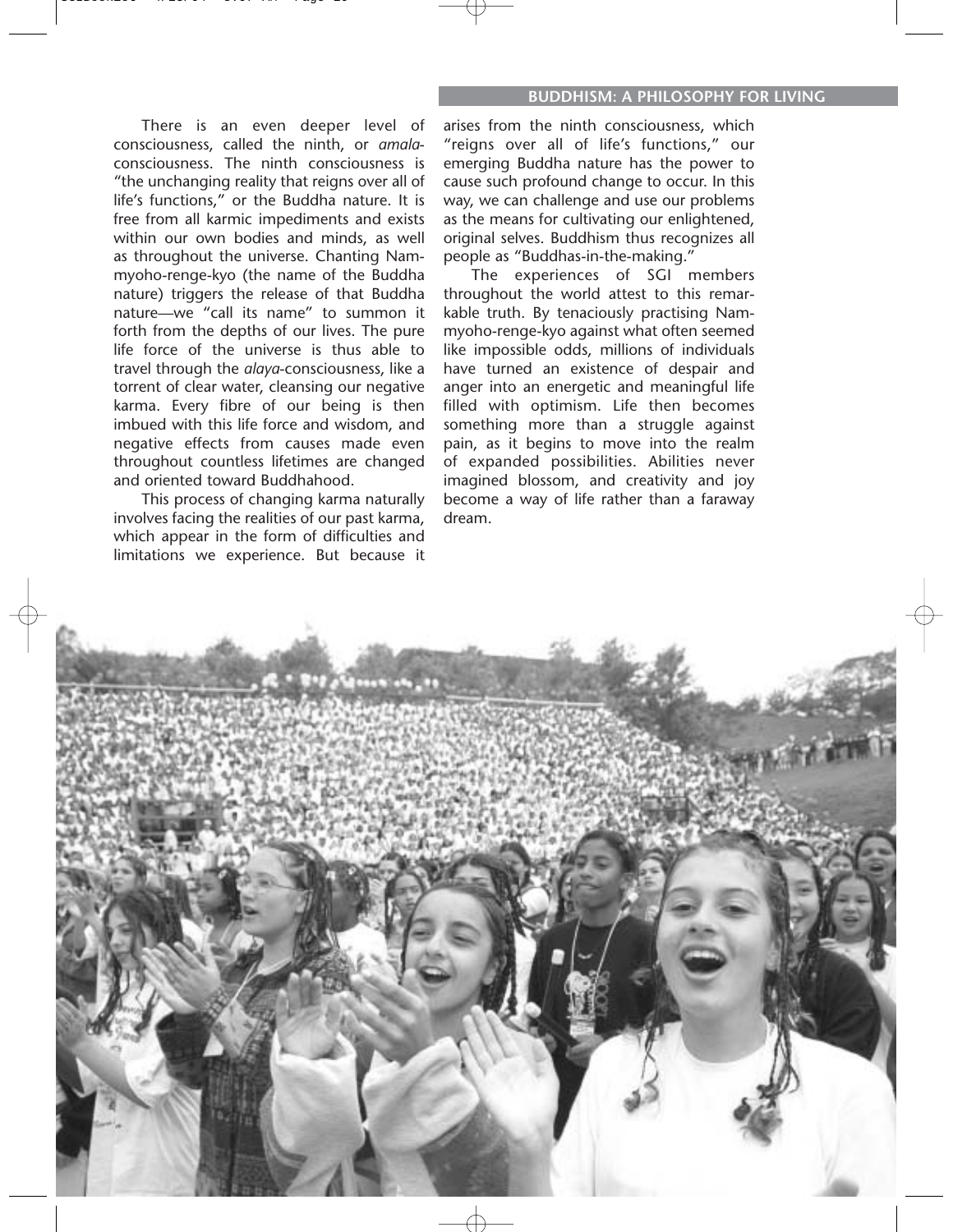*Part of the mission of a religious organization like ours is to provide a place of shelter, healing and comfort for the weary. But that is not all. Religion should also help people discover themselves anew, find liberation, reform their consciousness and elevate their souls. Fulfilling these functions constitutes the real worth of religion in relation to reforming the times. Only then can it contribute to overcoming the identity crises and bridge the gap between local concerns and the overarching goals of global civilization.*

**– Daisaku Ikeda,** *Faith into Action*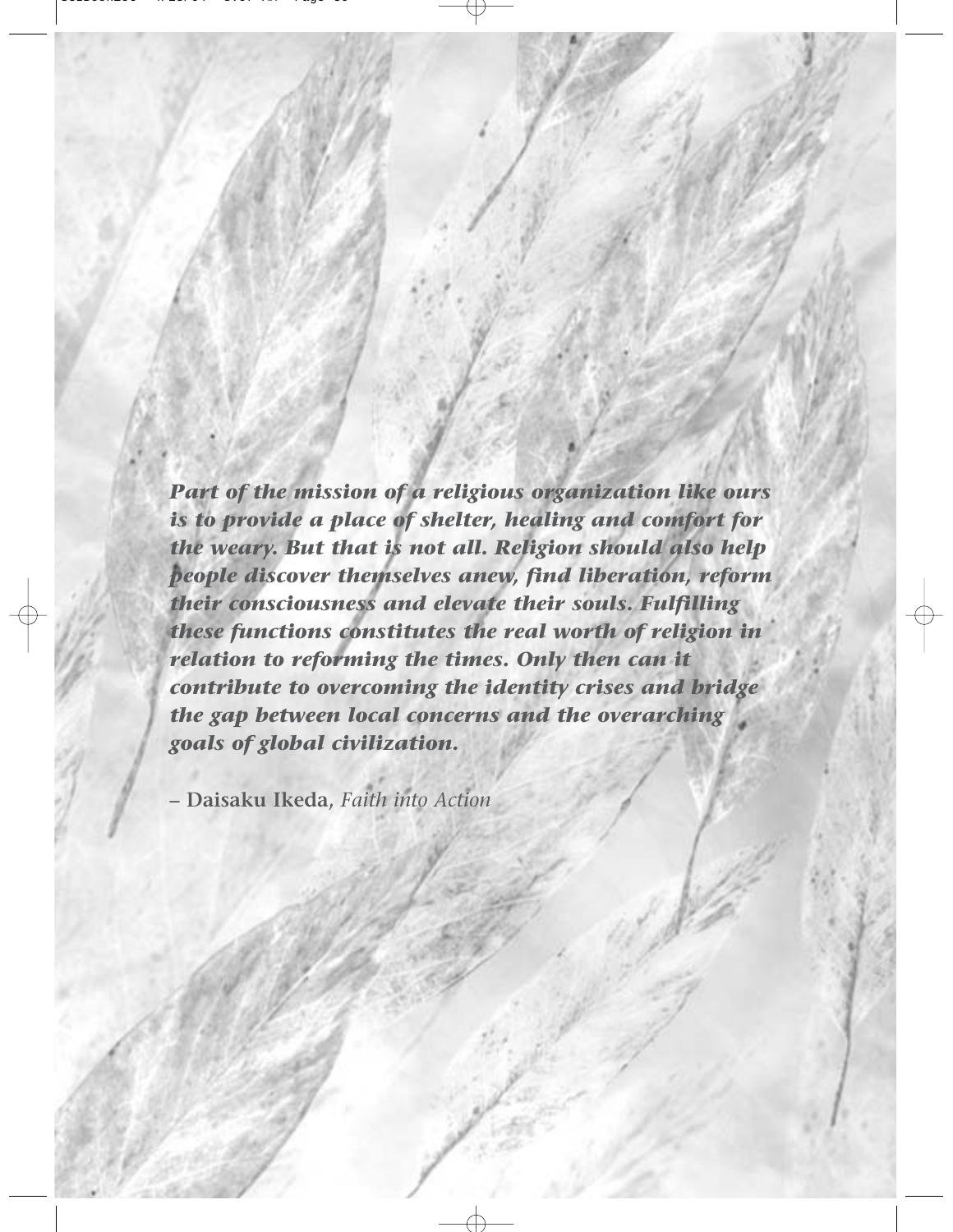# 6. SOKA GAKKAI INTERNATIONAL

### **WHAT IS THE SOKA GAKKAI INTERNATIONAL?**

The Soka Gakkai International (SGI) is a worldwide association of 12 million members in nearly 200 countries and territories. The world *soka* means "creating value," and *gakkai* means "society." Soka Gakkai therefore means "Society for the Creation of Value." The SGI centres its activities on developing the human potential for individual happiness and for creating global peace and prosperity.

Rooted in the life-affirming Buddhist philosophy of Nichiren Daishonin, the members of the SGI share a profound commitment to the values of peace, culture and education. These three ideals correspond to the "three virtues" that describe a Buddha: those of sovereign, parent and teacher to humankind. The virtue of sovereign is the concern for the protection and welfare of all people (peace). The virtue of parent is the fostering of the capacity to care for others (culture). And the virtue of teacher is the ability to awaken others to truth and their higher potential (education).

The scope and nature of activities conducted in each country differ according to the culture and characteristics of that society, with the shared understanding of the link

between individual happiness and the peace and prosperity of society.

The Buddhism of Nichiren Daishonin places the highest emphasis on the sanctity of life. Members seek through their practice of Buddhism to develop and enhance their ability to live with confidence, to create value in any circumstance, and to contribute to the well-being of their families, their friends and their communities. This self-directed transformation of the individual is referred to as the process of "human revolution." Nichiren Daishonin's teachings assert that all people, regardless of social or personal circumstances, possess the potential to develop lives of value and creativity—to attain an enlightened state of life. Buddhism further teaches that, in the final analysis, lasting peace can only be achieved when we challenge and master the impulses toward hatred and violence that exist within us all what Buddhism calls the "fundamental darkness" of life, or the three poisons of anger, greed and foolishness. Peace, culture and education are the respective antidotes to these three poisons. It is this dynamic process of self-reformation and the resultant rejuvenation of human society that form the core of the SGI's vision of a peaceful world.

These values are expressed in the SGI Charter, which embodies core beliefs in the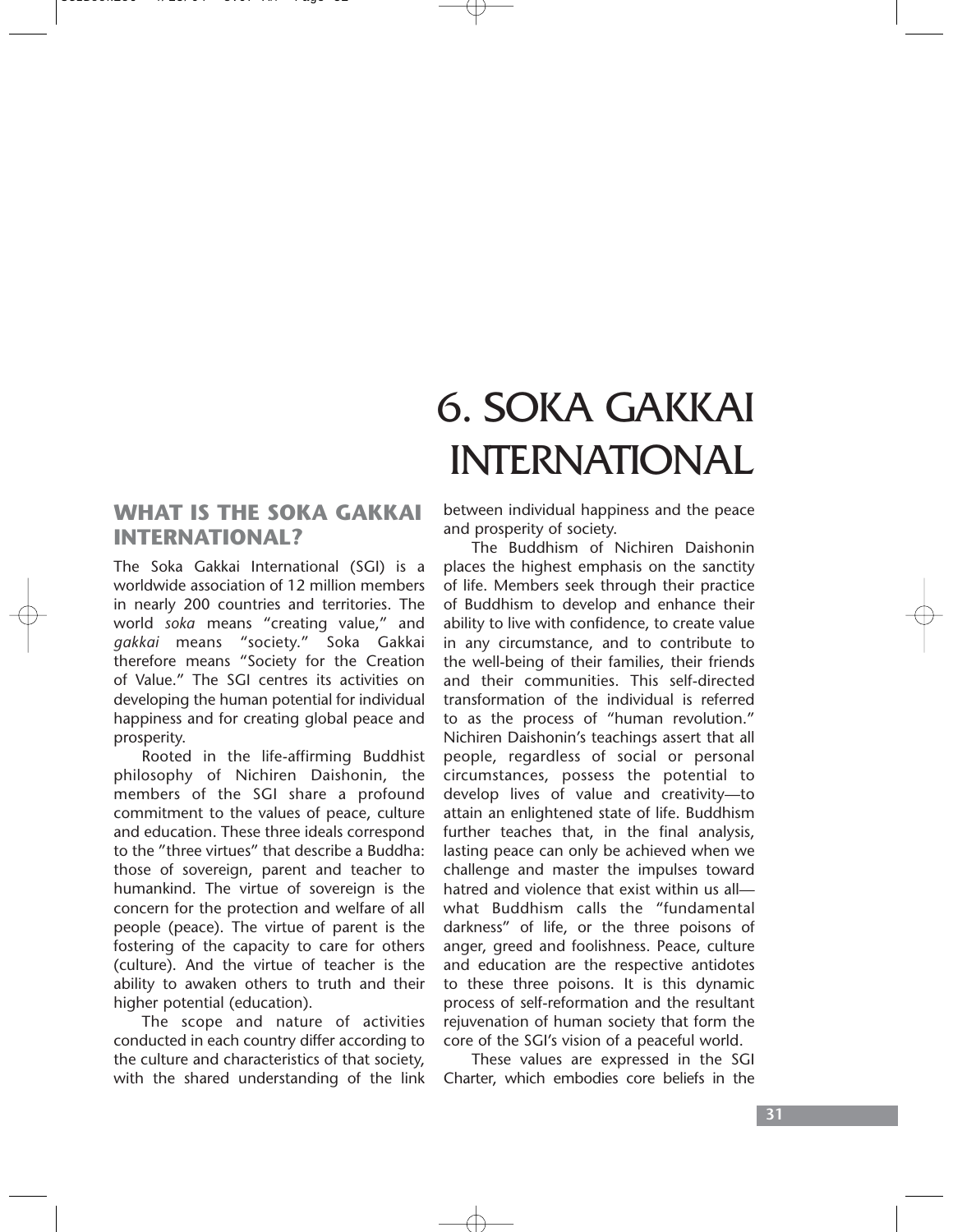

ideal of world citizenship, the spirit of tolerance, and the safeguarding of fundamental human rights.

### **PEACE, CULTURE AND EDUCATION**

The ideal of peace to which SGI members are dedicated is not merely the absence of war or armed conflict. It is a dynamic, interactive process, focusing on the individual and radiating out to family, community and society as a whole. This ideal of peace is a condition in which the dignity of life and the fundamental rights of all people are respected and fully secured. The SGI's efforts are directed at calling on the human capacity for creativity as a response to the human tendency toward destruction.

One way of helping people to appreciate the dignity of their lives is to bring them into contact with their humanity through culture. Culture can link the hearts of people throughout the world by inspiring our sense of beauty and goodness. Cultural exchange nurtures understanding and respect among different peoples, promoting the spirit of coexistence and mutual appreciation. The SGI encourages each individual to discover and develop his or her own unique qualities and abilities, and also provides opportunities for cultures to share and appreciate those of others, through the promotion of various cultural activities. The world's vast and diverse stores of cultural riches thus become more accessible to people in general.

An involvement with education is one of the organization's enduring features.

Humanistic learning opens the way to healing wounds of the past and building forward-looking societies. Such an approach counters bigotry and other forms of parochialism, and encourages a universal sense of humanity—both part of the Buddhist view of life.

The SGI has continued to regard education as a lifelong pursuit of selfawareness and development. Education nurtures the ability to think critically, make informed choices, and appreciate life in all its diversity. In its appeal for the development of the whole human being, the SGI strives to create educational opportunities for citizens of all ages and backgrounds through discussion forums, seminars, exhibitions and cultural exchanges.

### **HISTORY AND DEVELOPMENT**

The Soka Gakkai International was formed in 1975. In the years since, as the SGI community continued to expand in various countries, national organizations have been established in every region of the world. Developing their own programs of activities in accordance with the culture and characteristics of their respective societies, these independent organizations now comprise the international community of the SGI.

The Soka Gakkai began in 1930 as an educators' group, the Soka Kyoiku Gakkai (Society of Educators for the Creation of Value). The founder of the group, Tsunesaburo Makiguchi (1871-1944), an educator and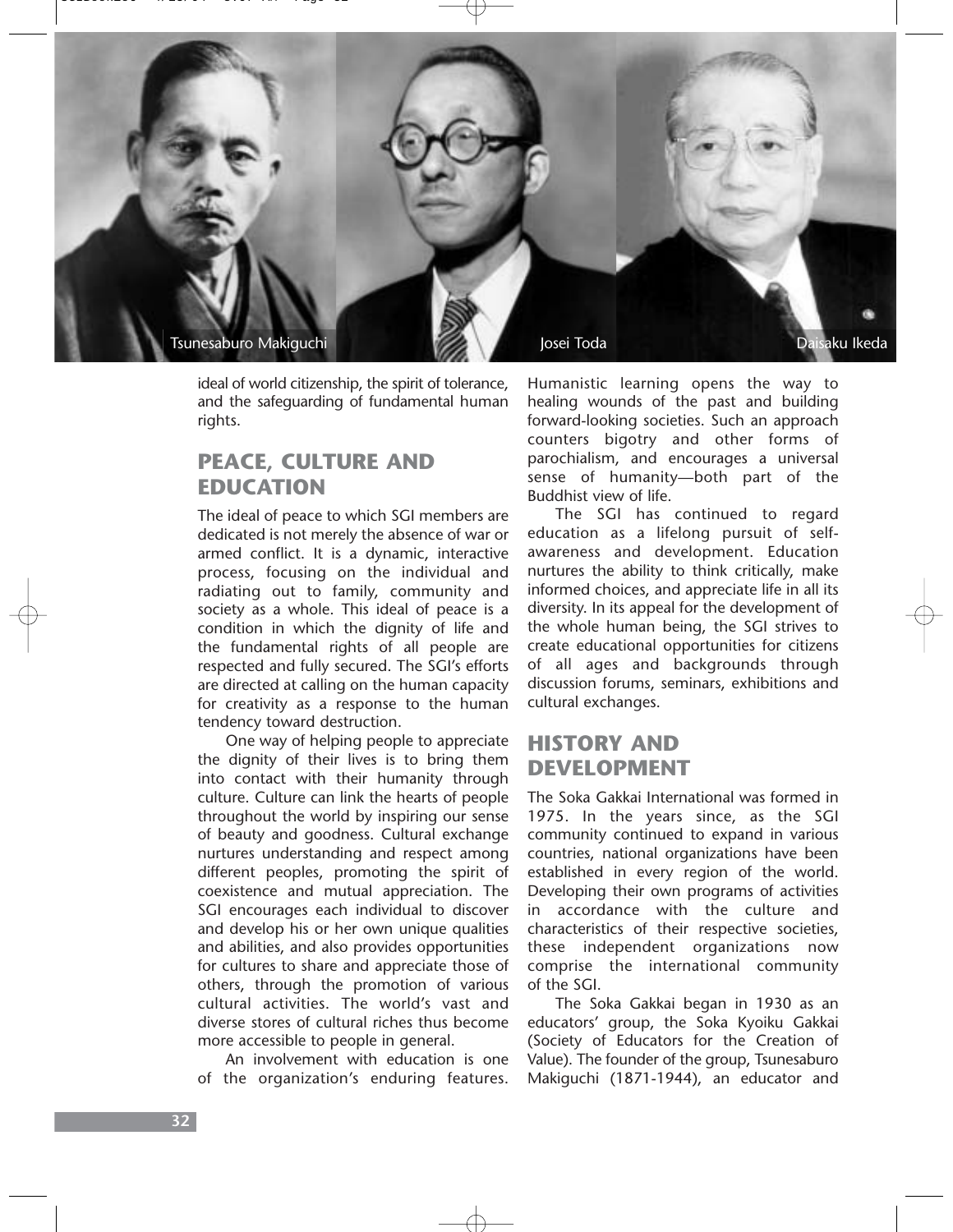author, was passionately dedicated to reforming the Japanese educational system, which emphasized rote learning over critical, independent thinking. He strove to develop modes of education that would unleash the potential of the individual.

Central to Makiguchi's philosophy was his theory of value, the view that the creation of value is a uniquely human activity, and in fact constitutes the essence of being human. His quest to understand the meaning of human life led to his encounter with the teachings of Nichiren Daishonin. After studying Nichiren Daishonin's philosophy, he realized that these teachings contain the spiritual underpinnings for the kind of value-creating education that had been his lifelong goal.

In 1928, Makiguchi committed himself to practising this Buddhism, along with a young teacher, Josei Toda (1900–58), whom he had met around 1920. Makiguchi, with Toda's assistance, subsequently founded the Soka Kyoiku Gakkai, which drew its initial membership principally from among fellow educators and focused on the interface between Buddhist principles and Makiguchi's theory of value creation.

Japan at that time was plunging headlong into war and destruction, a course that was diametrically opposed to the Buddhist reverence for life. As the Second World War escalated, the militarist government began to crack down severely on all forms of dissidence. Makiguchi and Toda found themselves under increasing pressure to compromise their beliefs and lend support to the war effort. Their continued resistance led to their arrest and imprisonment in 1943 as "thought criminals," along with other leaders of the Soka Kyoiku Gakkai.

Makiguchi endured brutality and privation in prison, refusing on all counts to compromise his convictions. The records of his interrogations reveal a man propounding, without a trace of hesitation or fear, the very thoughts that had led to his incarceration. On November 18, 1944, he died at the age of 73 in the Tokyo Detention House.

Of the other leaders arrested, only Toda stood up to the authorities with Makiguchi,

and refused to recant his beliefs. He therefore remained in prison while the others were released. Toda survived the ordeal of imprisonment and was released on July 3, 1945, just weeks before Japan's surrender. The Soka Kyoiku Gakkai had all but disintegrated under the wartime persecutions. Although physically ravaged by his two years in prison, Toda immediately set about the task of rebuilding the organization. It was renamed the Soka Gakkai (Society for the Creation of Value), reflecting Toda's resolve that its mission should not be confined to the field of education but be expanded to the betterment of society as a whole. The Soka Gakkai grew rapidly under Toda's leadership. By the time of his passing in 1958, the membership had grown to more than 750,000 families.

Josei Toda's responsibilities were assumed by Daisaku Ikeda, who became the third president of the Soka Gakkai on May 3, 1960. Ikeda met Josei Toda at the age of 19 and practised under his direct tutelage until Toda's death. Ikeda has continuously dedicated himself to fulfilling the vision his mentor shared with him in the areas of peace, culture and education.

In 1957, Josei Toda issued a declaration against the use of nuclear weapons, declaring their use to be criminal under any circumstances. He called upon the youth of the world to work for the abolition of these weapons of mass destruction. Taking up this challenge, Daisaku Ikeda has devoted more than 50 years to creating conditions for a peaceful world. He has held more than 1,500 dialogues with leading cultural, political and academic figures on topics ranging from peace, human rights and the role of religion in society, to astronomy and the power of culture. Many of these dialogues have been published in a number of languages. Mr. Ikeda has lectured on peace issues at universities throughout the world, and has made an annual peace proposal every year since 1983 on January 26, the anniversary of the founding of the SGI. These lectures and peace proposals have addressed subjects such as global citizenship, individual selfmastery, and the power of dialogue and tolerance. His efforts have been recognized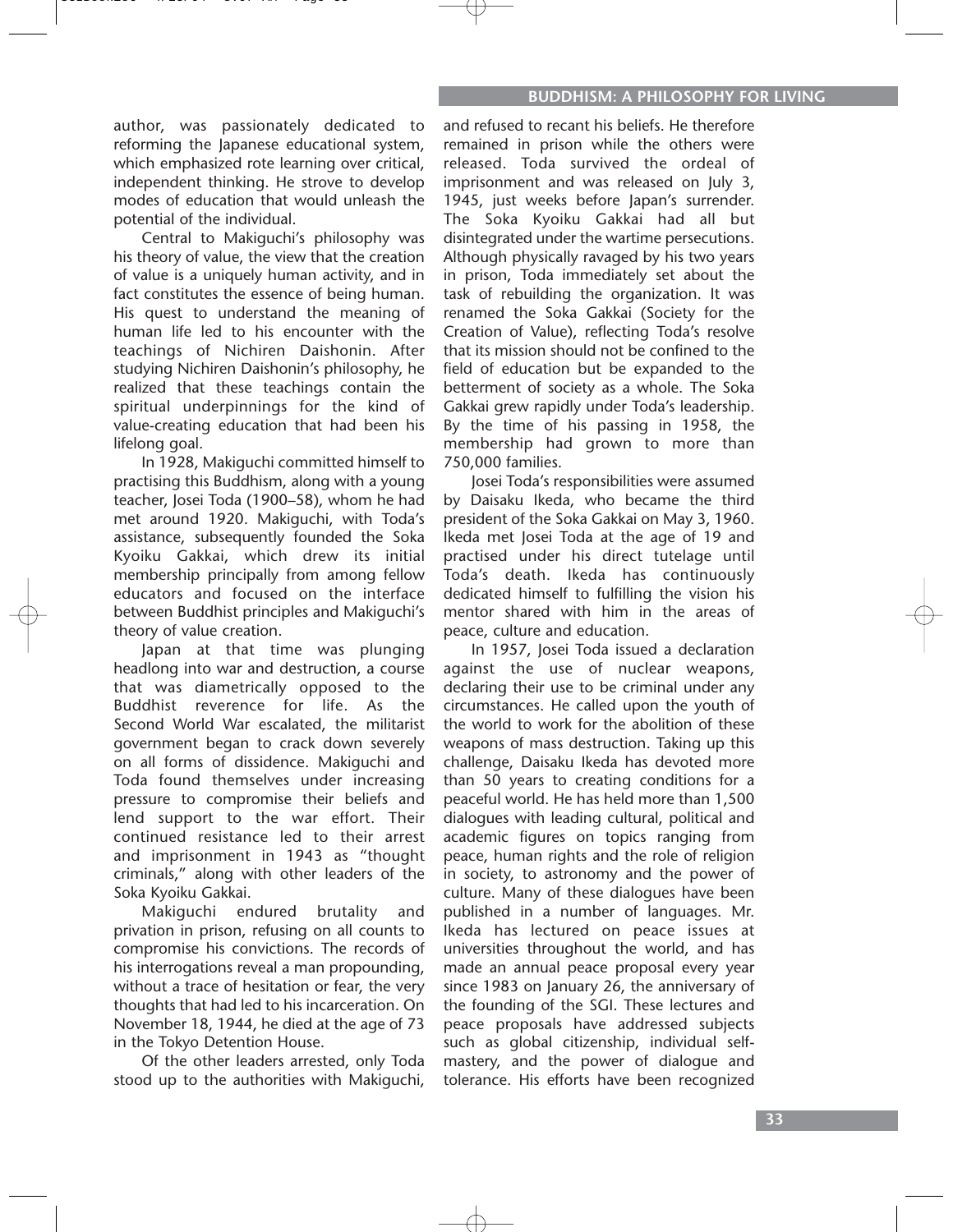by the United Nations, which presented him with the UN Peace Award, and by universities throughout the world, from whom he has received more than 140 honorary doctorates and professorships.

Mr. Ikeda's efforts to fulfill Josei Toda's vision of a peaceful world have also inspired the SGI's wide-ranging activities as a nongovernmental organization (NGO) with official ties to the United Nations, and as a member organization of the World Federation of United Nations Associations. Mr. Ikeda is an honorary adviser to this body. Central to these activities have been public information programs that aim, through exhibitions, symposia and other forums, to promote awareness of the issues of war and peace and the feasibility of peaceful alternatives. Major international exhibitions on such themes as disarmament, human rights and environmental protection have been presented, with the goal of enhancing public awareness of these critical issues.

The SGI has become increasingly active in interfaith dialogue and has developed partnerships at different levels with many institutions and NGOs. The SGI is a movement that demonstrates how Buddhism can be a positive, regenerative force in society. Rather than detaching themselves from the problems of the world, SGI members take the attitude of facing challenges to bring about positive change.

The SGI president has also founded several institutions dedicated to peace and inter-cultural dialogue. The Toda Institute for Global Peace and Policy Research conducts independent research and networks with peace researchers, activists and policy-makers to provide a global forum for the discussion and implementation of cooperatively designed policy strategies. The Boston Research Center for the 21st Century provides a venue for pooling wisdom and fostering dialogue among the world's peace-oriented cultural, philosophical and religious traditions. Thus, a network of global citizens in the pursuit of peace is being created.

The SGI promotes cross-cultural exchange, based on the conviction that music, art and other cultural expressions enhance the richness of human life and can inspire mutual



(1972). Their discussions were published in a book titled *Choose Life*.

respect and understanding in our diverse world. In 1963, Mr. Ikeda founded the Min-On Concert Association, which has sponsored tours of musical and performing groups from some 70 countries, including Canada, and has grown into the largest Japanese organization of its kind. He also founded the Tokyo Fuji Art Museum in 1983, which is engaged in a wide-reaching program of exchange with cultural institutions throughout the world.

Education has been of central concern to the Soka Gakkai since its inception, and many of the ideas set forth by Makiguchi and Toda have been brought to fruition through the creation of the Soka school system. Comprising all levels from pre-school to postgraduate in Japan, the Soka school system undertakes education designed to stimulate wisdom and responsible involvement in society. In recent years, Soka Kindergartens have been opened in Hong Kong, Singapore and Malaysia. Soka University of America has two campuses established in the United States, and Makiguchi's value-creating education system has been adopted by more than 50 schools throughout Brazil.

### **SGI CANADA**

Immediately on becoming president, Daisaku Ikeda began to devote his efforts and attention to the small but growing international membership. He visited the United States, with a brief stopover in Canada, and Brazil, in October 1960 to encourage the small number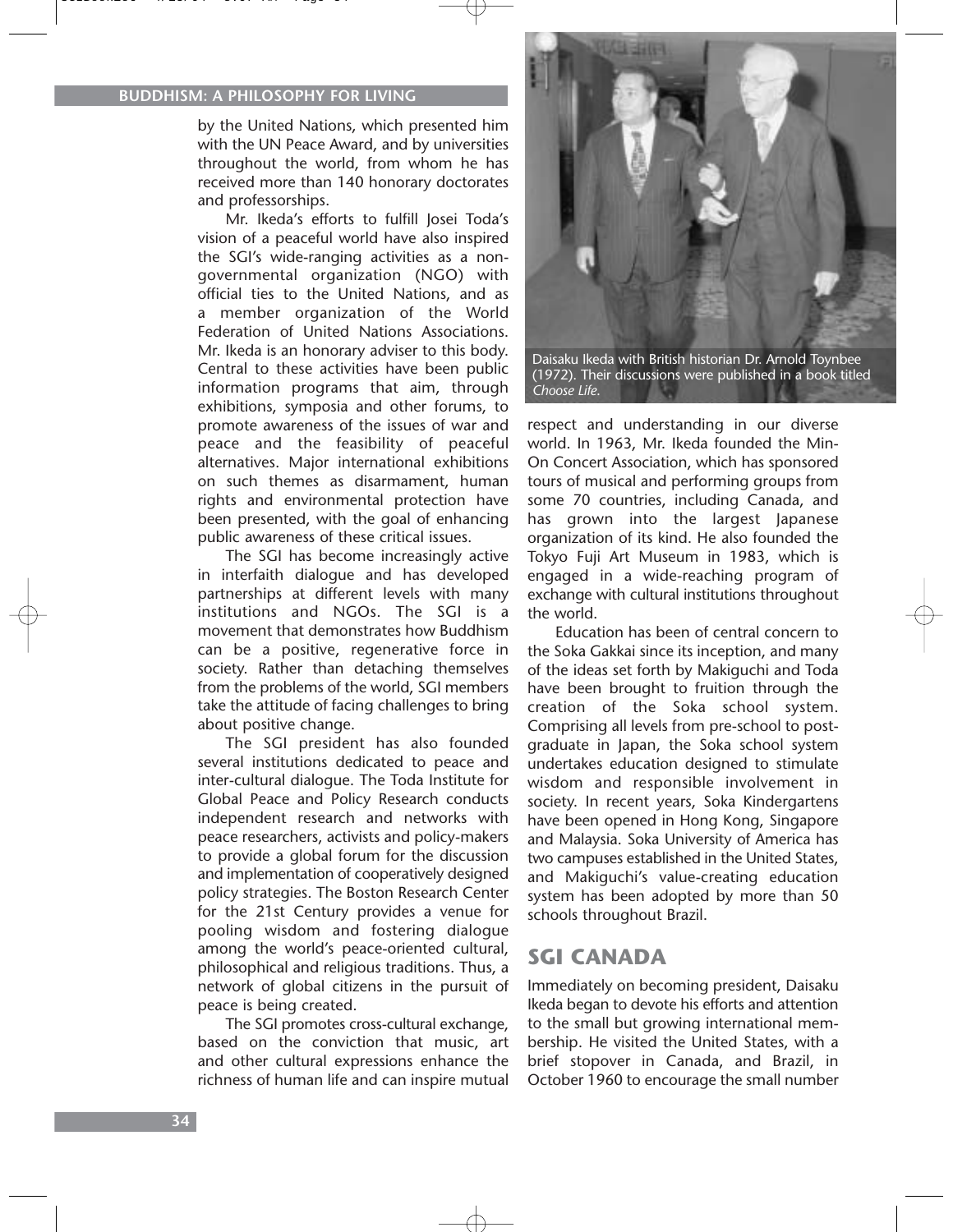of members practising there, and has subsequently travelled to more than 50 countries. In January 1975, the Soka Gakkai International was created, with Daisaku Ikeda as its first president.

The seeds of the present Canadian organization, SGI Canada, were sown during Mr. Ikeda's first overseas trip. On his arrival for a two-day stopover in Toronto, Mr. Ikeda was met at the airport by a young expectant mother, Akiko (Elizabeth) Izumi, who had herself recently moved to Canada with her Canadian-born husband.

Since there were no members in Toronto at the time, Mrs. Izumi's mother, who was a member in Japan, asked her daughter to welcome Mr. Ikeda at the airport. Having met the Soka Gakkai president, Mrs. Izumi was moved by his warmth and consideration, and two years later decided to join the Soka Gakkai.

Gradually, a handful of members emigrated from Japan and settled in such places as Toronto, Montreal, Ottawa, Vancouver, Calgary and Winnipeg. They introduced others and formed small groups. In the early years, these pioneer members were part of the larger American organization; in 1976 the Canadian organization

was established and Mrs. Izumi was appointed as its first chairperson. Centres were opened in Toronto, Montreal and Vancouver as the membership steadily grew. Today there are members across Canada, with additional centres or offices in Ottawa, Quebec City, Edmonton, Calgary and Winnipeg. In 1996, a conference centre was established in Caledon, Ontario, called the SGI Canada Caledon Centre for Culture and Education.

A national monthly magazine, *New Century*, was launched in 1981, followed in 1986 by a French language publication, *Ère Nouvelle*. Local organizations of SGI Canada can be found in every province.

SGI Canada is registered as a religious non-profit charitable organization and its membership represents a cross-section of Canadian society, composed of people of all ages and cultures. This is a natural reflection of the universal appeal of the Buddhist philosophy, which places the highest value on the dignity of human life, while at the same time celebrating and encouraging diversity and individual freedom.

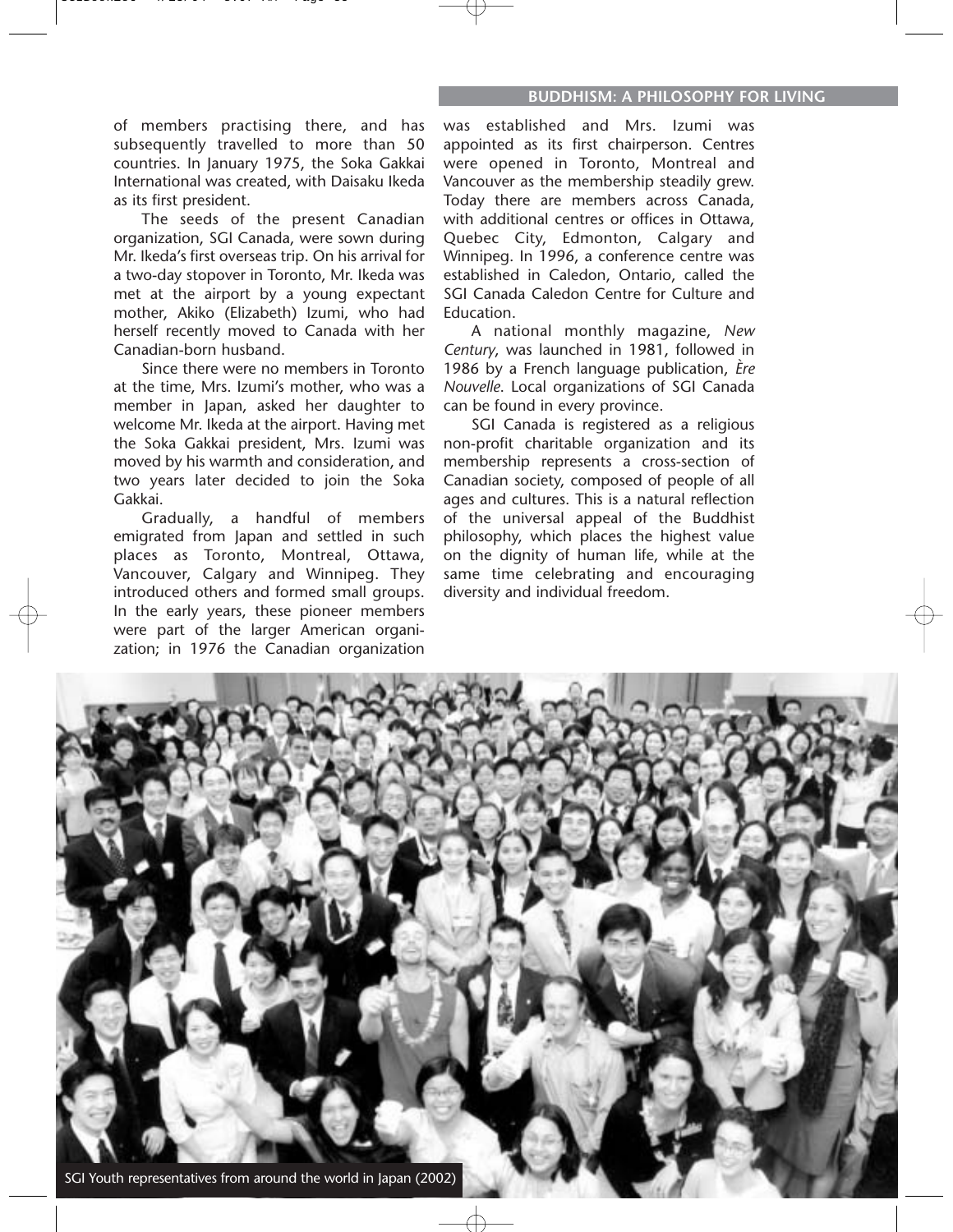*Mahayana Buddhism aims at teaching all human beings how to enjoy their lives in the truest sense of the word. A phrase in the Lotus Sutra says plainly: this world itself is where people can live in happiness and peace. Far from being negative, true Buddhism affirms and exalts life. For the Buddhist philosophy of eternal life is not an expedient designed to persuade people to accept their mortality; it is a realistic and unfailing view of life established through myriad struggles against the sufferings of birth, old age, sickness and death. It teaches us to face up to the harsh realities of life with conviction and hope; it enjoins us to devote all our actions and our thoughts to the welfare of others, because compassion is the ultimate source of cosmic life.*

**– Daisaku Ikeda,** *Life: An Enigma, A Precious Jewel*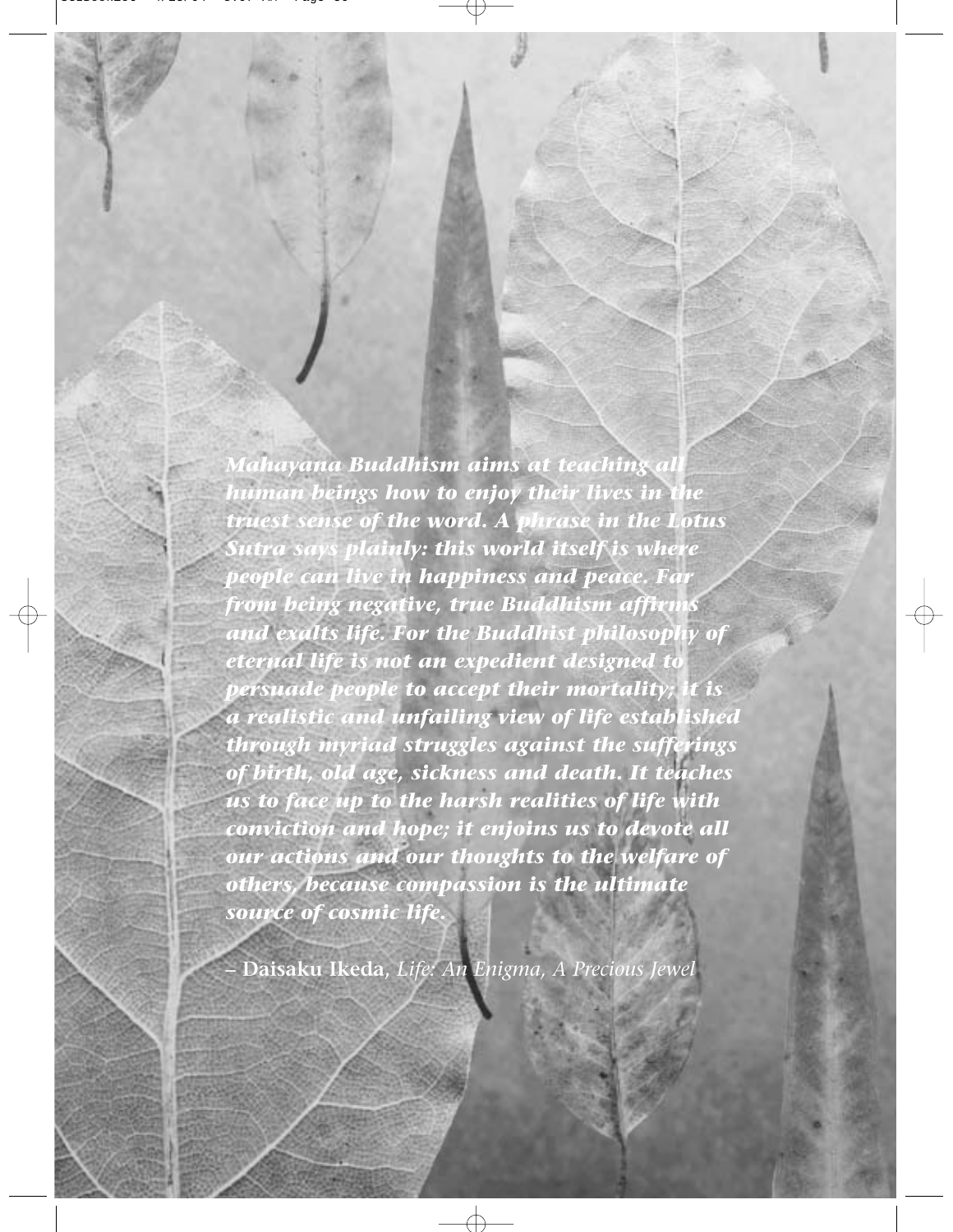# 7. Q & A

### Some Questions and Answers about SGI and Nichiren Buddhism

#### *Why would I need a practice like this?*

The world rushes at us. Our minds are often left reeling from the events of the day. We are also strongly influenced by the inclination of our own character, and by the countless experiences that have helped to form our character and circumstances, which is known in Buddhism as karma. Although it is difficult to reach beneath the surface of experience, deep within us is a fount of unlimited joy and strength, our own eternal and unchanging self in the midst of an ever-changing world. We can tap this resource through the practice of this Buddhism. SGI President Daisaku Ikeda explains, "Faith is the function of human life to dispel the dark clouds of doubt, anxiety and regret and sincerely open and direct one's heart toward something great."

The answers to the most important questions about life and death, suffering and happiness, are not to be found in the external world; nor can technology provide the answers. They lie within the depths of our own consciousness, and only when we awaken that deepest level of our consciousness can we experience the essential nature of our lives. This is not an abstract intellectual process. It is an actual sensation of positive physical and spiritual energy, and a transformation of how we perceive life that occurs when we chant Nam-myohorenge-kyo.

#### *What are the benefits of this practice?*

Chanting Nam-myoho-renge-kyo enables us to open our inner lives, discovering who we really are and what great untapped potential we possess. Initial experiences include a pronounced feeling of spiritual and physical rejuvenation and a heightened level of perception and clarity of mind. We may also experience a release of intense emotions, which might have been long suppressed.

To explain, we might think of our lives like a glass of water that contains sediment on the bottom, which is not recognized until it is stirred up. This sediment is like the negativity in our lives, which is there but is not apparent as long as it is left undisturbed. This negativity nonetheless adversely affects our lives and colours our perceptions. The goal of Buddhist practice is to purify our lives by removing the impurities of our negative karma. Chanting Nam-myoho-renge-kyo is like adding fresh, clean water to this glass. At first, it causes the sediment to be agitated, making the water appear cloudy.

However, as we continue practising, the clean water gradually displaces the sediment and purifies the water in the glass. It is therefore important to continue to supply this clean water to the glass, which means continuing to practise and study. Nichiren Daishonin states, "Buddhahood lies in continuing faith." Faith in Buddhism means exercising the will to practise and study. Inner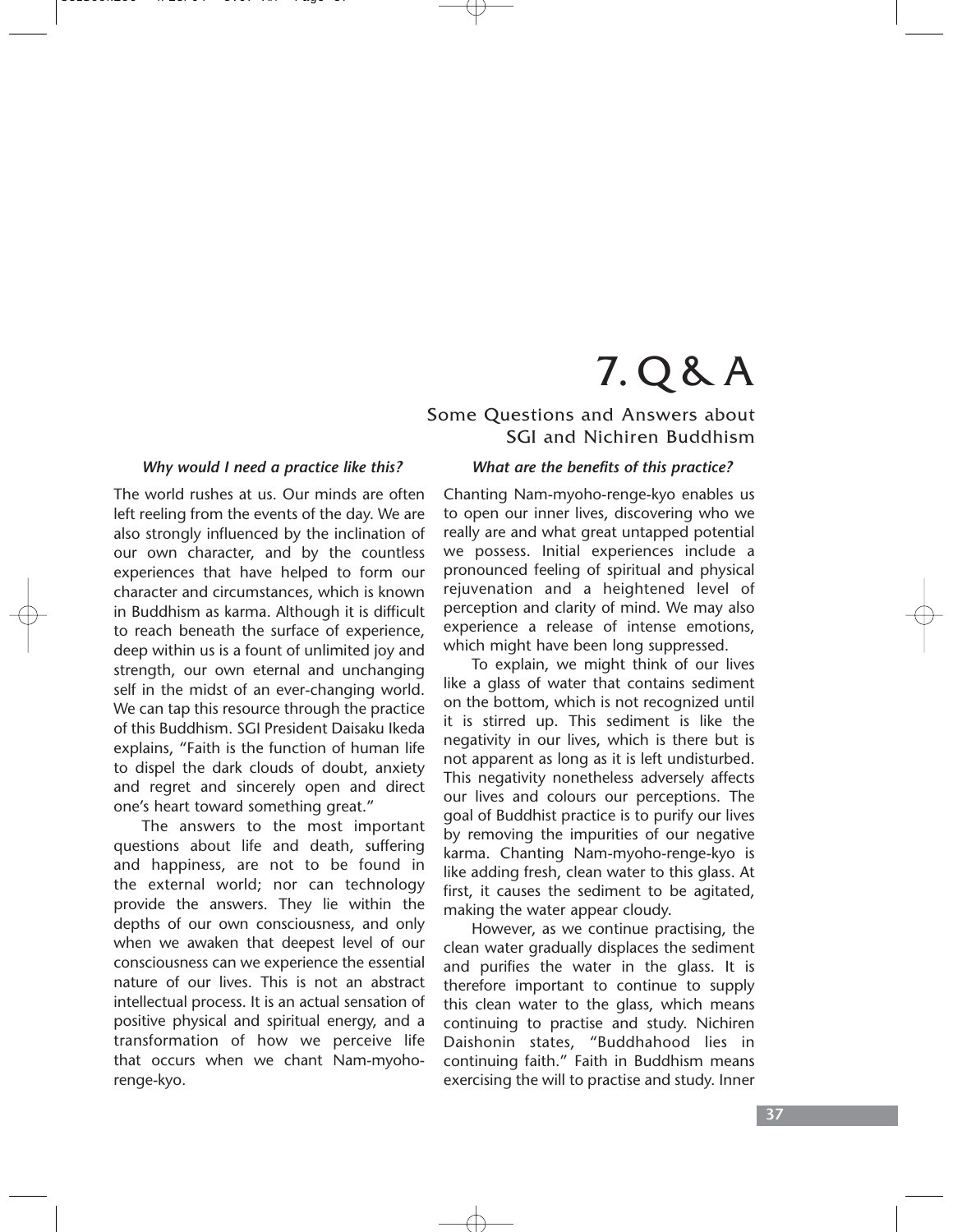

peace, renewal and the light of a powerful resolve replace feelings of lethargy, pain, anger or hopelessness. Through the course of our lives we tend to lose contact with our inner light, allowing disappointment, disillusionment and the pain of bitter experiences to lead us to resignation and, in many cases, cynicism or depression. The practice of Buddhism is a battle of light over darkness. It is the unleashing of positive energy that has lain dormant, like an undiscovered treasure. Once awakened, the Buddha nature makes itself felt on every level—spiritual,

emotional, psychological and physical. In concrete terms, we experience:

- Positive changes to longstanding or seemingly insurmountable difficulties
- Happier and more harmonious relations with others
- An increased capacity for self-reflection and improvement
- A clear and peaceful mind, combined with a powerful inner resolve
- A sense of hopefulness and forwardlooking self-reliance
- Improved physical, mental and emotional condition
- Greater compassion for and appreciation of others
- The ability to transform difficulties into opportunities for growth
- A heightened level of perception
- Enhanced ability to achieve goals

The ultimate benefits of practising this Buddhism are extraordinary. The condition of life called enlightenment or Buddhahood is like a doorway to the infinite. It is the quintessence of human experience and literally defies description. However, as soon as one begins chanting Nam-myoho-renge-kyo, this doorway begins to open and the many beneficial results are indications of what lies ahead as one's practice develops over time.

### *How can I find out more about this practice?*

Most people begin by chanting Nam-myohorenge-kyo on a trial basis and attending SGI meetings. Chanting can be done at any time of the day, although it is usually done in the morning and the evening. Attending discussion and study meetings, you can become acquainted with members, who can help answer your questions and teach you how to chant. If there is an SGI Canada centre in your city, there are regular introductory sessions, which are free of charge, as are all our activities and programs. If there isn't a centre where you live, you can contact us at our national office, at the centre nearest you, or through the postmaster at our Web site.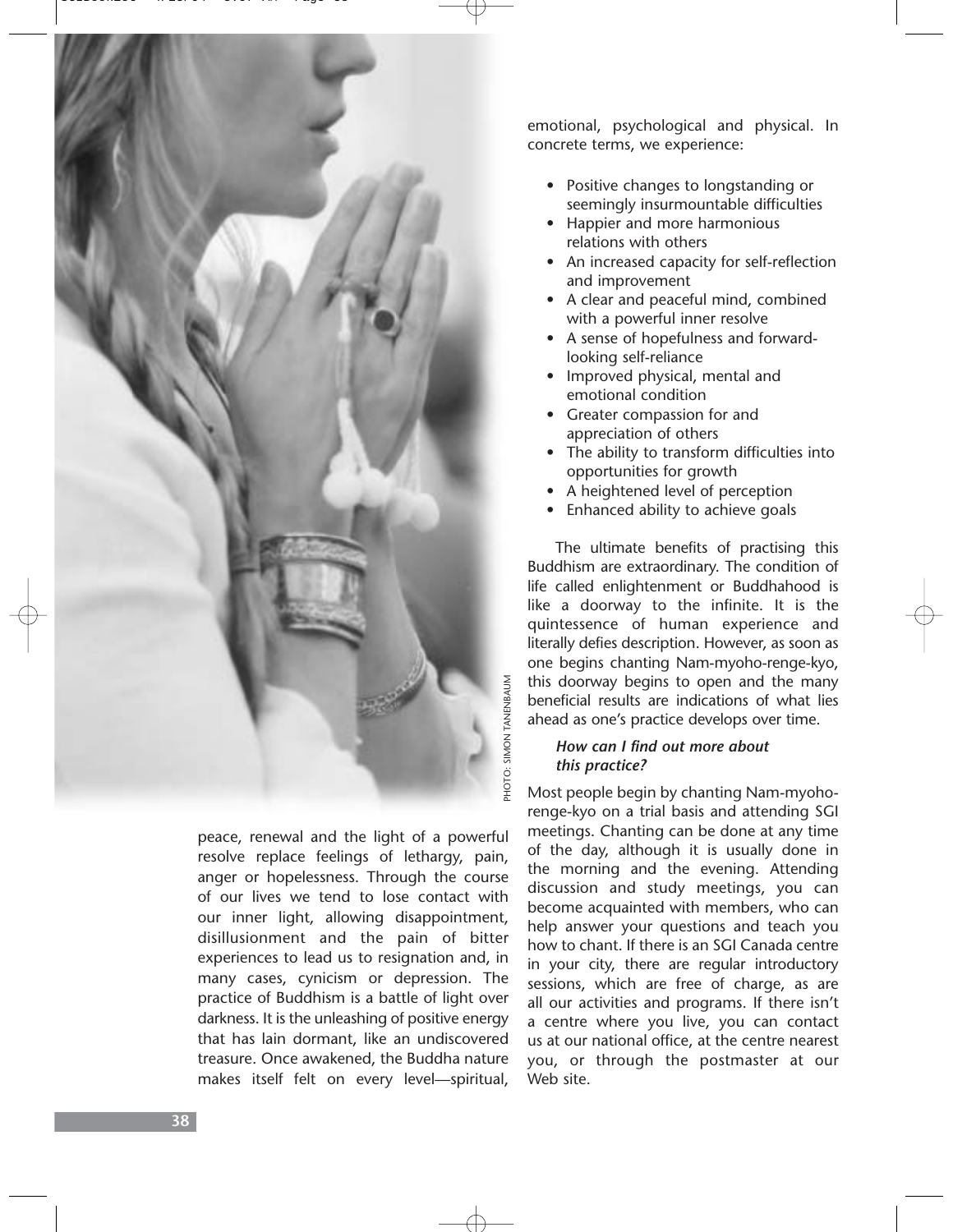### *Why do members talk to others about the practice of Buddhism?*

The primary purpose of this philosophy is to become happy in the deepest sense of the word. The most obvious reason for teaching others about this philosophy is to share its benefits, which is an expression of compassion. By trying to help others find happiness through this practice, we also open up the capacity of our lives to appreciate others and to feel joy when they triumph in their own lives. In this sense, our happiness is directly proportional to our humanity, and is linked to the happiness of others.

### *Can't I be happy without chanting?*

That depends on one's definition of happiness. Most of us are happy when things are going well, but it is much more difficult to develop happiness in trying circumstances. Like the lotus flower, those who practise Nam-myoho-renge-kyo bloom most fully in the deepest, darkest swamp—the problems of our lives. "Relative" happiness depends on having good circumstances, and is easily upset when those circumstances change. Being able to actually transform the way we feel at this present moment, regardless of our circumstances, is not easy. "Absolute" happiness, on the other hand, is the result of the emergence of the Buddha nature, the original state of life that is completely pure, natural and unaffected by negative influences. The practice of chanting Nammyoho-renge-kyo turns even the most adverse conditions into the fuel for "changing poison into medicine." All experiences, both good and bad, become means to create value, and ultimately lead to victory in life. Buddhist practice thus amplifies the power of the human spirit to heights never before experienced.

### *How do you define "suffering"?*

When we examine this issue carefully, we can trace all forms of human suffering to various fears—fear of failure, fear of physical and emotional pain, fear of loss, fear of the unknown, and so on. In the end, our two greatest fears are the fear of death and the fear of being alone and separated from

everything we hold dear. We suffer because we cannot perceive the eternity of life and the reality that we are connected to everyone and everything in the universe.

The practice of Nichiren Daishonin's Buddhism causes the awakening of a growing sense of the eternity of our lives and of the oneness of all life. As our practice progresses, this feeling becomes clearer and stronger; and as it does, these primal fears begin to dissolve. We find that this conviction becomes a living reality that we can call forth at will whenever we chant, engage in dialogue with others, or study the teachings. Like a skilled navigator in a powerful vessel, we can travel over the waves of life with perfect composure and a clear sense of direction, setting our sights on an everwidening horizon of possibilities that extend even beyond our present existence.

### *How does this practice work?*

We bring a lot to our present moment: emotions, thoughts and bodily sensations. Changes to any one of these areas produce changes in the other two areas. To really become happy, we need a practice that will enable us to sculpt our "life-moment" and to expand our "life-space."

Nichiren Daishonin, who founded this Buddhism, said that we are no more able to see our own life condition than we are able to see our own eyelashes without a mirror. The Gohonzon is the scroll, called a mandala, which we face and focus on when we chant. This Gohonzon embodies the life-condition of the Buddha, in which life is perfectly in balance. In the centre is inscribed "Nammyoho-renge-kyo" (Buddhahood), which illuminates all the other conditions of life depicted on either side of this central inscription. Chanting to the Gohonzon is like opening our eyes to a mirror of our own Buddha nature, stimulating the confidence and joy to face and overcome any situation. Over time we develop an understanding of the meaning of our lives in our own terms.

Every person's life has a pattern of joy and pain that is unique to that individual. Events and influences from our past, as well as our own personalities, have helped to shape our tendencies as we interact with our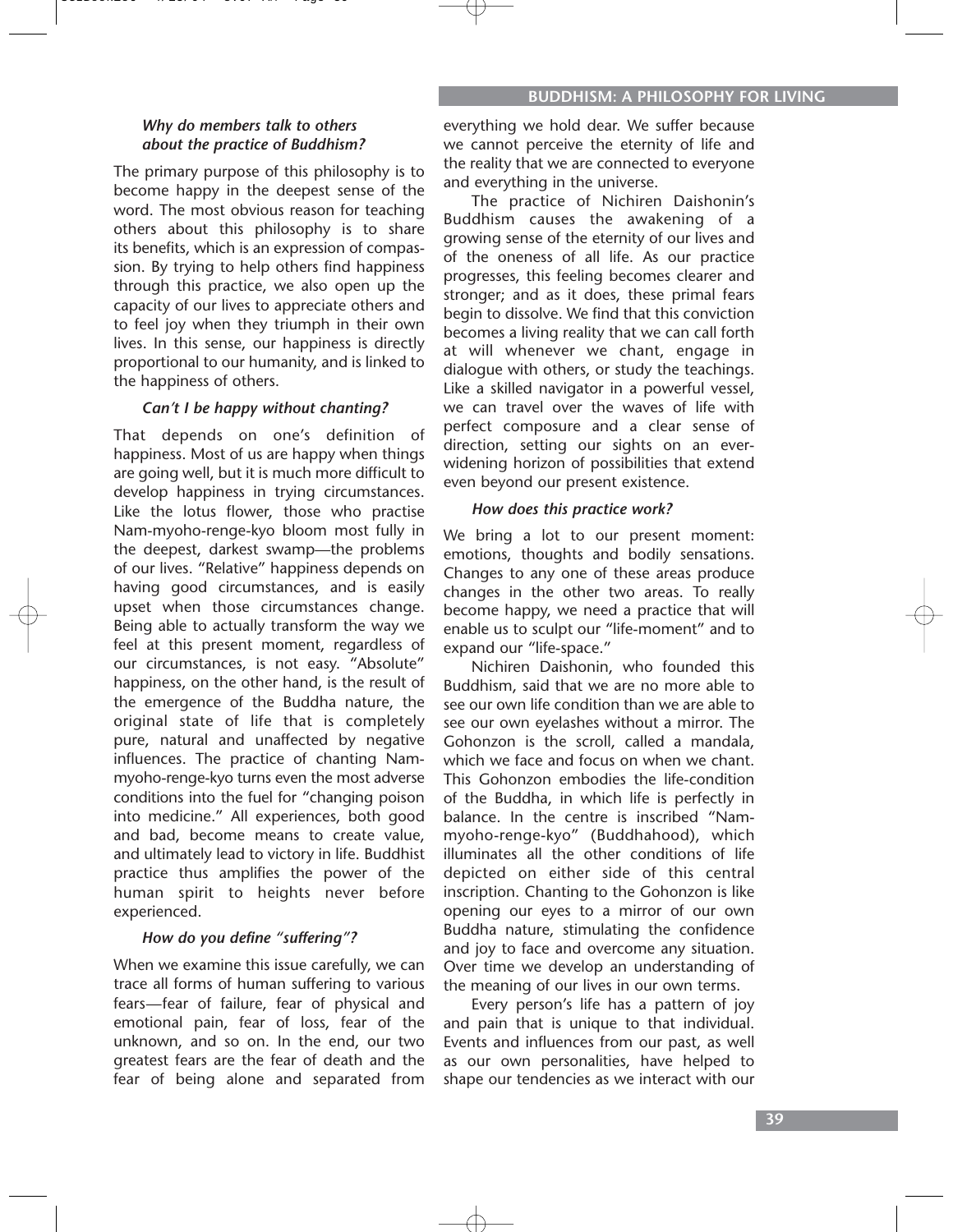#### **BUDDHISM: A PHILOSOPHY FOR LIVING**



world. This is part of the law of cause and effect. In this sense, many causes have gone into creating the effect—that being ourselves, as we are now. Yet throughout the continuum of time, we exist only now, so changes that we make in this moment can have a profound effect on how we experience life and how our world responds to us. However, to make a profound change requires an equally powerful cause. Nammyoho-renge-kyo awakens the universal rhythm within our lives, creating dramatic effects that are experienced both inside of us and in our environment. It is an interior journey by which we reclaim all that is wonderful about ourselves. But it can only be truly understood through direct experience.

#### *How can one person create world peace?*

When we are advancing joyfully and appreciate all those around us, our families, our colleagues and the people in our communities respond in ways that create harmony and joy in our immediate environment. Even one deeply determined

person can have a profound effect on the world. From this microcosm of individual peace is born the lasting and true peace that humanity has so desperately longed for throughout the ages. The model for world peace that Buddhism provides must begin with oneself and one's immediate sphere of existence; from there it radiates outward and links with others. If we can create peace right where we are now, we open the possibilities for others through our example. Although this way may seem indirect, it actually represents a major accomplishment.

#### *What are the people like?*

The membership of SGI Canada is representative of the Canadian population in terms of racial and cultural background, gender, age, financial situation, etc. A true grassroots organization, the SGI is a gathering of ordinary people who recognize the extraordinary potential of every individual.

#### *What is the relationship of the members to the organization and to each other?*

Members offer their homes for meetings for discussion and study. In these meetings, members are supportive and encourage each other in their practice. They share their personal experiences and learn from each other how to deepen their understanding of Buddhism and how to apply the philosophy in their daily lives. Leaders are fellow members with longer experience of the practice who provide insight and encouragement. They do not give members advice on how they should live their lives, but rather help their fellow members understand the philosophy more clearly so they will be better able to develop their practice.

### *What does it cost?*

There is no cost, other than a nominal donation when a person receives the Gohonzon. Most members have their own Gohonzon to use at home for their Buddhist practice. There are no membership dues or other financial obligations. The organization exists to serve and support the members, not the other way around. We do not sell courses, nor do we solicit funds outside our own membership.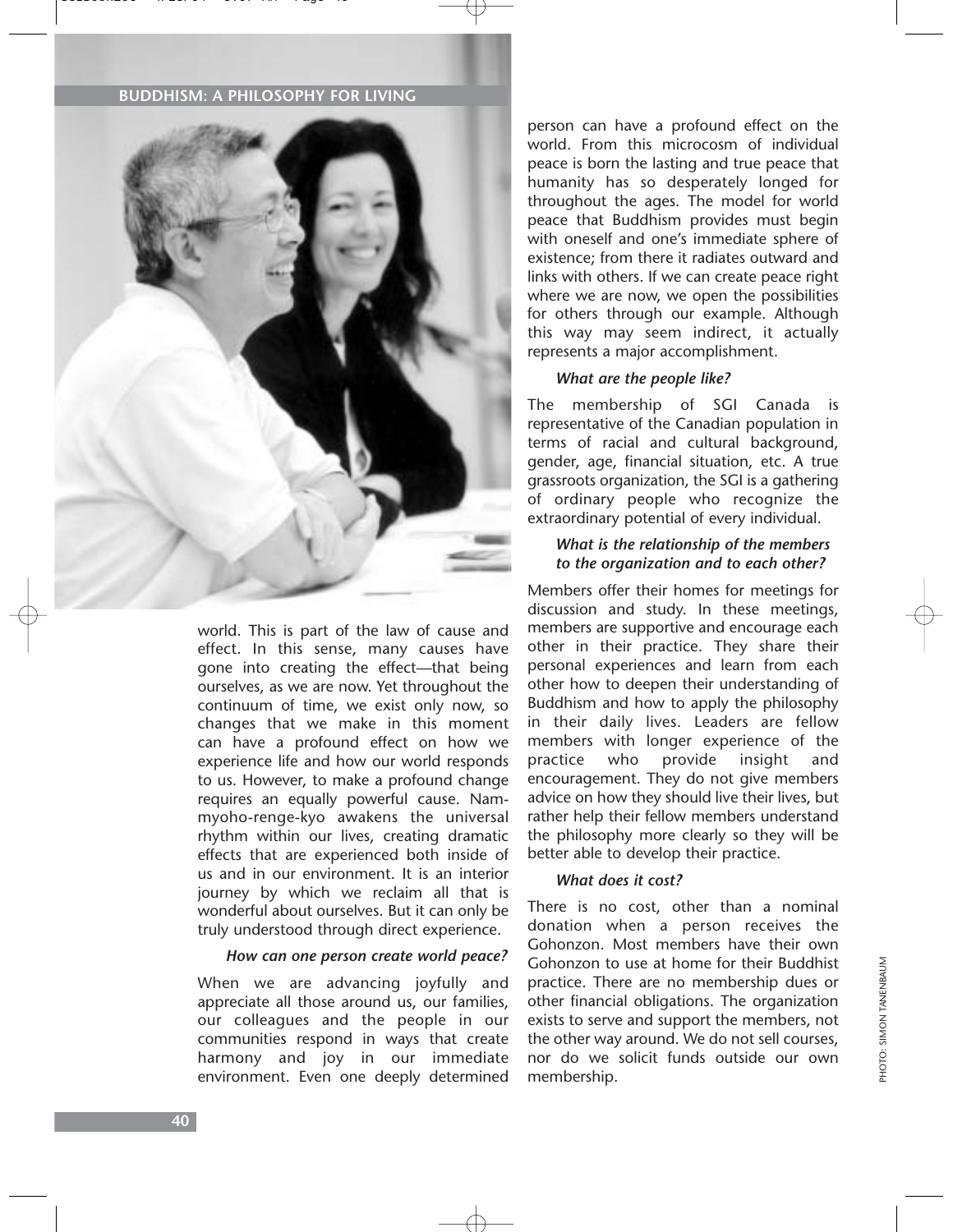### *Do I need to become a member in order to attend SGI meetings?*

Guests, family and friends are always welcome at our meetings. The decision to become a member is an individual choice that comes naturally when one has decided to take up the practice and wants to make a commitment to continue. Some people attend meetings for months or even years before coming to that point, and some attend simply out of interest. Everyone is welcome, and there is no pressure to join. Our meetings are meant to be a place where people can freely enjoy an atmosphere of friendship, learn from the philosophy, and also learn from each other.

### *How is the organization funded?*

Members voluntarily contribute, as with any non-profit organization. However, donations are not a requirement of membership, and are used exclusively for the development of the SGI organization's activities and programs as well as for the maintenance of its centres. The umbrella organization, the Soka Gakkai International, fosters and occasionally sponsors events and programs for promoting peace, culture and education. These events are supplementary to SGI Canada's regular activities. Any fundraising activities undertaken for special projects, such as disaster relief, are carried out separately, and are usually directed to other non-profit agencies such as UNHCR, UNICEF or similar organizations.

#### *What is the best way to approach this practice as a beginner?*

The best way is to try chanting Nam-myohorenge-kyo for a few minutes every day. Sitting upright with your back straight, press your palms together lightly in front of your chest and pronounce "Nam-myoho-renge-kyo" in a steady rhythmical voice. The words "myo" and "kyo" are pronounced like "yo" with the consonant in front. Each syllable has one beat: Nam-myo-ho-ren-ge-kyo. SGI members can help you to chant correctly. An audio sample can be accessed from SGI Canada's Web site at www.sgicanada.org to help you learn the pronunciation. It is also a good idea to attend discussion and study meetings so you can learn to practise through personal contact

with other people who are practising. This is also very valuable in helping to answer questions and becoming familiar with the philosophy. Lending this kind of support is really the main purpose of the SGI organization. However, you will be encouraged to progress at your own speed and gain your own first-hand experience with the practice.

### *What is gongyo?*

The word *gongyo* literally means "assiduous practice." It is the term used for the twicedaily practice of reciting two portions from the Lotus Sutra and chanting Nam-myohorenge-kyo (called daimoku). The sections recited from the Lotus Sutra are from the second and the 16th chapters, called respectively, the "Expedient Means" chapter and the "Life Span" chapter. Nichiren Daishonin specified reciting portions of these two chapters because they are the most important, in that they elucidate the universally and eternally inherent Buddha nature. SGI members recite the sutra and chant daimoku in the morning and the evening as their daily practice.

### *Why chant words in a language I don't understand?*

We are able to study the meaning of the sutra, which is readily accessible. In addition, people from all over the world can chant together and thereby unite their spirits, transcending language barriers. If everyone were to chant in their own languages, people from different countries could not chant together. And most important of all, when we chant Nam-myoho-renge-kyo, we are communicating with the inner depths of our consciousness. Although Nam-myoho-rengekyo is a Japanese pronunciation of a Chinese translation of Sanskrit, it is a "name" that embodies the essence it stands for—just as our own names embody who we are. We are all made of the same materials; all the elements that have made up the stars and planets are also the same physical elements of our bodies. Likewise, we share a spiritual link with everything in the universe through time and space, including the mind of the Buddha. When we chant Nam-myoho-rengekyo and recite the sutra, we are generating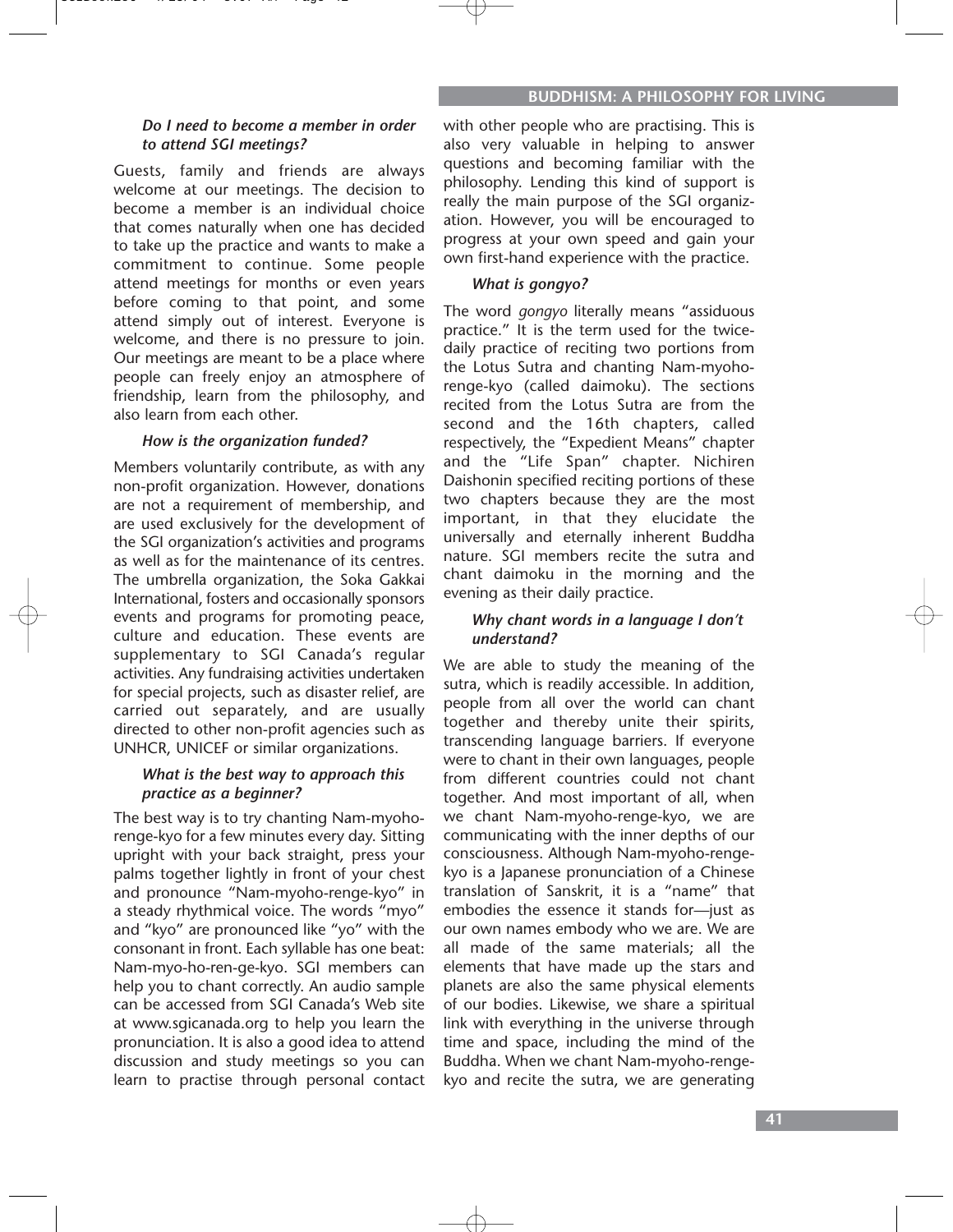this link with the Buddha consciousness within ourselves. In this sense, we "recognize" Nammyoho-renge-kyo, just as we recognize our name when we are called.

SGI President Ikeda explains further in one of his lectures:

Some of you, I imagine, may wonder how reading sutra passages you cannot understand could bring about any benefit. Let me reassure you that definitely there is benefit from carrying out this practice.

The Daishonin says:

"A baby does not know the difference between water and fire, and cannot distinguish medicine from poison. But when the baby sucks milk, its life is nourished and sustained. Although one may not be versed [in various sutras]…if one listens to even one character or one phrase of the Lotus Sutra, one cannot fail to attain Buddhahood." (*Writings*, p. 513)

Just as a baby is nourished and grows naturally of its own accord by drinking milk, if you earnestly chant the Mystic Law with faith in the Gohonzon, definitely your life will come to shine with immeasurable good fortune and benefit.

To cite another example: Dogs have a language in the world of dogs, and birds have a language in the world of birds. While people cannot understand these languages, fellow dogs and fellow birds can certainly communicate within their own species. Also, even though some people do not understand scientific jargon or a particular language, others can communicate very well through these languages.

Similarly, it might be said that when we are doing gongyo or chanting daimoku, we are speaking in the language of Buddhas and bodhisattvas. Even though you may not understand what you are saying, your voice definitely reaches the Gohonzon, all Buddhist gods [positive and protective forces in the environment] and all Buddhas and bodhisattvas over the three existences and in the ten directions; and that, in response, the entire universe bathes you in the light of good fortune.

At the same time, it is certainly true that if you study the meaning of the sutra based on this practice and with a seeking mind, you can as a matter of course deepen your confidence and strengthen your faith still further. (*Lectures on the "Expedient Means" and "Life Span" Chapters of the Lotus Sutra,* Vol. 1, pp. 20–21)

#### *What is the difference between chanting Nam-myoho-renge-kyo and meditation?*

Chanting Nam-myoho-renge-kyo is an allinclusive practice. It combines prayer, meditation and recitation together, and generates an integration of our inner selves with the outer world. It differs from meditation in that we don't close our eyes and withdraw from the outside environment. Instead, we keep our eyes open and focused on the Gohonzon while we are chanting. In traditional forms of meditation, the practitioner seeks to enter into a state that is primarily an interior experience. After emerging from this experience, the person must re-integrate with the outside world. One must clear one's mind of all thoughts and essentially wait for something to happen. When we chant Nam-myoho-renge-kyo, on the other hand, we remain in a fully conscious state and we experience the welling up of the Buddha nature from within. Through the active engagement of our prayers, like a powerful light from the deepest level of our consciousness, it penetrates and infuses our minds and bodies simultaneously with this surge of positive energy, clarity and a deep sense of being connected to life and the world. We experience this in the context of our conscious reality and the world around us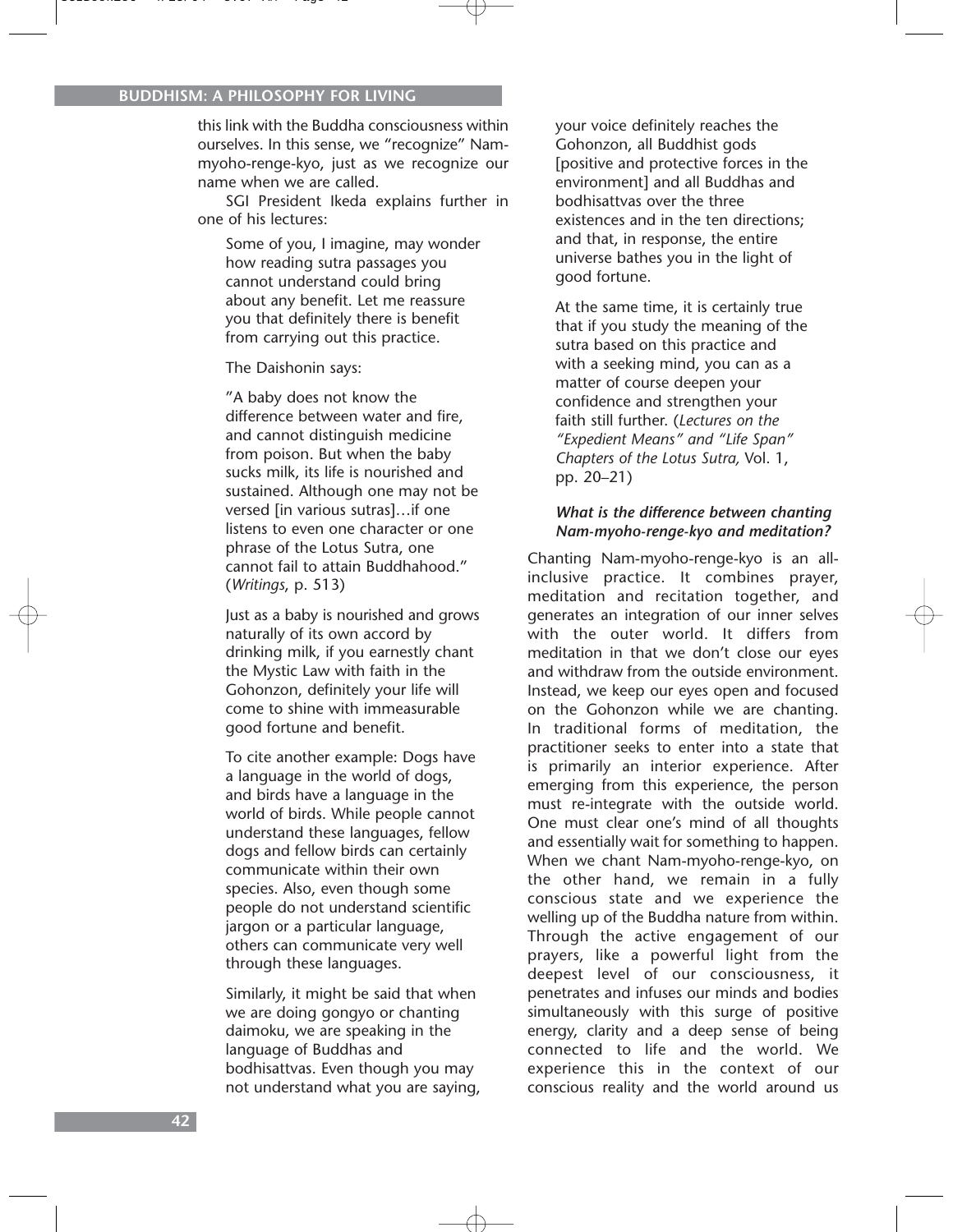because the Buddha nature is life itself, not something beneath or beyond life.

Instead of attempting to extinguish desires and enter a state of emptiness, Nichiren Daishonin teaches that both desires and problems motivate us to live and to improve our lives. When our desires are linked to Nam-myoho-renge-kyo, they stimulate the emergence of the Buddha nature. By embracing the realities of daily life and applying the practice of chanting to them, we generate the wisdom and inner strength of the Buddha nature. We gain the spiritual capacity to feel greater compassion, and our desires expand and become more altruistic. In this way, we purify and elevate our desires rather than try to suppress them.

#### *What should I think about when I'm chanting?*

The effect of chanting Nam-myoho-rengekyo is to bring all aspects of our being into

balance and harmony. Because the approach is all-embracing and integrated, the effect is likewise balanced and natural. If you feel tired, chanting will help give you energy. If you are overwrought, chanting will help you feel calm. Therefore, it is best to focus your mind on whatever is most important to you in your own life. In this way, you can make the most natural connection with the practice and also see it work in the areas of your life that matter most to you. Our needs and aspirations, as well as our worries and fears—all are the passageways to our Buddha wisdom. This is the compassionate and humanistic approach of the Buddhist philosophy. When we unlock and release the power and wisdom within, we can begin to build a solid foundation for peace and happiness that originates from the depths of our own lives.

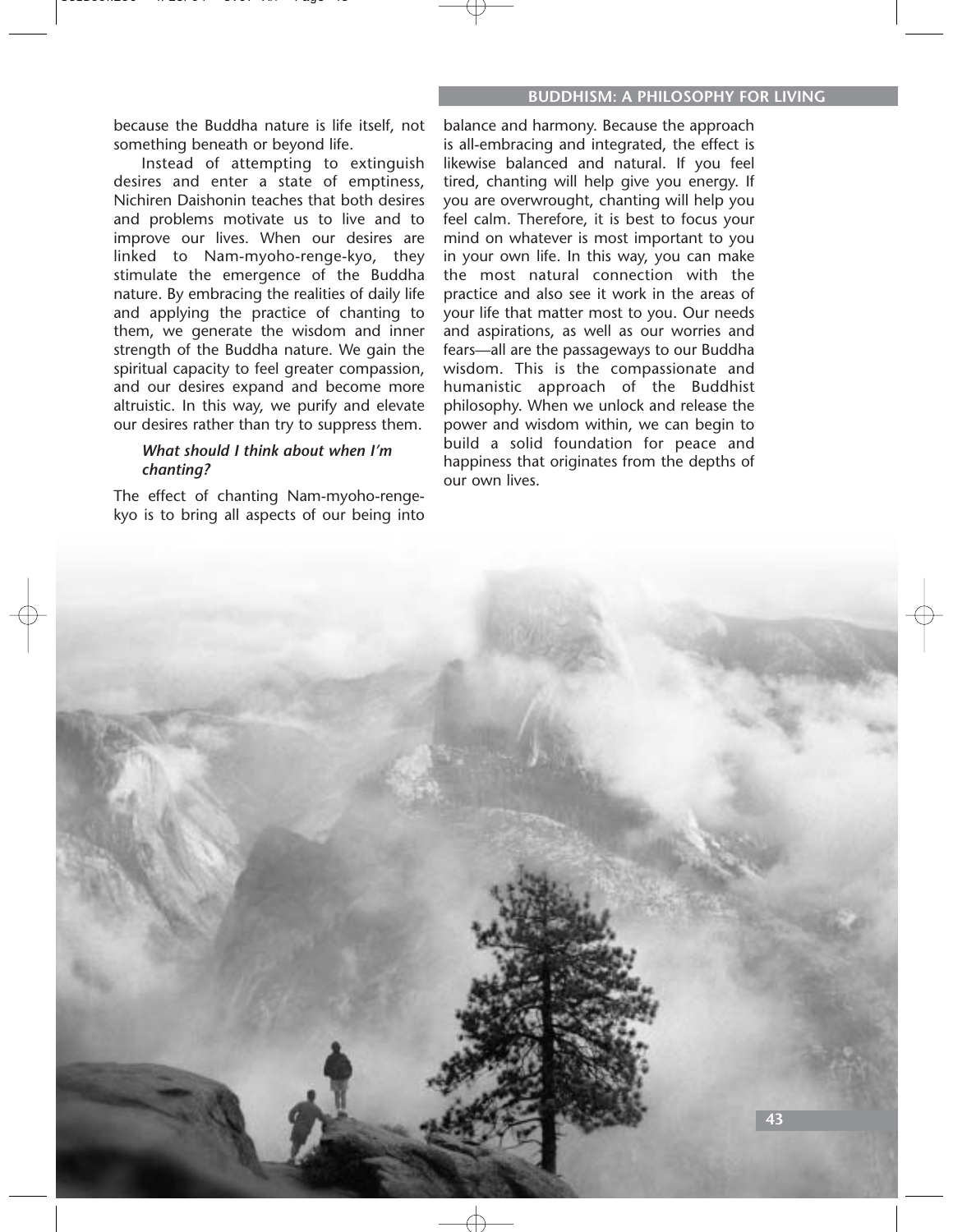*Buddhism…explores the "internal cosmos" unfolding within the lives of human beings, reaching even to the great life that is the origin of the universe. This life that is as vast as the universe is the wellspring that gives birth to the external cosmos. And the bodhisattva way taught in Buddhism will encourage groups of human beings who live with the life of the greater universe as their greater self to rise up from among the people. Here becomes possible the formation of the free and richly compassionate bodhisattva character that, basing itself on the fundamental life of the universe, with Earth as its stage, is able to achieve solidarity with others. It is these bodhisattva-like individuals, I believe, who will be the world citizens endowed with a worldview and a sense of ethics appropriate to taking responsibility for a global community.*

**– Daisaku Ikeda,** *Space and Eternal Life*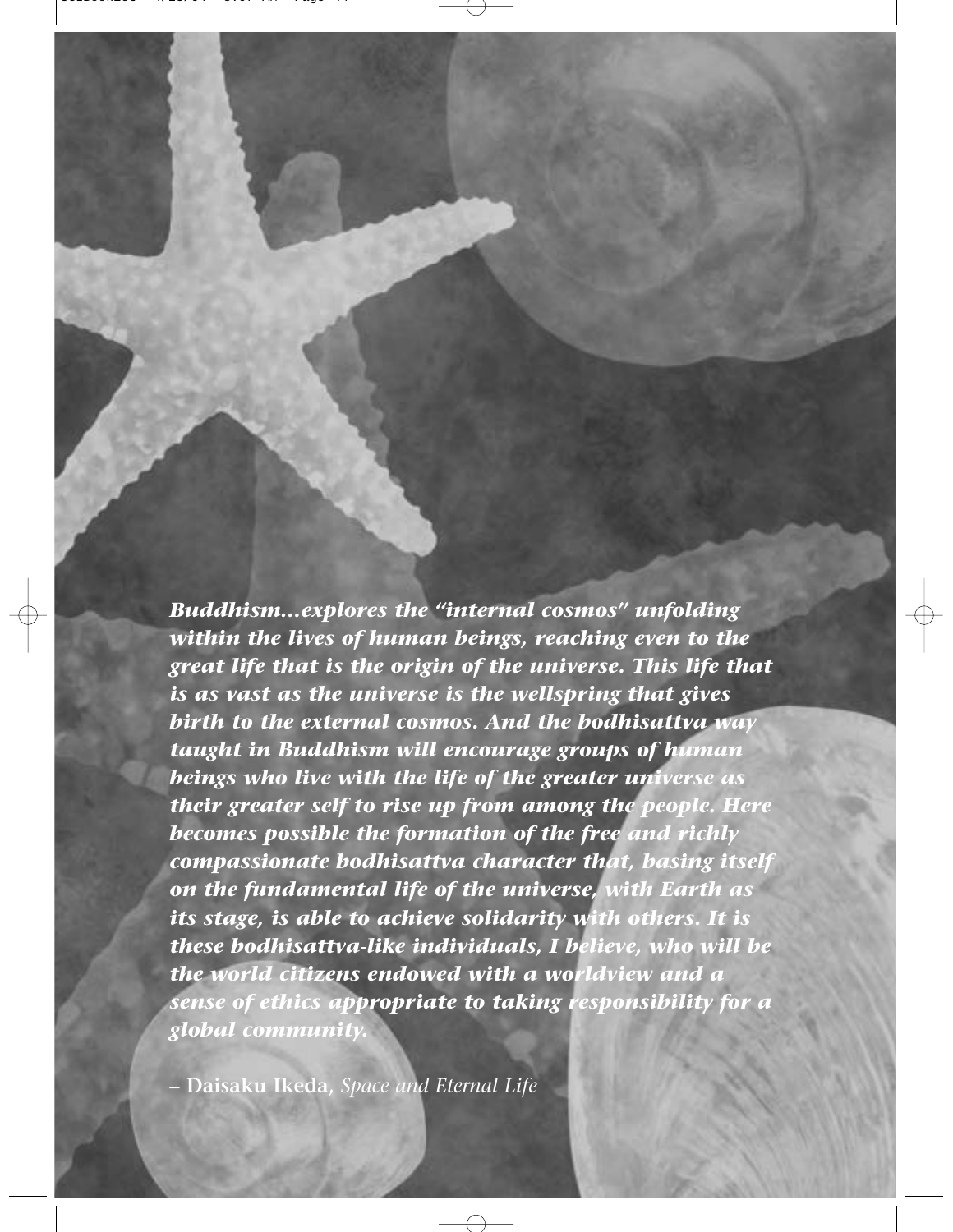There is a story about Shakyamuni Buddha that recounts how one day he came upon a deer that had been shot with an arrow. A group of learned men were gathered there, each in turn speculating on where the deer's life would go when it died. When the Buddha appeared, they anticipated some profound words of wisdom. However, he said nothing but instead went straight to the deer and pulled the arrow from its body in order to save its life and end its suffering. This story illustrates the Buddha's original intention and the reason for the existence of Buddhism. The Buddha's quest was a life-or-death struggle to discover the meaning of life and how to conquer the four sufferings of birth, sickness, aging and death. The concluding words of the "Life Span" chapter of the Lotus Sutra read:

At all times I think to myself: How can I cause living beings To gain entry into the unsurpassed way And quickly acquire the body of a Buddha? (Lotus Sutra, chapter 16, p.232)

# **CONCLUSION**

Nichiren Daishonin clarified the ultimate teaching, which is known variously as "the teaching affirmed by all Buddhas," "the one essential phrase," "the teaching that accords with the Buddha's mind" and "the doctrine of attaining Buddhahood in one's present form." He expressed it in one of his writings by saying, "The wonderful means of truly putting an end to the physical and spiritual obstacles of all living beings is none other than Nam-myoho-renge-kyo" (*Writings*, p. 842).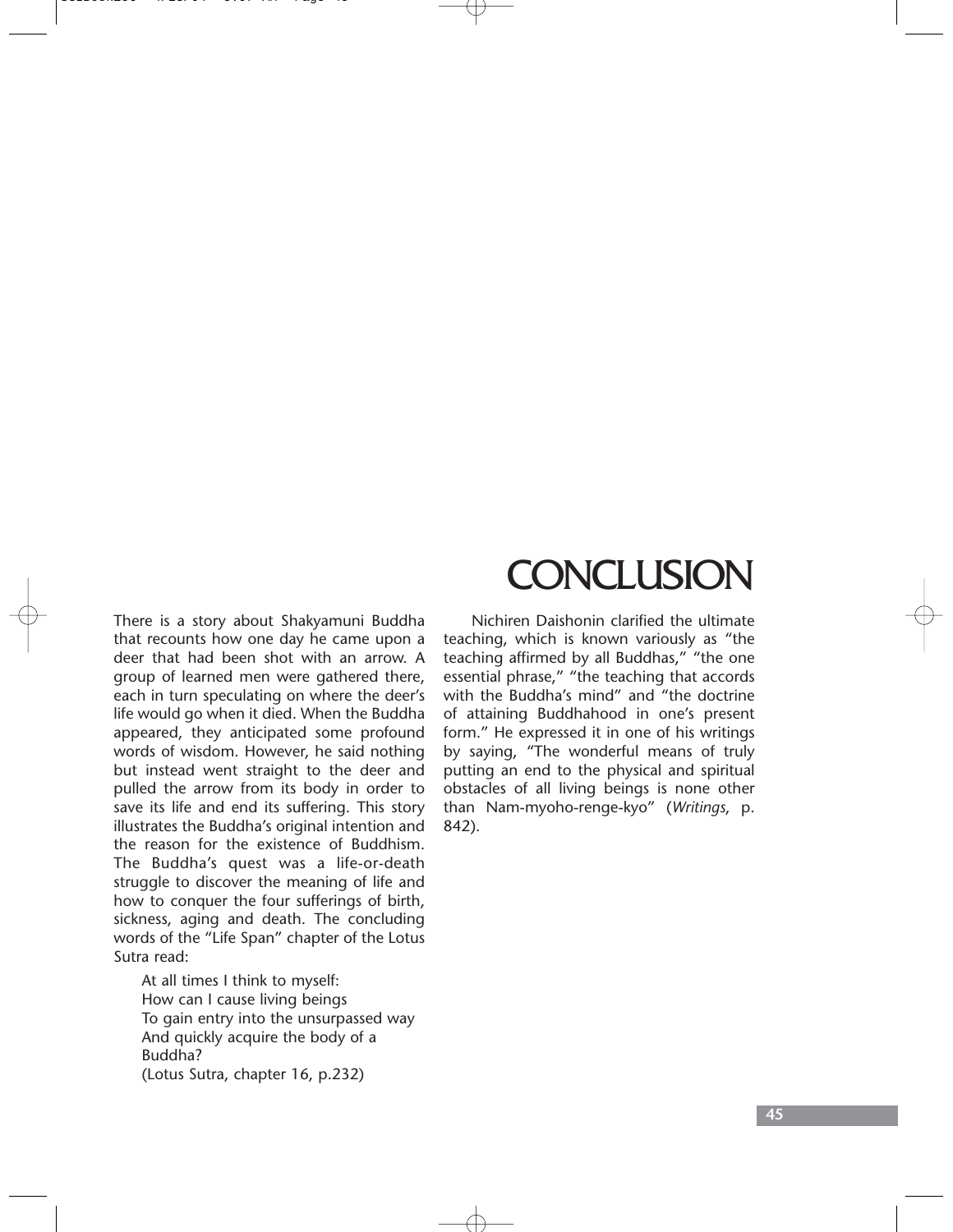### **FURTHER READING**

We hope this booklet has been helpful in providing you with a brief overview of the SGI and the practice and philosophy of Nichiren Buddhism. If you would like further reading materials, following is a short list of suggested books, which are available at SGI Canada bookstores:

- **Life: An Enigma, a Precious Jewel**, by Daisaku Ikeda (1983, Kodansha International)
- **Space and Eternal Life**, by Daisaku Ikeda and Chandra Wickramasinghe (1998, Journeyman Press)
- **The Buddha in Daily Life**, by Richard Causton (1995, Rider Books)
- **The Writings of Nichiren Daishonin** (1999, Soka Gakkai)
- **The Lotus Sutra** (1993, Columbia University Press)

The following books published by Middleway Press (a division of SGI-USA) are available through your local bookstore or online booksellers:

- **Unlocking the Mysteries of Birth and Death**, by Daisaku Ikeda
- **For the Sake of Peace: Seven Paths to Global Harmony**, A Buddhist Perspective, by Daisaku Ikeda
- **The Way of Youth**, by Daisaku Ikeda
- **Soka Education**, by Daisaku Ikeda
- **On Being Human: Where Ethics, Medicine and Spirituality Converge**, by Daisaku Ikeda, René Simard and Guy Bourgeault
- **The Buddha in Your Mirror: Practical Buddhism and the Search for Self**, by Woody Hochswender, Greg Martin and Ted Morino

### **WEB SITES**

**SGI Canada:** www.sgicanada.org SGI-Affiliated Institutions:

**Soka Gakkai International:** www.sgi.org **The Boston Research Center for the 21st Century**: www.brc21.org

**Toda Peace Institute for Global Peace and Policy Research**: www.toda.org

**Soka University** (Japan): www.soka.ac.jp

**Soka University of America:** www.soka.edu

**The Institute of Oriental Philosophy**

www.iop.or.jp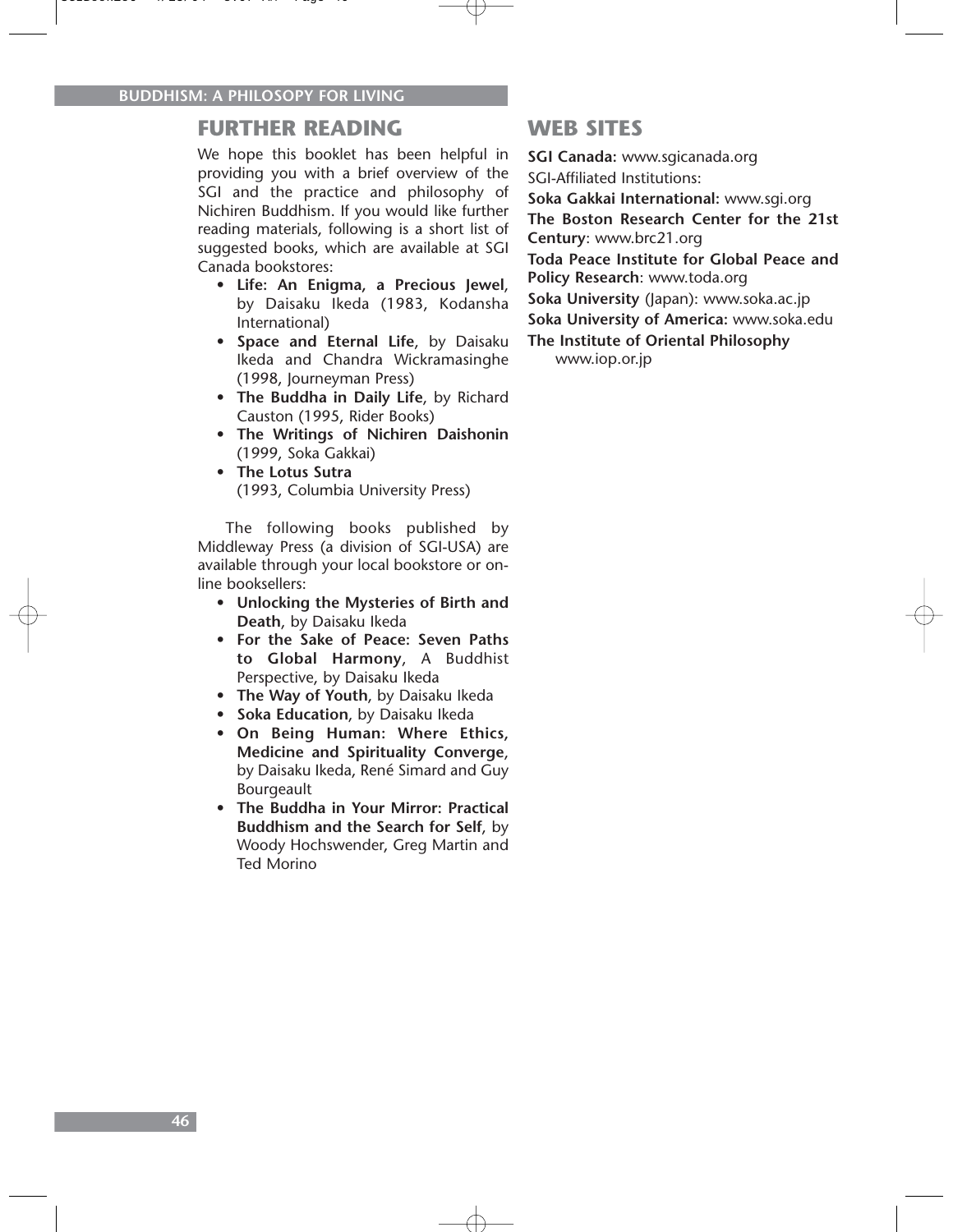### **SGI CANADA CENTRES**

SGI Canada Culture Centre (National Office) 2050 Dufferin Street Toronto, Ontario M6E 3R6 Tel. (416) 654-3211 Fax (416) 654-3539

SGI Canada Caledon Centre for Culture and Education R.R.#2 Orangeville, Ontario L9W 2Y9 Tel. (519) 940-9009 Fax (519) 940-0605

Montreal Culture Centre 5025 Buchan Street Montreal, Quebec H4P 1S4 Tel. (514) 733-6633 Fax (514) 733-7887

Quebec Community Centre 225 Boulevard Charest East, Suite 120 Quebec City, Quebec G1K 3G9 Tel. (418) 523-2219 Fax (418) 523-9795

Ottawa Community Centre 237 Argyle Avenue, Suit 100 Ottawa, Ontario K2P 1B8 Tel. (613) 232-1100 Fax (613) 232-2246 Vancouver Culture Centre 8401 Cambie Street Vancouver, British Columbia V6P 3J9 Tel. (604) 322-0492 Fax (604) 322-0491

Calgary Community Centre 1819 10th Avenue S.W. Calgary, Alberta T3C 0K2 Tel. (403) 244-3855 Fax (403) 229-9674

Edmonton Office #200, 10711-107 Avenue Edmonton, Alberta T5H 0W6 Tel. (780) 423-2813 Fax (780) 454-0137

Winnipeg Office #703, 44 Princess Street Winnipeg, Manitoba R3B 1K2 Tel. (204) 775-1757 Fax (204) 772-3841

For Atlantic Canada, please contact the Ottawa Centre. For other regions, please contact the National Office in Toronto.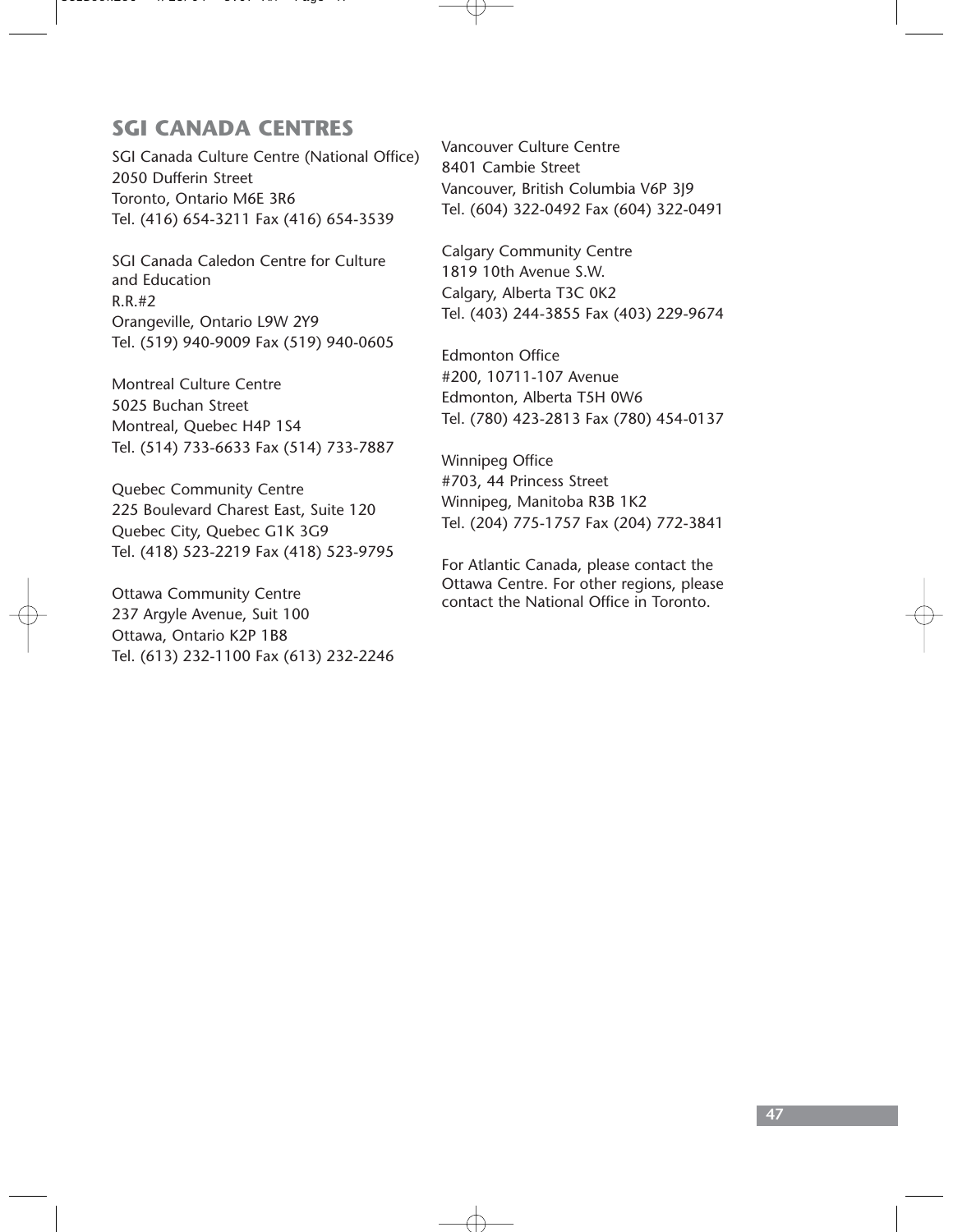# **SGI CHARTER**

### PREAMBLE

- We, the constituent organizations and members of the Soka Gakkai International (hereinafter called SGI), embrace the fundamental aim and mission of contributing to peace, culture and education based on the philosophy and ideals of the Buddhism of Nichiren Daishonin.
- We recognize that at no other time in history has humankind experienced such an intense juxtaposition of war and peace, discrimination and equality, poverty and abundance as in the 20th century; that the development of increasingly sophisticated military technology, exemplified by nuclear weapons, has created a situation where the very survival of the human species hangs in the balance; that the reality of violent ethnic and religious discrimination present an unending cycle of conflict; that humanity egoism and intemperance have engendered global problems, including degradation of the natural environment and widening economic chasms between developed and developing nations, with serious repercussions for humankind's collective future.
- We believe that Nichiren Daishonin's Buddhism, a humanistic philosophy of infinite respect for the sanctity of life and of all-encompassing compassion, enables individuals to cultivate and bring forth their inherent wisdom and, nurturing the creativity of the human spirit, to surmount the difficulties and crises facing humankind and realize a society of peaceful and prosperous coexistence.
- We, the constituent organizations and members of SGI, therefore, being determined to raise the banner of world citizenship, the spirit of tolerance, and respect for human rights based on the humanistic spirit of Buddhism, and to challenge the global issues that face humankind through dialogue and practical efforts based on a steadfast commitment to nonviolence, hereby adopt this charter, affirming the following purposes and principles:

### PURPOSES & PRINCIPLES

- SGI shall contribute to peace, culture and education for the happiness and welfare of all humanity based on Buddhist respect for the sanctity of life.
- SGI, based on the ideal of world citizenship, shall safeguard fundamental human rights and not discriminate against any individual on any grounds.
- SGI shall respect and protect the freedom of religion and religious expression.
- SGI shall promote an understanding of Nichiren Daishonin's Buddhism through grassroots exchange, thereby contributing to individual happiness.
- SGI shall, through its constituent organizations, encourage its members to contribute toward the prosperity of their respective societies as good citizens.
- SGI shall respect the independence and autonomy of its constituent organizations in accordance with the conditions prevailing in each country.
- SGI shall, based on the Buddhist spirit of tolerance, respect other religions, engage in dialogue and work together with them toward the resolution of fundamental issues concerning humanity.
- SGI shall respect cultural diversity and promote cultural exchange, thereby creating and international society of mutual understanding and harmony.
- SGI shall promote, based on the Buddhist ideal of symbiosis, the protection of nature and the environment.
- SGI shall contribute to the promotion of education, in pursuit of truth as well as the development of scholarship, to enable all people to cultivate their individual character and enjoy fulfilling and happy lives.